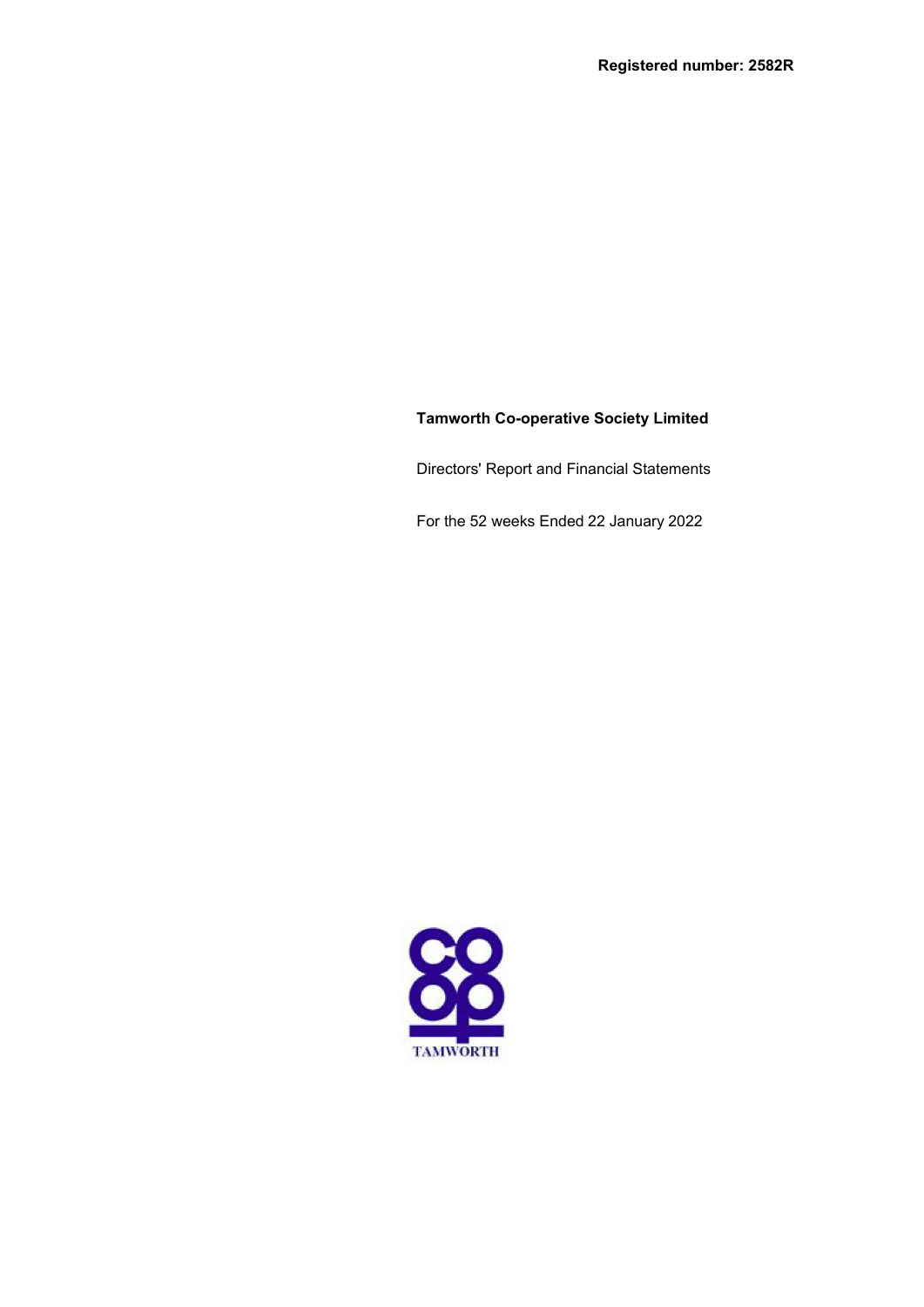# **Society Information**

# **CO-OPERATIVE MISSION STATEMENT**

Our mission is to challenge conventional UK enterprise by building a commercially successful family of businesses that offers a clear co-operative advantage, the advantage being the provision of excellent products or services with distinct competitive benefits derived from our values and principles, our rewards for members and our commitment to the communities we serve.

| <b>Directors</b>            | Mrs A A Higginson *+o (Vice Chairman from 19 May 2020)<br>Mrs A Brindley o<br>Mr A M King (resigned 14 June 2021)<br>Mr A V King *+^o<br>Mrs S D Peaple *+<br>Mrs S Preece *o^x<br>Mr R W Read o^+x* (Chairman reappointed 19 May 2020)<br>Mr D M Rose *o+x<br>Mr S Horsham<br>Mr M Jackson *^ (apppointed 21 July 2021) |
|-----------------------------|--------------------------------------------------------------------------------------------------------------------------------------------------------------------------------------------------------------------------------------------------------------------------------------------------------------------------|
|                             | * Member of the Remuneration Committee<br>+ Member of the Search Committee<br>o Pension Fund Trustees<br>x Member Relations Committee<br>^ Member Health & Safety Committee                                                                                                                                              |
| <b>Registered number</b>    | 2582R                                                                                                                                                                                                                                                                                                                    |
| <b>Registered office</b>    | 5 Colehill<br>Tamworth<br>Staffordshire<br><b>B797HA</b>                                                                                                                                                                                                                                                                 |
| <b>Management executive</b> | Julian Coles FCCA ACIS - Chief Executive Officer and Secretary<br>Andrew N. Richardson ACMA - Deputy Chief Executive Officer<br>Amanda J. Woodward MBIE - General Manager - Funeral Services<br>Julie Gasper - Business Support Manager<br>Daniel Welsh - General Manager - Food                                         |
| <b>Independent auditors</b> | Dains Audit Limited<br>15 Colmore Row<br><b>Birmingham</b><br><b>B3 2BH</b>                                                                                                                                                                                                                                              |
| <b>Bankers</b>              | Lloyds Bank Plc<br>17 George Street<br>Tamworth<br>Staffordshire<br><b>B797LW</b>                                                                                                                                                                                                                                        |
| <b>Solicitors</b>           | <b>Rutherfords LLP</b><br>Ventura Park Road<br>Tamworth<br>Staffordshire<br><b>B78 3HL</b>                                                                                                                                                                                                                               |
|                             | <b>Fishers Solicitors</b><br>4-8 Kilwardby Street<br>Ashby De La Zouch<br>Leiestershire<br><b>LE65 2FU</b>                                                                                                                                                                                                               |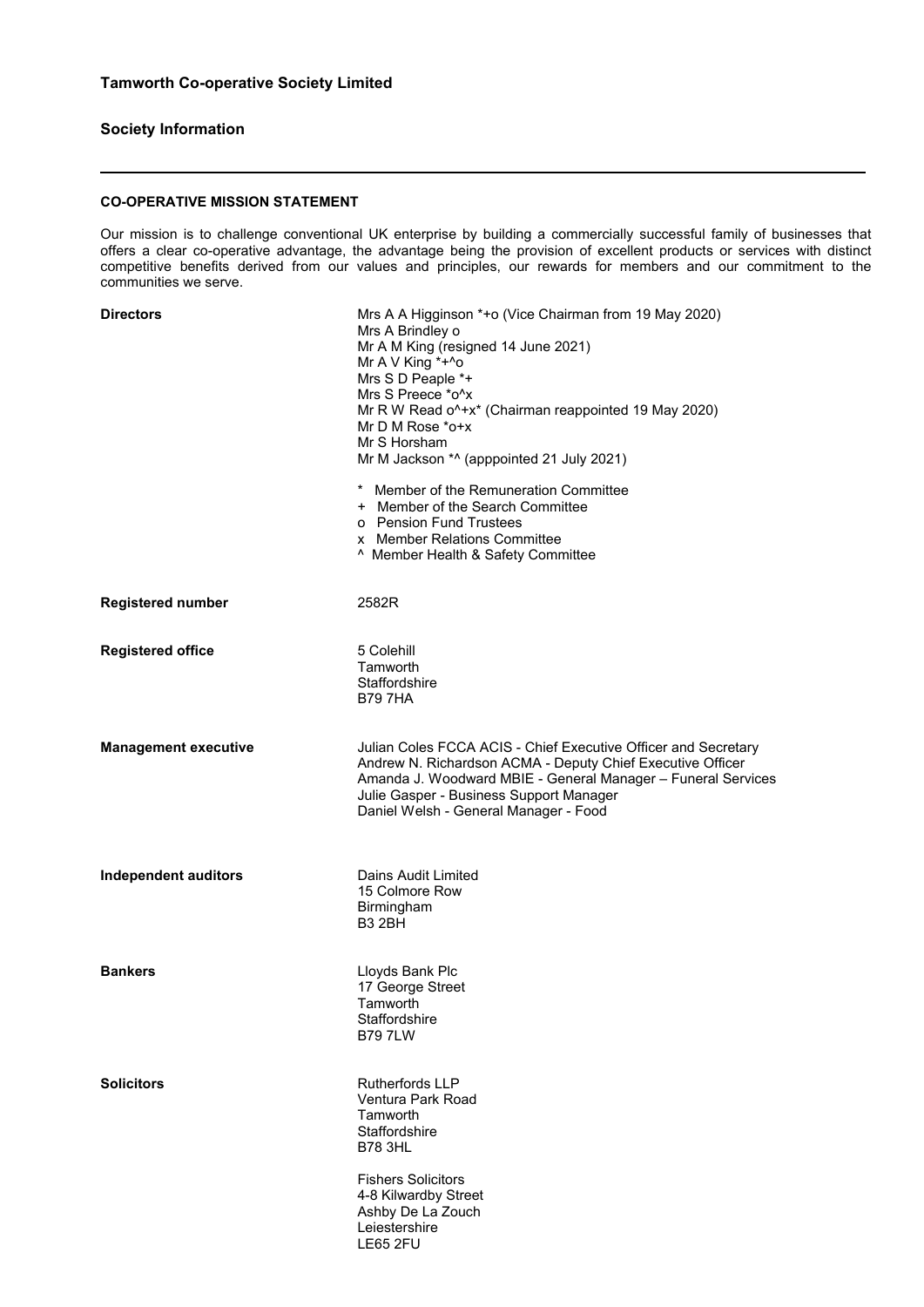# **Contents**

|                                              | Page           |
|----------------------------------------------|----------------|
| Notice of meeting                            | 1              |
| Key performance indicators                   | $\overline{2}$ |
| <b>Directors' Report</b>                     | $3 - 9$        |
| <b>Directors' Responsibilities Statement</b> | 10             |
| <b>Directors' attendance</b>                 | 11             |
| <b>Independent Auditors' Report</b>          | $12 - 14$      |
| <b>Statement of Comprehensive Income</b>     | 16             |
| Revenue account                              | 15             |
| <b>Balance Sheet</b>                         | 17             |
| <b>Statement of Changes in Equity</b>        | $18 - 19$      |
| <b>Statement of Cash Flows</b>               | 20             |
| <b>Analysis of Net Debt</b>                  | 21             |
| <b>Notes to the Financial Statements</b>     | $22 - 42$      |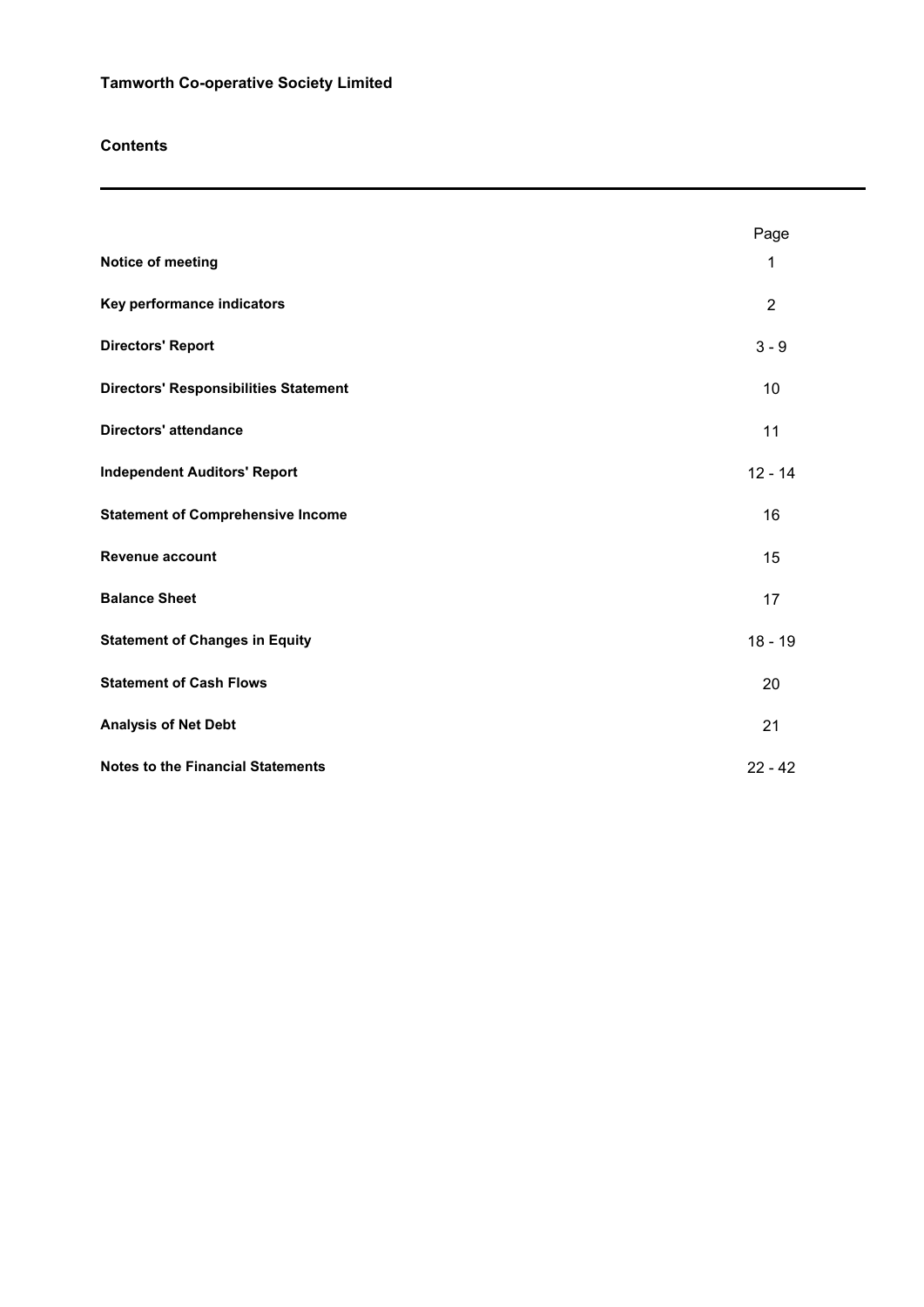# Notice of Meeting<br>For the 52 weeks Ended 22 January 2022

# **Annual General Meeting**

| Notice of Meeting                                                                            | Agenda      |                                                                                                                                                    |  |  |  |
|----------------------------------------------------------------------------------------------|-------------|----------------------------------------------------------------------------------------------------------------------------------------------------|--|--|--|
| Notice is hereby given that the Annual<br>General Meeting of the Society will be<br>held on: | $1_{\cdot}$ | To confirm the Minutes of the Annual General Meeting<br>held on 14 July 2021.                                                                      |  |  |  |
|                                                                                              | 2.          | To elect scrutineers                                                                                                                               |  |  |  |
| The Catering Suite<br>Tamworth Funeral Home<br>The Mews                                      | 3.          | To receive the Report of the Board of Directors.                                                                                                   |  |  |  |
| 35 - 37 Upper Gungate<br>Tamworth<br><b>B79 7NZ</b>                                          | 4.          | To receive the Annual Report and Accounts of the society<br>for the 52 weeks ended 22nd January 2022,<br>together with the Report of the Auditors. |  |  |  |
| 25 May 2022<br>(subject to Government restrictions)                                          | 5.          | To confirm donations authorised by the Board of<br><b>Directors</b>                                                                                |  |  |  |
| (1) Admission on presentation of a Valid<br>Pass Card                                        | 6.          | To declare the results of the election to the Board of<br><b>Directors</b>                                                                         |  |  |  |
|                                                                                              | 7.          | To appoint Dains LLP as Auditors for 2022/2023.                                                                                                    |  |  |  |
|                                                                                              | 8.          | Any other business                                                                                                                                 |  |  |  |

By Order of the Board

Julian Coles Secretary

Date 15 March 2022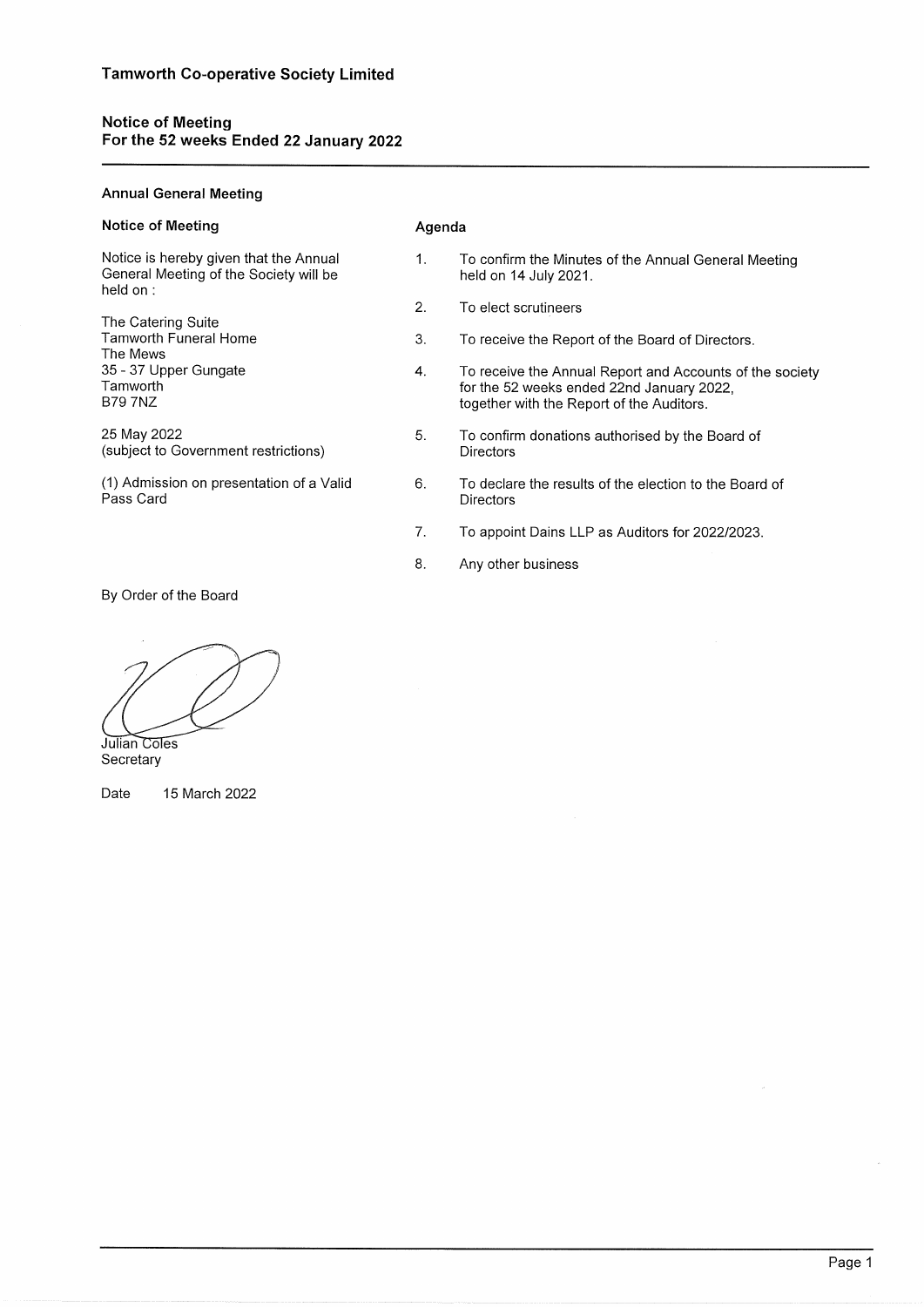# **Strategic Report For the 52 weeks Ended 22 January 2022**

# **Other key performance indicators**

.

|                                                                                 | 2018            | 2019            | 2020            | 2021            | 2022            |
|---------------------------------------------------------------------------------|-----------------|-----------------|-----------------|-----------------|-----------------|
| Return on capital employed.                                                     | 9.0             | 6.8             | 7.3             | 10.5            | 7.9             |
| Surplus before distribution and impairment<br>charges as a percentage of sales. | 4.4             | 3.5             | 2.8             | 5.2             | 4.5             |
| Trading surplus after depreciation as percentage<br>of sales.                   | 5.3             | 4.0             | 4.1             | 5.4             | 4.6             |
| Trading surplus before depreciation as percentage<br>of sales.                  | 7.7             | 6.2             | 6.5             | 7.5             | 6.7             |
| Gearing percentage.                                                             | 7.8             | 10.9            | 10.9            | 10.0            | 7.7             |
| Interest cover (times)                                                          | 51.7            | 84.2            | 52.2            | 298.8           | 322.5           |
| Retention as percentage of sales.                                               | 3.2             | 2.4             | 1.8             | 4.3             | 3.0             |
| Capital expenditure as a percentage of sales.                                   | 2.2             | 3.6             | 3.0             | 4.2             | 3.0             |
| Total net assets (£000)                                                         | 13,155          | 13,681          | 12,950          | 14,230          | 16,314          |
| Represented by:<br>Share capital (£000)<br>Reserves (£000)                      | 2,393<br>10,762 | 2,381<br>11,300 | 2,249<br>10,701 | 2,232<br>11,998 | 2.309<br>14,005 |

Note: All figures have been calculated in line with current Co-operatives UK Recommendations, and updated where applicable.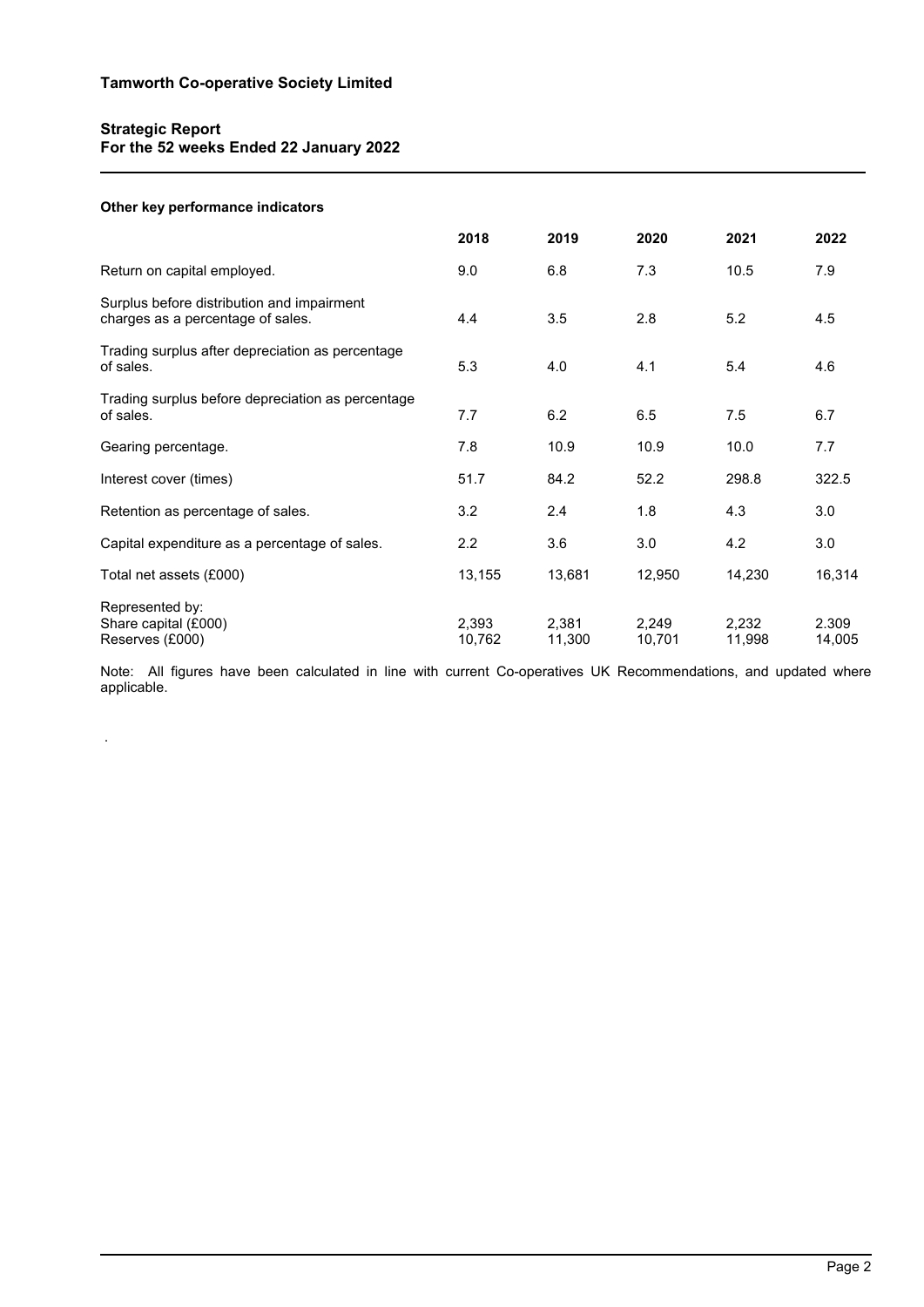# **Directors' Report For the 52 weeks Ended 22 January 2022**

The Directors present their report and the financial statements for the 52 weeks ended 22 January 2022.

## **Financial review**

The year remained exceptionally difficult for staff in all departments of the Society. The Board would like to start this report by expressing their gratitude to all employees for the continuing hard work under Covid restrictions. At the point of this narrative being finalised in March 2022 restrictions are now being lifted after a two year period that has caused such upheaval across the UK.

The financial year consisted of 52 trading week and that was the same length as the prior year. Total turnover reached £27,765,000 which overall was a reduction of just £23,000 on the prior year. Like for like food sales were at a lower level than the prior year which was significantly affected by exceptional Covid demand. Overall Food sales slightly exceeded the prior year and that reflected continuing growth at the relocated Dordon Convenience Store. The value of funeral arrangements and memorial sales exceeded the prior year. During 2021/2022 we ceased trading in the Department Store but the reported turnover in that Division exceeded the prior year due to earlier lockdown closure periods. Comparisons on the Revenue Account remain quite complicated from factors such as Covid as well as significant property repairs. For the current year we are reporting a trading surplus of £1,290,000 and that is down by £204,000 or 13.7% on the prior period. Items below the trading line total a reduction of £30,000 this year and that compares to a reduction of £40,000 in the previous year. In that earlier period there was other operating income which was significantly higher by £486,000 and that reflected higher Government grant support as well as the inclusion of Funeral Bond tax credits for previous periods. The surplus for the period before distributions was £1,260,000, adverse to the prior year by £194,000 or 13.3%. Dividends declared in the year were higher at £150,000 as the Board declared a dividend of 4% following the very strong results last year. The overall surplus before taxation was £1,080,000 which was significantly higher than our internal targets set at the start of the year.

Within the Food Division, we have refurbished two locations during the year and that was the Convenience Stores at Lichfield and Stretton. Both locations have performed well since the work was carried out and report like for like sales increases over the prior year. For the Funeral Division, the total number of arrangements carried out was down on the prior year but very much in line with our longer term averages. A new fleet of funeral vehicles is on order for the Department and delivery is expected in the summer of 2022. The Property Division continues to recover after the challenges from the Covid period with income increasing to £512,000 against £408,000 in the prior year. We have carried out some major property repairs to the estate and this was particularly to our properties at 8 and 9 Colehill. The Department Store itself ceased trading primarily in the summer, although some of our concessions partners continued to trade from the premises until close to the end of the financial year. The Mobility concession has now relocated to the former Thomas Cook Travel unit which we are retaining. The sale of the rest of the Department Store premises to Tamworth Borough Council completed on Friday 4th March 2022. The Council are receiving grants under the Future High Street Fund for a significant redevelopment. The Society will be relocating its Members Services, Bereavement Centre and administrative offices to 8 Colehill when necessary building work there is completed during spring 2022. The Society is utilising temporary premises for a short period whilst that work is completed.

There are some forthcoming important changes to our Management Executive. Amanda Woodward our General Manager for the Funeral Division has decided to retire in March 2022 and Glen Speak, current Deputy Funeral Manager, will take over from the 1st April 2022. Amanda has been with the Society for nearly 30 years and our Funeral operations have developed very significantly under her excellent leadership. Amanda had other responsibilities beyond the Funeral Department and a new appointment of Senior General Manager has been made for Dan Welsh also effective from 1st April 2022. Dan heads up our Food business and will become the third senior Manager across the Society from April.

For the future, the Society is working hard to finalise arrangements for Funeral Bonds, which will become regulated by the FCA from the 29th July 2022. The Society is not itself applying for FCA registration but will be working closely with a much larger financial organisation called Ecclesiastical who are applying for FCA registration in this sector. That will mean Funeral Bond arrangements will transfer to Ecclesiastical and we will be the nominated Funeral Director so that arrangements will be carried out in the exactly the same way as customers had arranged with us. We will shortly be writing to all of our customers that will be affected by this change. In future years that will change the Society Balance Sheet quite significantly as at the current time we have active investments that support those Bonds as assets and then Creditors for the liability against those Funeral arrangements when they fall due. Both of the assets and liabilities will then transfer to Ecclesiastical. This change does not affect the overall net assets of the Society.

During the current year, the Society net assets have increased to £16.3m from £14.2m previously. This reflects the surplus reported as well as a reduction in the Pension liability which is now showing on the Balance Sheet at £5.9m compared to £7.2m previously. The Society remains in good financial health with cash deposits of £4.3m as at the Year End date. Given the strong results reported the Board have agreed a dividend of 3% to be declared.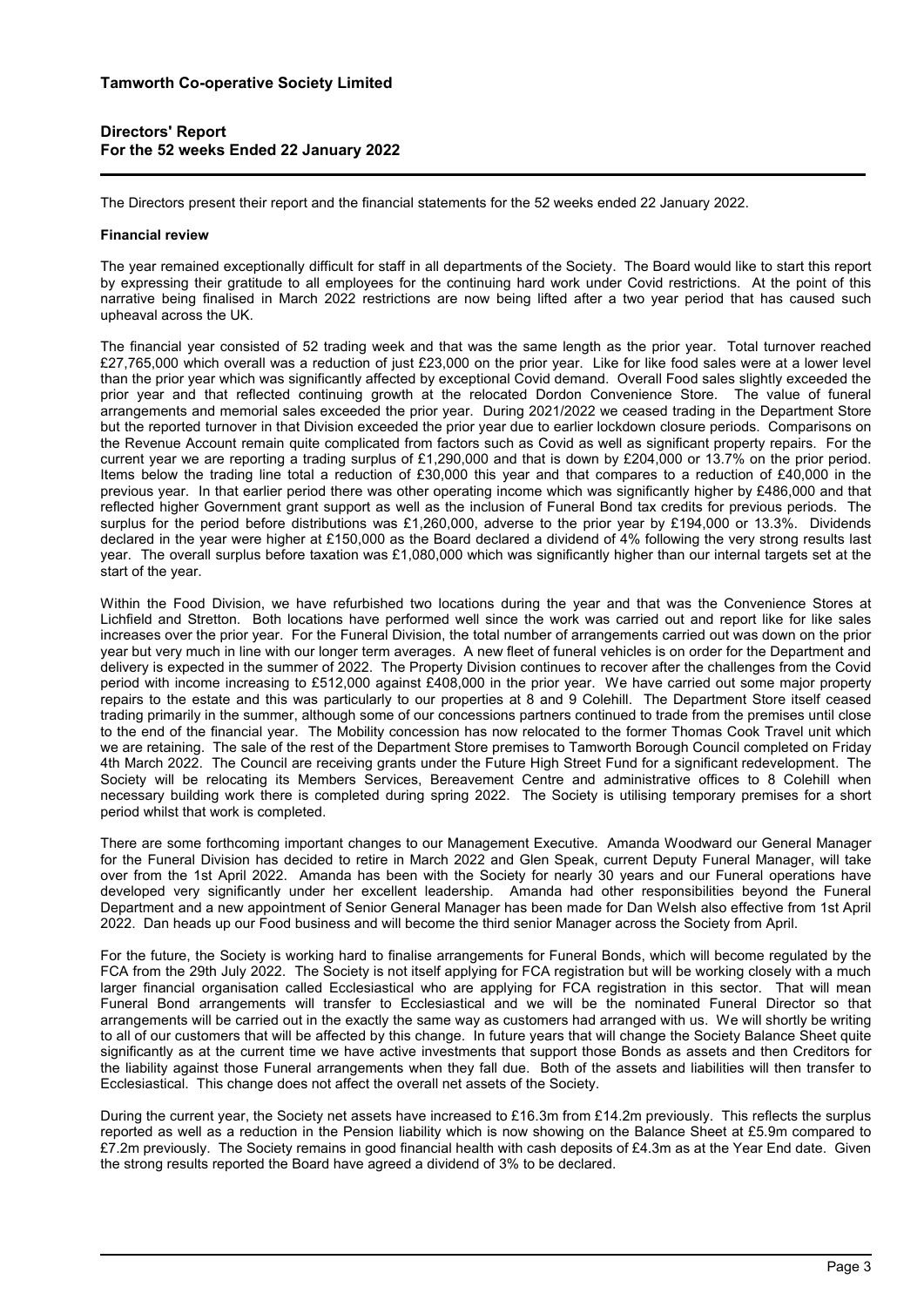## **Dividend**

The Board of Directors remains mindful of the importance of Dividends to our Members and the Board has decided that due to the strong financial performance it would enhance the dividend payment recommended to 4% for this year.

The Dividend distributed is as follows:

|                                | Recommended | Paid            |
|--------------------------------|-------------|-----------------|
|                                | 2022        | <b>May 2021</b> |
| Members Dividend               | 115.839     | 153.436         |
| Waived Dividends to Charities  | 10.836      | 11.656          |
| Dividend Vouchers not Redeemed | (10.000)    | (15,000)        |
| Total                          | 116.675     | 150.092         |

#### **Community Dividend 2021/2022:**

| <b>Church Street Food Store</b><br><b>Bolehall</b><br>Dosthill<br>Dordon | $\blacksquare$ | Moorgate Primary Academy<br>Ankermoor Primary Academy<br>Dosthill Primary Academy<br>Dordon Primary School | £915<br>£826<br>£970<br>£1,067 |
|--------------------------------------------------------------------------|----------------|------------------------------------------------------------------------------------------------------------|--------------------------------|
| Glascote<br>Kingsbury                                                    |                | <b>William McGregory Primary School</b><br>Kingsbury Primary School                                        | £1,355<br>£875                 |
| Lichfield<br>Polesworth                                                  |                | <b>Willows Primary School</b><br>Nethersole C of E Academy                                                 | £500<br>£831                   |
| Rosliston<br>Stretton                                                    |                | Rosliston Church of England Primary School<br>The Fountains High Schoo                                     | £683<br>£506                   |
| Whittington<br>Wood End                                                  |                | Whittington Primary School<br>Wood End Primary School                                                      | £697<br>£776                   |

The Board agreed a minimum payment of £500 to each store.

For Financial Year 2022/2023 the Board intend to allocate £8,000 to local branches of the Samaritans, whilst a further £2,000 will he allocated too the other causes.

## **Membership**

Details of Membership are recorded below:

| Opening balance as at 24 January 2021 | Open<br><b>Accounts</b><br>20.741 | <b>Suspended</b><br><b>Accounts</b><br>20,458 |
|---------------------------------------|-----------------------------------|-----------------------------------------------|
| New Members during the year           | $513*$                            |                                               |
| <b>Closed Accounts</b>                | (227)                             |                                               |
| <b>Transfers from Suspended</b>       | 35                                | (35)                                          |
| Closing balance as at 22 January 2022 | 21,062                            | 20.423                                        |

\* - Excludes employee members loaded on to the system for the purpose of the staff discount scheme

#### **Search Committee**

The Society has established a Search Committee comprising five Members of the Board of Directors, fully detailed on the society information page, and this is responsible for the following duties:

- Formulate plans for succession for members of the Management Executive.
- Regularly evaluate the balance of skills, knowledge and experience on the Board.
- Inform the Chief Executive of any skills deficiencies on the Board and ensure that the necessary training be provided.

Recommendations from the Search Committee are made to the full Board of Directors.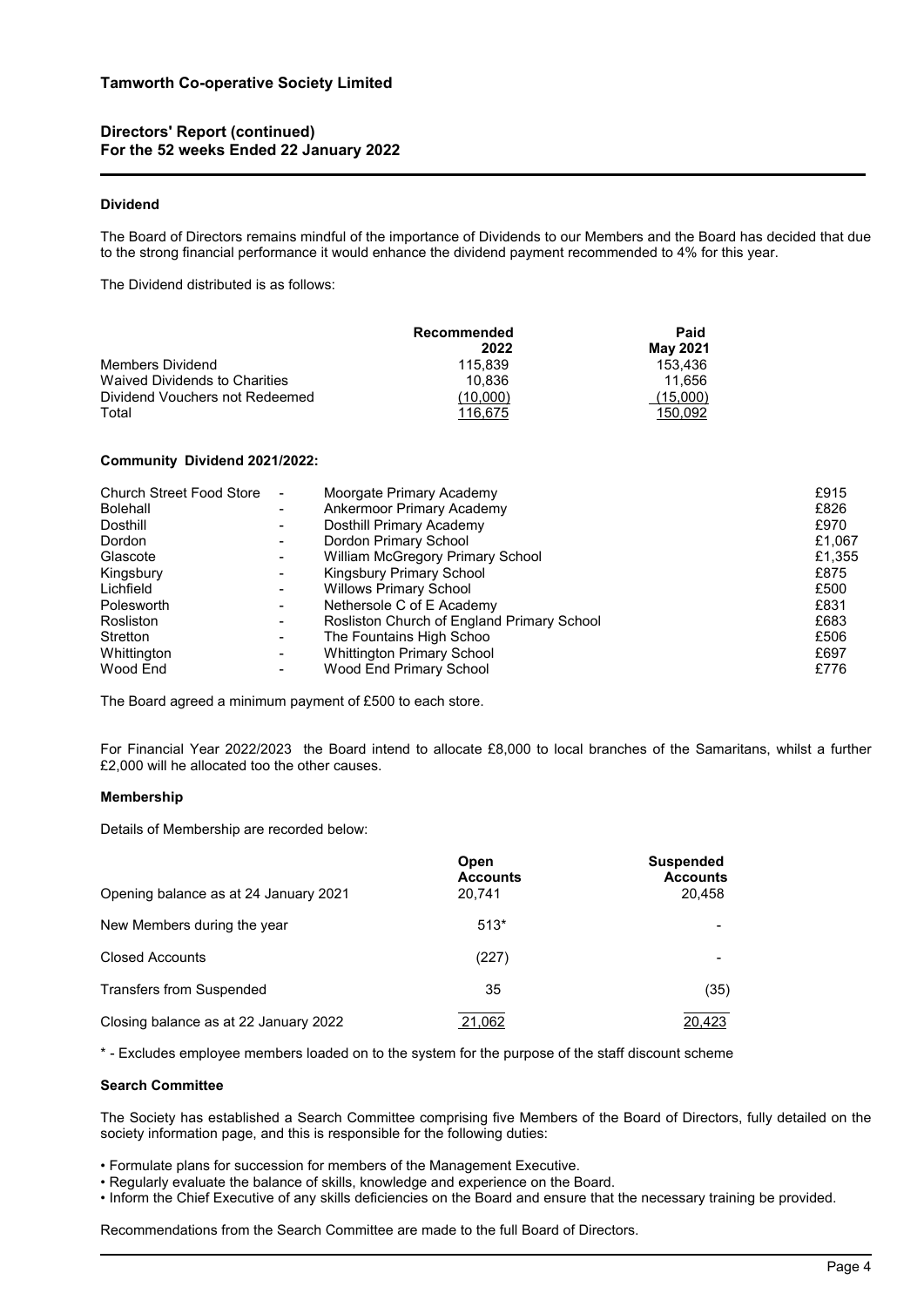## **Remuneration policy**

The Remuneration Policy set by the Board and individual Remuneration Packages for Executive Management are determined by the Remuneration Committee within the framework of its Policy.

Details of Directors who are Members of the Remuneration Committee during the period ended 22nd January 2022 can be found on the society information page of the Report.

The Remuneration Committee has access to independent advice where it considers it appropriate.

Formal terms of reference have been agreed by the Board of Directors and the Committee has met on three occasions during the financial year ended 22nd January 2022. Minutes of the Committee Meetings are provided to the Board of Directors at the Board Meeting following the Meeting of this Committee and the Board considers any recommendations made to it.

The duties of the Committee are to determine and agree with the Board the remuneration and contractual position of the Society's Chief Executive and other Members of the Executive Management.

They also recommend to the Board of Directors where they consider changes should be made to Director Remuneration.

In determining such policy, they take into account all factors which they deem necessary. The objective of such a policy is to ensure that Members of the Management Executive of the Society are provided with appropriate incentives to encourage enhanced performance and are, in a fair and responsible manner, rewarded for their individual contributions to the success of the Society. They approve the design of, and determine targets, for any performance related Pay Schemes and approve the total annual payments made under such Schemes.

In determining such packages and arrangements, they give due regard to any relevant legal requirements and review and note annually the Remuneration trends across the Society.

Further details concerning Executive Remuneration can be found on page 31.

The Remuneration of Directors is linked to the Retail Price Index except when other proposals are placed before Members at an Annual General Meeting.

## **Member Relations**

Due to the pandemic the operation of this sub committee was suspended until further notice. It has not been possible to organise and operate the normal activities for members since March 2020.

# **Retirements**

The Society remembers Employees who have retired during the year and extends its very grateful and sincere thanks for the dedicated service provided over many years, wishing them a long, happy and healthy retirement.

## **Obituaries**

The Board very much regrets the death of former Employees and their families and remembers them all with much affection and gratitude.

## **Social and Co-operative performance**

As a Co-operative Society we have been asked to measure ourselves against a number of indicators of social, co-operative and environmental performance but because of the size and the nature of the Society we are unable to report in the depth that larger Societies can do because of their levels of resources. These are reported on as follows, unless they are separately covered elsewhere in this Report.

#### **Member economic involvement**

Member economic involvement indicates how well we are meeting our Members' needs and whether we are successful in recruiting new Members from our Customer base. For the 52 weeks ended 22nd January 2022 Members claimed Dividend on 12.6% of Society sales (as against 12.5% last year).

The Society recruited 513 (2021 – 383) either new members or members re-engaging with the society and requesting a members card.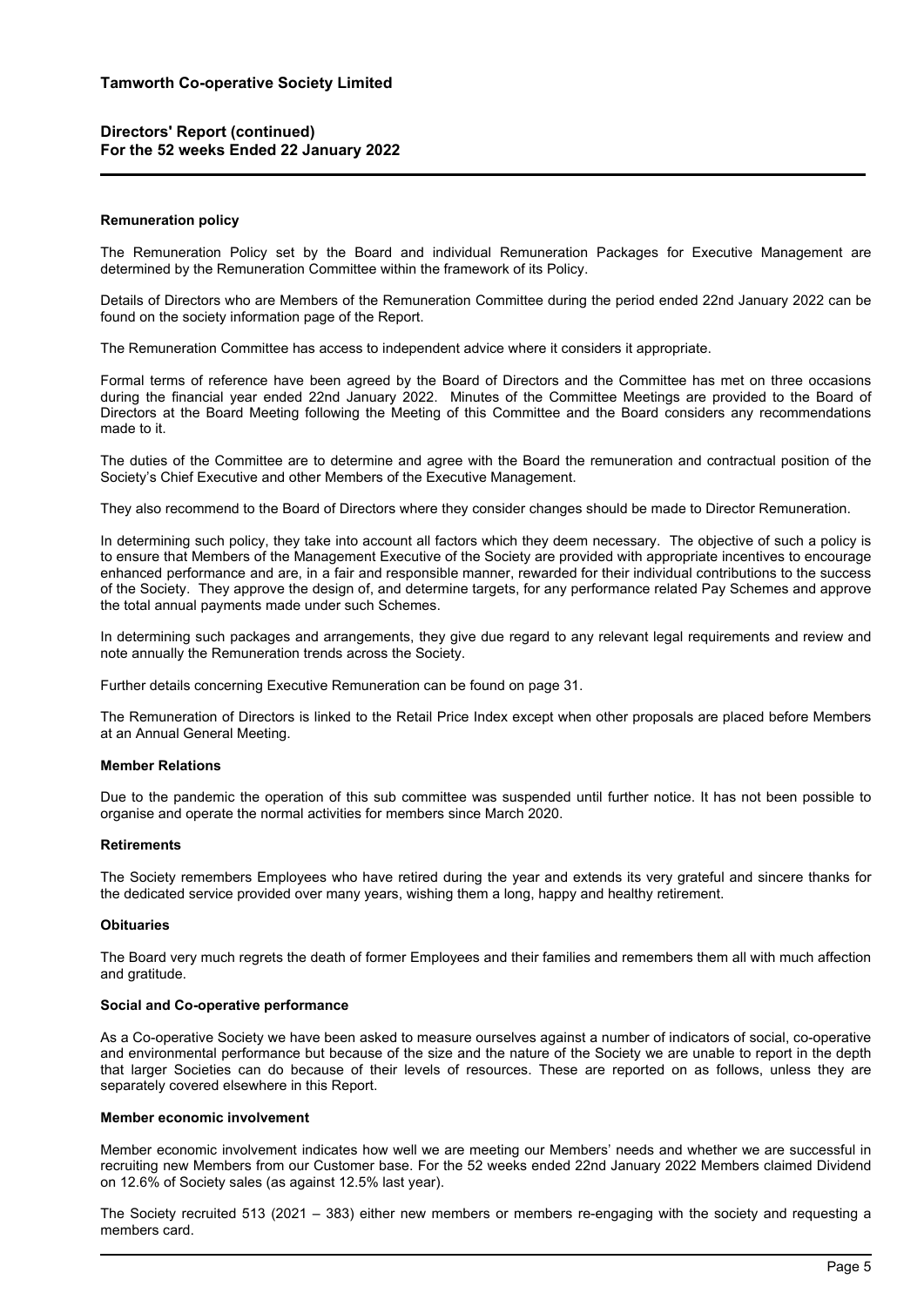## **Member democratic participation**

The Society is democratically controlled by its Members. It is therefore important to measure the number of Members who become actively involved in the decision making and to encourage Members to participate to a greater extent.

The number of Members who took part in the AGM in 2021 was 23 against 22 in 2020, 27 in 2019, and 34 in 2018. The 2021 AGM was delayed due to the Covid-19 pandemic with a limited number of attendees and members joining the meeting by video conference.

#### **Participation in training and education**

All Employees are encouraged to actively undergo Training and regular Courses take place throughout the Organisation each year.

#### Staff injury and absentee rates

Staff injury and absentee rates provide the Society with an indication of how well we control the risks to the health, safety and wellbeing of our Employees. Staff are encouraged to report all accidents, no matter how minor, and these are recorded to ensure that safety standards are maintained and continuously improved. The Health & Safety Committee on which the Board and employees are represented reviews these accidents at every Meeting.

This year 37 accidents were recorded across the Society, including 30 to employees. There were no reportable accidents. The comparative figures for the previous year were 31 accidents including 22 to Staff, no accidents were reportable.

The average number of days lost per Full Time Equivalent Employee through sickness and absenteeism was 10.3 days against 8.2 days the previous year. These figures have been prepared on a like for like basis and excludes absences due to self isolation in relation to Covid-19.

## **Staff profile**

The Society has a policy of promoting an environment free from discrimination, harassment and victimisation where everyone receives equal treatment regardless of their gender, colour, ethnic or national origin, disability, age, marital status, sexual orientation or religion. All decisions are based solely upon work criteria and individual merit.

The Board is currently composed of five male and four female Directors. Senior Management is made up of three men and two women.

77.2% (2021 - 77.0%) of total Employees are women and 22.8% (2021 - 23.0%) men. 56.2% (2021 - 55.6%) of Employees are full-time and 43.8% (2021 - 44.4%) part-time.

#### **Employee involvement**

The Society places considerable value on the involvement of its employees and has continued to keep them informed on matters affecting them as employees and on the various factors affecting the performance of the Society. This is achieved through formal and informal meetings and circulation of regular briefing letters.

## **Disabled employees**

Applications for employment by disabled persons are always fully considered bearing in mind the abilities of the applicant concerned. In the event of members of staff becoming disabled every effort is made to ensure that their employment with the Society continues and that appropriate arrangements are made. It is the policy of the Society that the training, career development and promotion of disabled persons should, as far as possible, be identical to that of other employees.

#### **Ethical issues**

As indicated within the Staff Profile paragraph above, the Society has a clear ethical policy in relation to Employee matters. So far as procurement is concerned the Society operates a similar policy and procurement is made through whatever sources are best for the Society's business. The Society purchases all of its food through the Federal Retail Trading Services and follows the ethical practices conducted by that Group.

The Society has made no investments outside those offered by our Bankers during recent periods.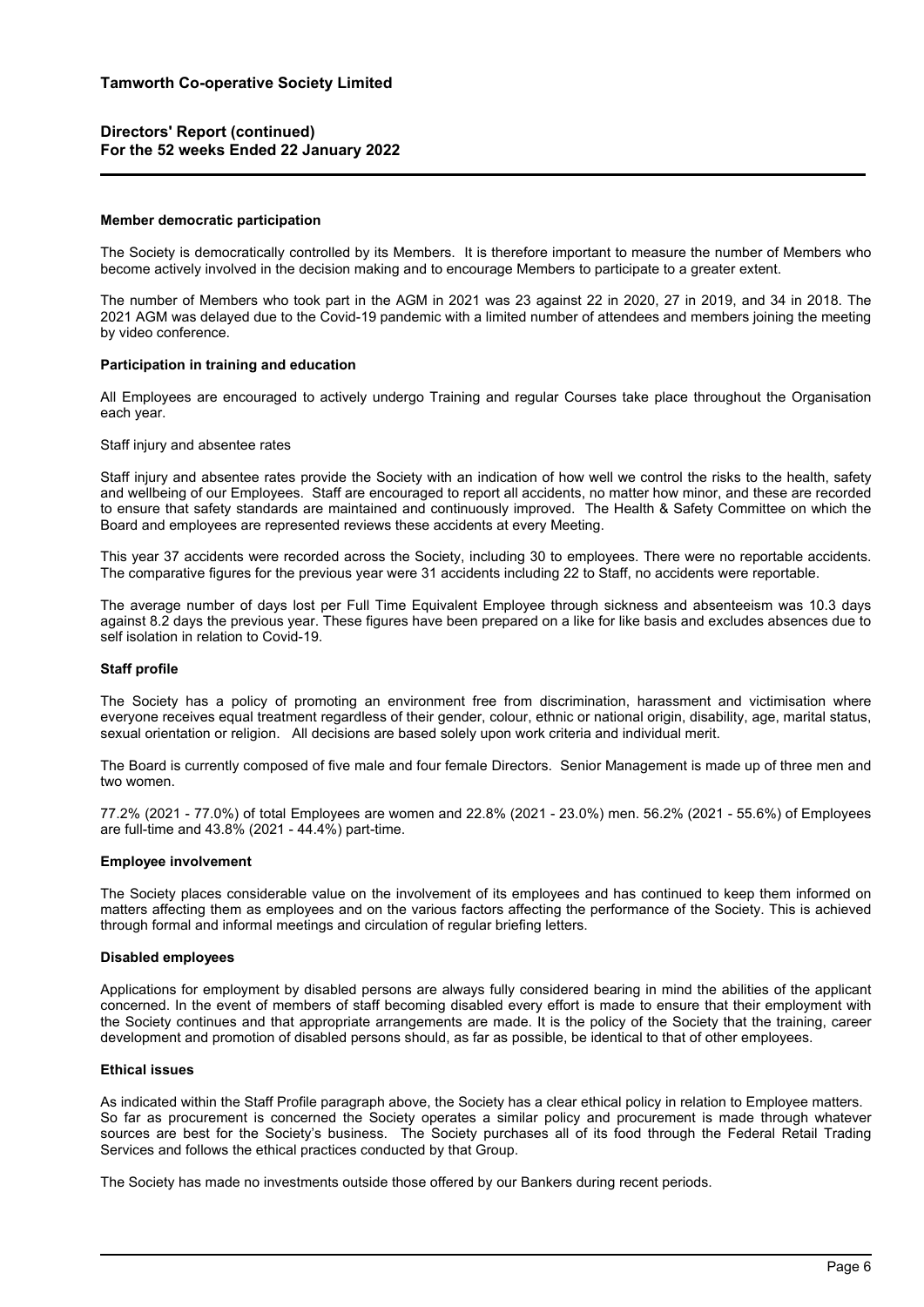## **The Environment**

The Society continues to purchase all of its energy via the Co-operative Power - the energy buying consortium run by The Co-operative Group. This is a collection of Co-operative Societies working together to ensure the best possible approach to the utility markets.

## **Proportion of waste recycled/reused**

We actively encourage the recycling of waste. Cardboard in particular is collected from all of our retail outlets, compacted in some cases, before being sent off for recycling. Unfortunately we do not have the means for producing figures indicating the tonnage of cardboard recycled.

The Society continues to maintain its links with the Fare Share Charity, who collect and recycle certain types of food, that otherwise would have gone to waste. During 2021 the Society also linked with an oranisation called "too good to go". Via a phone app customers can purchase a magic bag containing products that have reached their end of shelf life. This avoids the product going to waste.

## **Responsibilities of the Board of Directors**

Co-operatives UK prepare a Corporate Governance Code for Consumer Co-operative Societies. This recognises that a neglect of governance weakens the framework of accountability and carries multiple risks to the business and its strategy over time. Conversely good governance supports the Board in its task of creating and maintaining a strong and sustainable business that meets the needs of its Members. Co-operatives UK indicate that they understand that the Code needs to be flexible but indicate that Member Co-operatives should include statements in their annual reports disclosing the extent to which they have followed it during the reporting period.

The latest version of the Code was issued in November 2019 and the Society does comply with the majority of the recommendations but would comment on the following specific points.

Provision 3.9 indicates that the maximum service of any Chair person may not exceed six years. Normally, the Board elect a different Chairman every year but there is no limit on the number of times that a person could serve as a Chairman. In practice it is not believed that this has ever exceeded six occasions but in a similar way to later responses the Society does not believe it is appropriate to put a limit on any of these areas.

Provision 4.1 indicates that no Directors should serve more than three consecutive three-year terms. The Society does not accept this recommendation.

The Code makes a recommendation at 4.14 regarding evaluation and the possibility of using an external facilitator to carry out a Board evaluation. The Board did trial this idea several years previously but has not decided to repeat the exercise. Because of the size of the Society and the need for Board Members to be appointed by the Members, it is not felt that this is an appropriate suggestion for our organisation.

On Committees of the Board, there are several recommendations regarding numbers that should comprise these Committees and how long individuals can serve on them. In a similar way to the comments made regarding the length of the service of the Chairman as indicated above, the Society does not believe it is appropriate to put a maximum term on any such service commitments. The Society also feels that it needs to determine the ideal size of such Committees based on its own needs rather than any outside suggestions. At this point the entire Board serves as Audit Committee and does not satisfy the requirement of one Member of that Committee having relevant financial experience as no professionally qualified Accountants currently sit on the Board.

Provision 5.12 indicates that in the event of a solvent dissolution then any surplus arising should be distributed in accordance with the International Co-operative Alliance Values and Principles. This is actually a matter that is dealt with in the Rules of the Society and The Society Rules indicate that any remaining assets after the satisfaction of all debts and liabilities should be distributed to local charitable organisations as determined by the Members. Reference has been made to this issue at previous Annual General Meetings and whilst the Board feel the chances of this arising are remote it will be given consideration the next time the Society Rules are being comprehensively considered.

## **Going concern**

After making all appropriate enquiries, the Directors have a reasonable expectation that the Society has adequate resources to continue in operational existence for the foreseeable future. For this reason, the Directors continue to adopt the Going Concern basis in preparing the Society's Accounts. In particular, the Society has cash of £4,329,000 at 22 January 2022.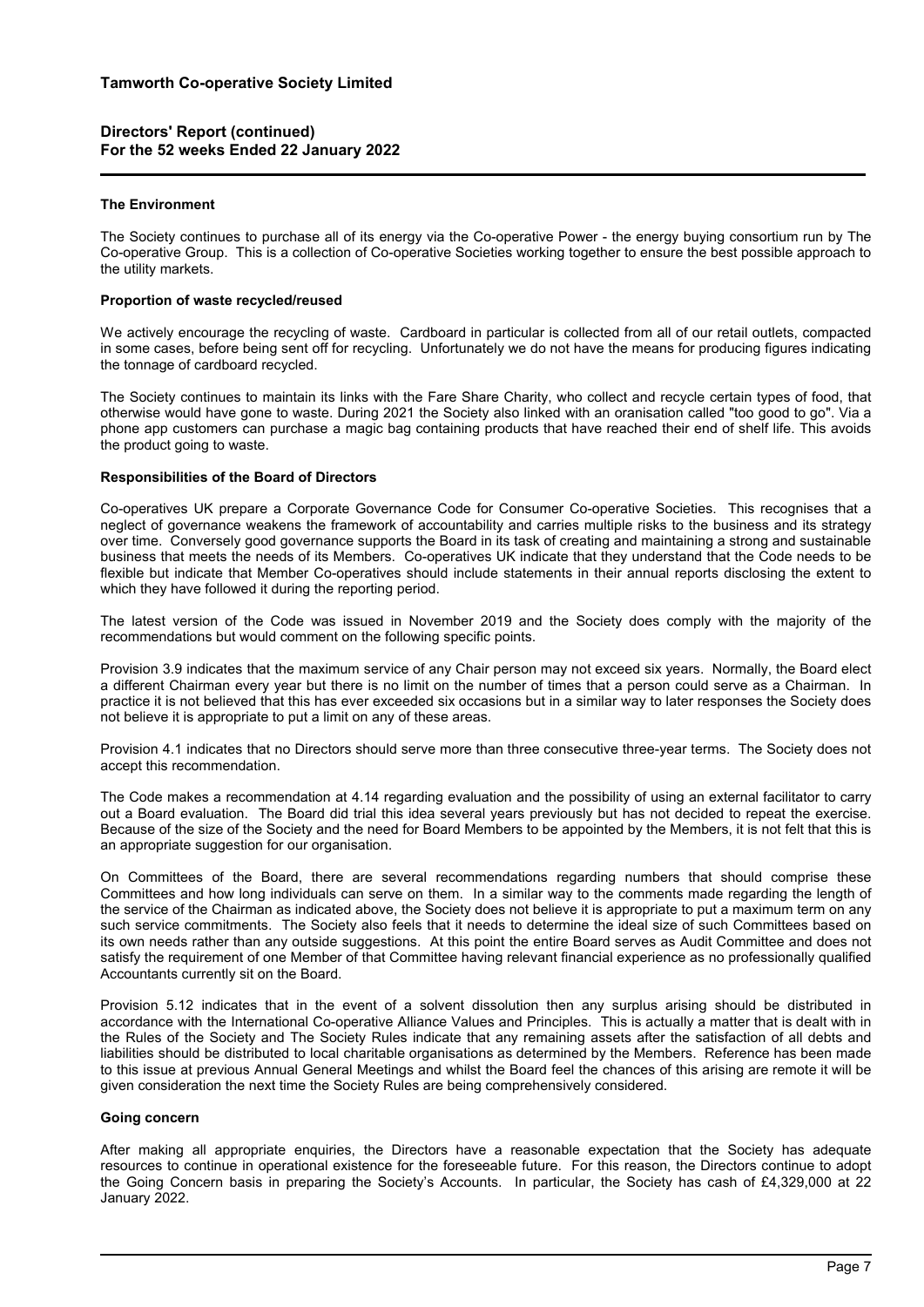# **Tamworth Co-operative Society Limited**

# **Directors' Report (continued) For the 52 weeks Ended 22 January 2022**

## **Internal control**

As previously mentioned, the entire Board sits as the Audit Committee, and as such meets the Auditor to have a full discussion. In addition, the Management letter from the Auditors is also presented to the full Board.

The Board of Directors has continued to review and report upon internal financial controls.

The Society has continued with its work on establishing procedures necessary to comply with Legislation and the Corporate Governance Code of Best Practice and wherever possible additional Reports are made and controls implemented as is considered appropriate for a Society of this size.

The key elements of the Society's system of internal financial controls are as follows

## **(A) Control environment**

The Society is committed to the highest standards of business conduct and seeks to maintain these standards across all of its operations.

The Society has an appropriate organisational structure for planning, executing, controlling and monitoring business operations in order to achieve Society objectives. Lines of responsibility and delegations of authority are documented and reviewed at least annually at Strategy Meetings.

The annual budget and long term plan of the society and of each Division are reviewed and approved.

A full Society Strategy is in place and is reviewed at least on an annual basis and separate Board Meetings are convened for that purpose.

At 22 January 2022 the number of creditor days outstanding for the Society was 19.5 days (2021 - 19.4 days).

## **(B) Risk identification**

Society Management continue to be responsible for the identification and evaluation of key risks applicable to their areas of Business. These risks are assessed on a continual basis and may be associated with a variety of internal or external sources including control breakdowns, disruption in information systems, competition, natural catastrophe, and regulatory requirements.

## **(C) Information and communication**

The Society's Businesses participate in periodic Strategic Reviews which include consideration of long term financial projections and the evaluation of Business alternatives with an in-depth analysis of past performance. Operating units prepare annual budgets and strategic plans. Performance against plan is actively monitored at the Board and Executive levels supported by regular forecasts and meetings between Senior Management and the Board of Directors as considered appropriate. Forecasts and results are consolidated and presented to the Board on a regular basis.

Through these mechanisms, Society performance is continually monitored, risks identified in a timely manner, their financial implications assessed, control procedures re-evaluated and corrective actions agreed and implemented.

## **(D) Control procedures**

The Society and its operating units have implemented control procedures designed to ensure complete and accurate accounting for financial transactions and to limit the potential exposure to loss of assets or fraud.

## **(E) Monitoring and corrective action**

There are clear and consistent procedures in place for monitoring the system of internal financial controls. The Board of Directors meets regularly to review the effectiveness of the Society's system of financial controls. Monthly Management Accounts are considered in great detail and any appropriate action is taken whenever necessary.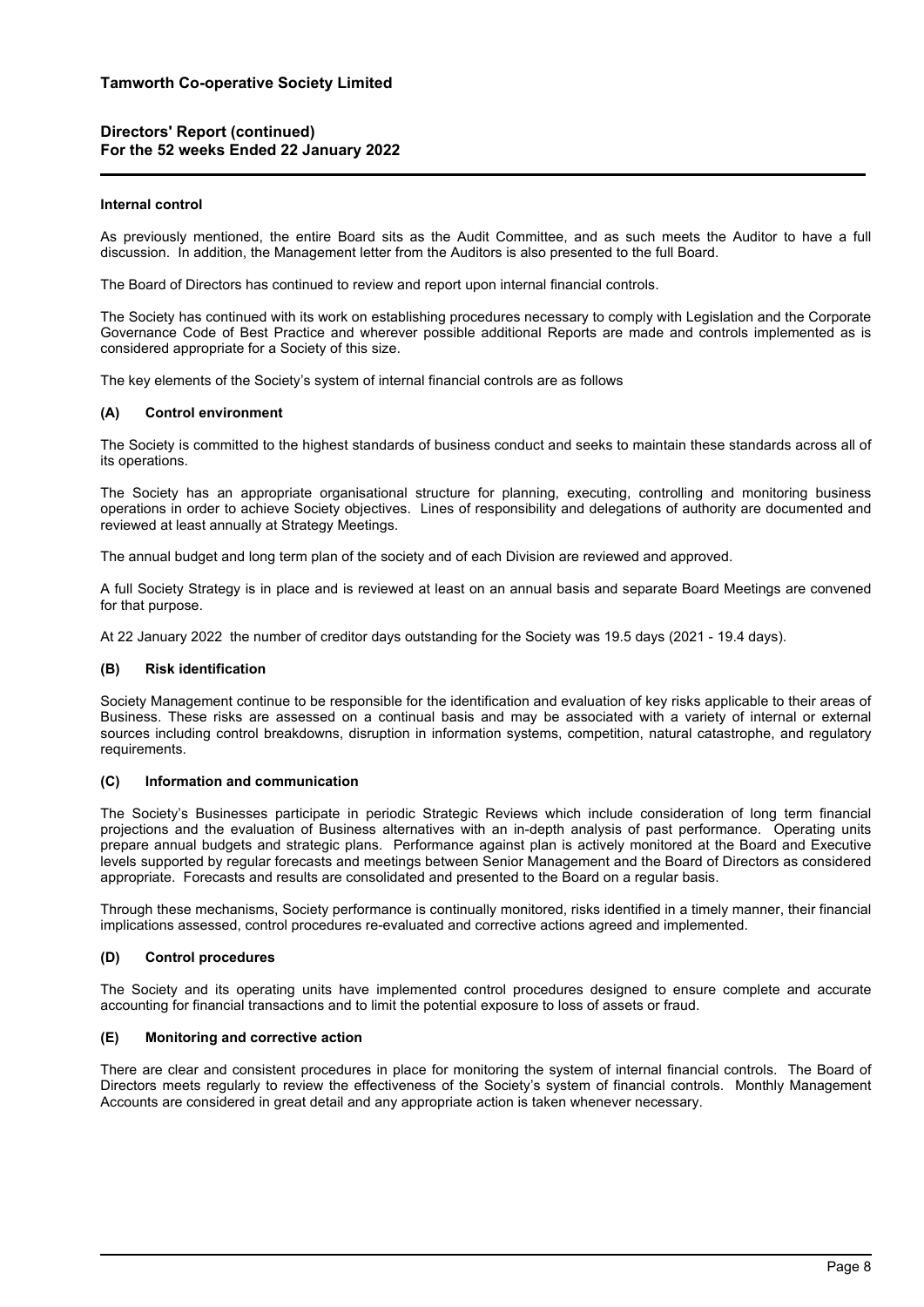## Disclosure of information to auditors

Each of the persons who are Directors at the time when this Directors' Report is approved has confirmed that:

- so far as the Director is aware, there is no relevant audit information of which the Society's auditors are unaware, and
- the Director has taken all the steps that ought to have been taken as a Director in order to be aware of any relevant audit information and to establish that the Society's auditors are aware of that information.

# Post balance sheet events

On 4 March 2022 the society sold the former Department Store to Tamworth Borough Council.

## **Auditors**

The auditors, Dains Audit Limited, will be proposed for reappointment in accordance with the rules of the society at the Annual General Meeting.

This report was approved by the board on 15 March 2022 and signed on its behalf.

**Robert W Read** Chairman of the Board

**Julian Coles** Chief Executive Officer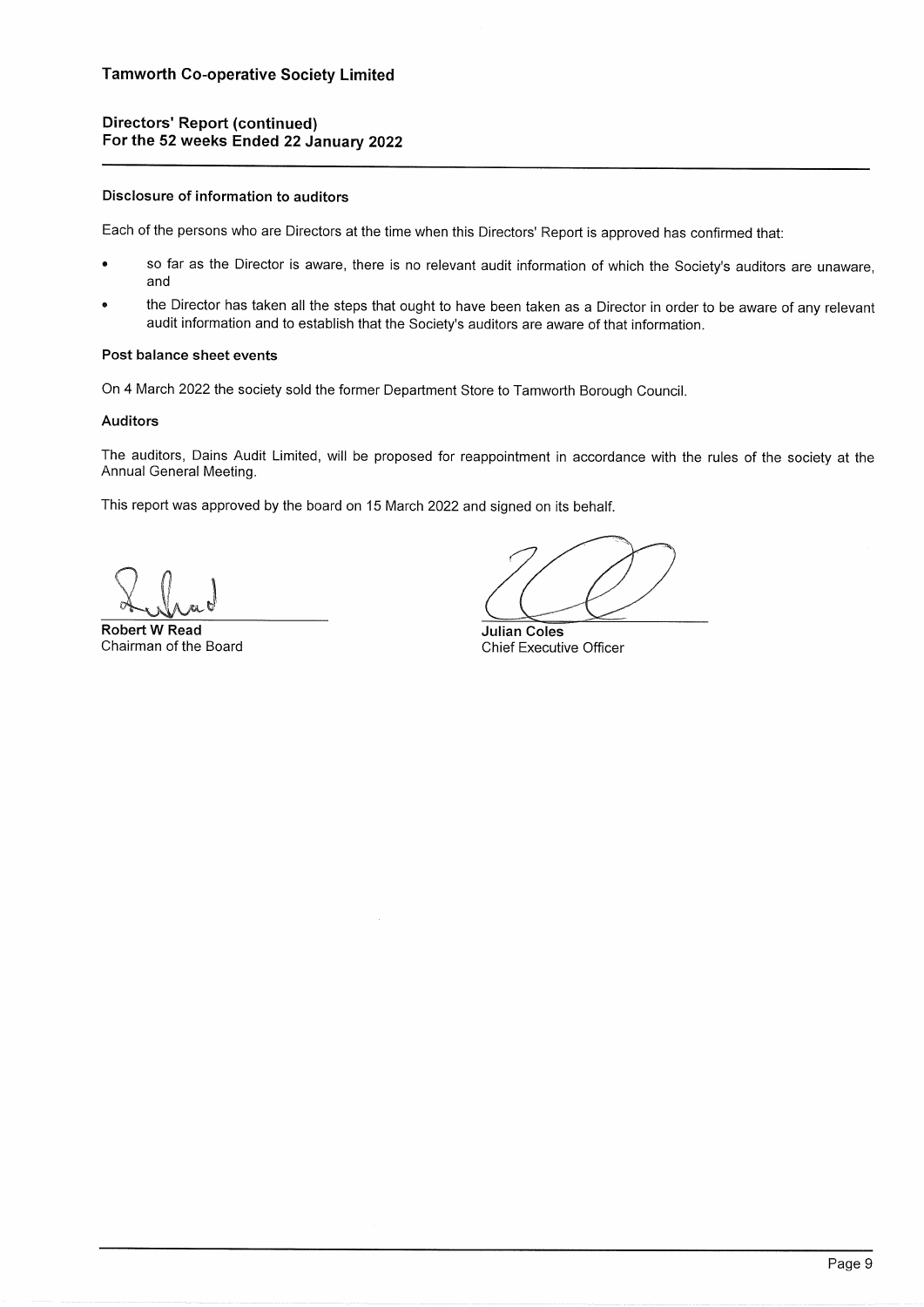# **Directors' Responsibilities Statement** For the 52 weeks Ended 22 January 2022

The Directors are responsible for preparing the Annual report and the financial statements in accordance with applicable law and regulations.

The Co-operative and Community Benefit Societies Act 2014 requires the Directors to prepare financial statements for each financial year. Under that law the Directors have elected to prepare the financial statements in accordance with applicable law and United Kingdom Accounting Standards (United Kingdom Generally Accepted Accounting Practice), including Financial Reporting Standard 102 'The Financial Reporting Standard applicable in the UK and Republic of Ireland'. Under applicable law the directors must not approve the financial statements unless satisfied that they are a true and fair view of the state of affairs of the Society and of the profit or loss of the Society for that period.

In preparing these financial statements, the Directors are required to:

- select suitable accounting policies for the Society's financial statements and then apply them consistently;
- make judgments and accounting estimates that are reasonable and prudent;
- state whether applicable UK Accounting Standards have been followed, subject to any material departures disclosed and explained in the financial statements;
- prepare the financial statements on the going concern basis unless it is inappropriate to presume that the Society will continue in business.

The Directors are responsible for keeping adequate accounting records that are sufficient to show and explain the Society's transactions and disclose with reasonable accuracy at any time the financial position of the Society and to enable them to ensure that the financial statements comply with the Co-operative and Community Benefit Societies Act 2014. They are also responsible for safeguarding the assets of the Society and hence for taking reasonable steps for the prevention and detection of fraud and other irregularities.

The Directors are responsible for the maintenance and integrity of the corporate and financial information included on the Society's website. Legislation in the United Kingdom governing the preparation and dissemination of financial statements and other information included in Directors' Reports may differ from legislation in other jurisdictions.

# **Board Certification**

The financial statements on pages 15 to 42 are hereby signed on behalf of the Board of Directors pursuant to Section 80 of the Co-operative and Community Benefit Societies Act 2014.

**Robert W Read** Chairman of the Board

15 March 2022

Julian Coles **Chief Executive Officer**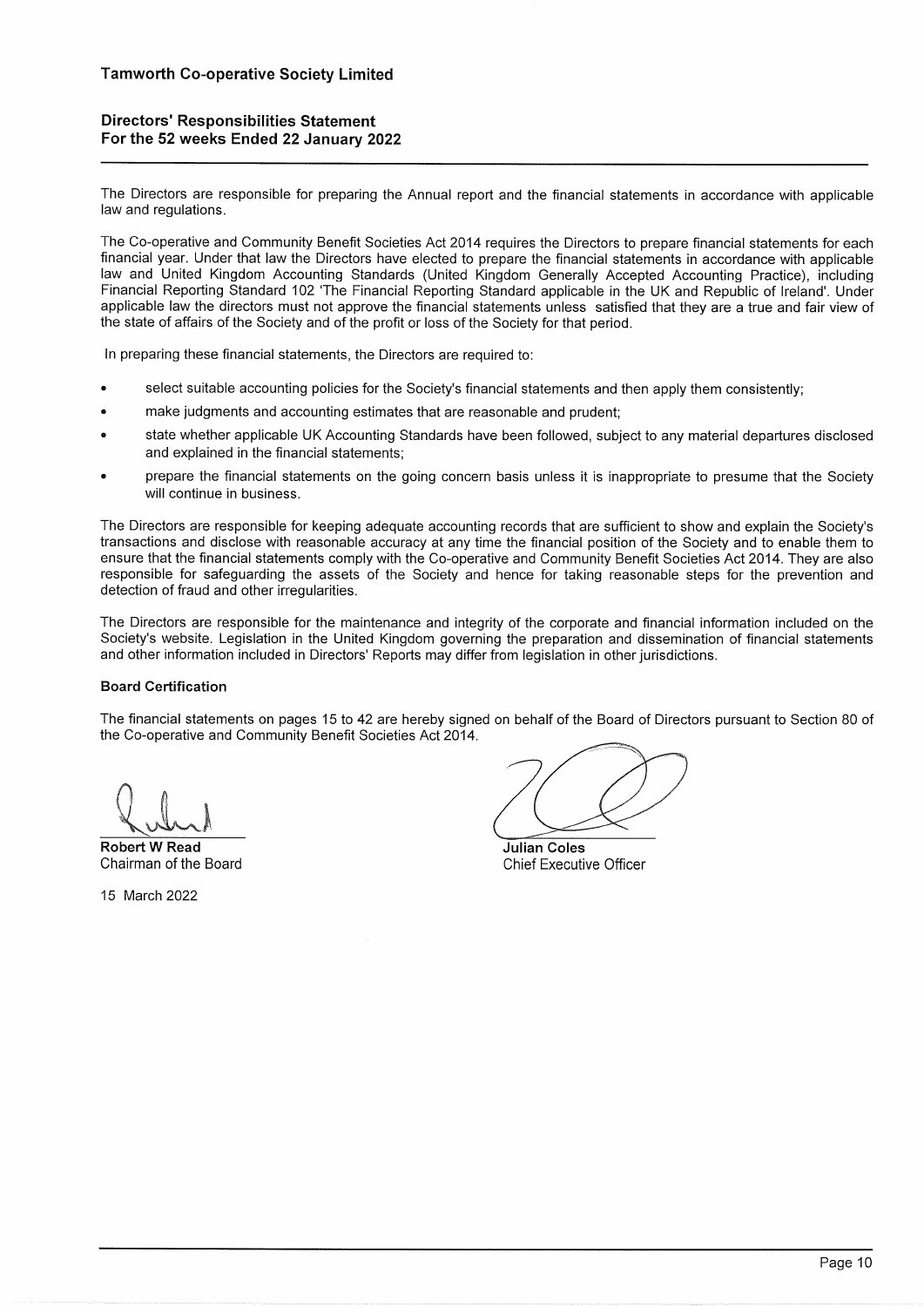# **Directors' attendance For the 52 weeks ended 22 January 2022**

| <b>Name</b>                         | Year first<br>elected | Appointment<br>expires | <b>Possible</b><br>attendances | <b>Actual</b><br>attendances |
|-------------------------------------|-----------------------|------------------------|--------------------------------|------------------------------|
| Mrs A A Higginson                   | 2004                  | 2022                   | 25                             | 24                           |
| Mr A M King (resigned 14/06/2021)   | 2016                  | 2022                   | 7                              | 7                            |
| Mr A V King                         | 2009                  | 2024                   | 28                             | 27                           |
| Mrs S Preece                        | 2013                  | 2023                   | 27                             | 27                           |
| Mr R W Read                         | 1999                  | 2023                   | 28                             | 27                           |
| Mr D M Rose                         | 2009                  | 2024                   | 22                             | 20                           |
| Mrs S Peaple                        | 2011                  | 2023                   | 18                             | 16                           |
| Mrs A Brindley                      | 2015                  | 2024                   | 19                             | 18                           |
| Mr S Horsham                        | 2019                  | 2022                   | 16                             | 15                           |
| Mr M Jackson (appointed 21/07/2021) | 2021                  | 2022                   | 10                             | 9                            |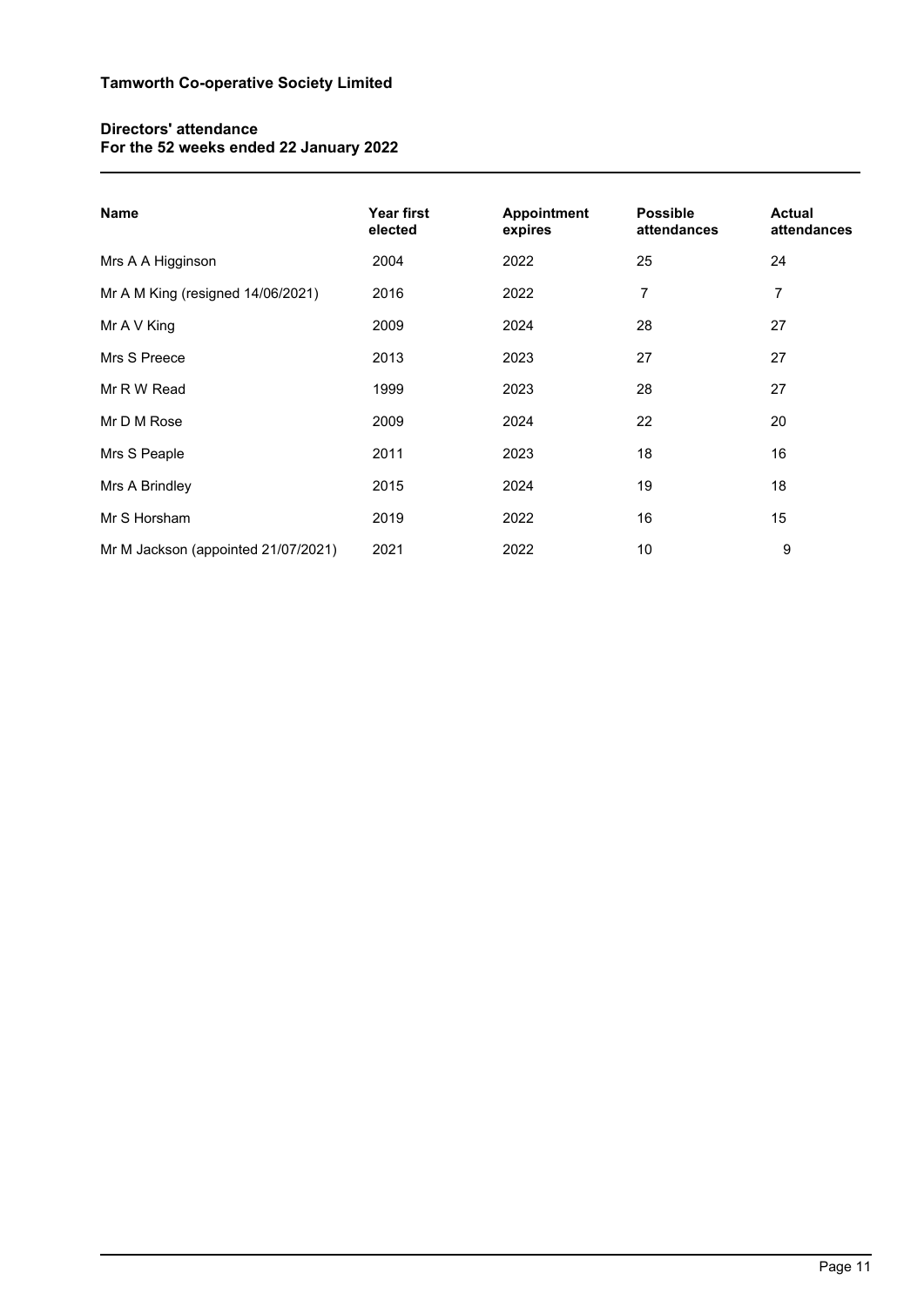# **Tamworth Co-operative Society Limited**

# **Independent Auditors' Report to the Members of Tamworth Co-operative Society Limited**

## **Opinion**

We have audited the financial statements of Tamworth Co-operative Society (the 'Society') for the 52 weeks ended 22 January 2022 which comprise the revenue account, the statement of comprehensive income, the balance sheet, the statement of changes in equity, the statement of cash flows and notes to the financial statements, including a summary of significant accounting policies. The financial reporting framework that has been applied in their preparation is applicable law and United Kingdom Accounting Standards, including Financial Reporting Standard 102 The Financial Reporting Standard applicable in the UK and Republic of Ireland (United Kingdom Generally Accepted Accounting Practice).

In our opinion the financial statements:

- give a true and fair view of the state of the Society's affairs as at 22 January 2022 and of its income and expenditure for the year then ended;
- have been properly prepared in accordance with United Kingdom Generally Accepted Accounting Practice; and
- have been prepared in accordance with the requirements of the Co-operative and Community Benefit Societies Act 2014.

## **Basis for opinion**

We conducted our audit in accordance with International Standards on Auditing (UK) (ISAs (UK)) and applicable law. Our responsibilities under those standards are further described in the Auditor's responsibilities for the audit of the financial statements section of our report. We are independent of the Society in accordance with the ethical requirements that are relevant to our audit of the financial statements in the UK, including the FRC's Ethical Standard, and we have fulfilled our other ethical responsibilities in accordance with these requirements. We believe that the audit evidence we have obtained is sufficient and appropriate to provide a basis for our opinion.

#### **Conclusions relating to going concern**

In auditing the financial statements, we have concluded that the Director's use of the going concern basis of accounting in the preparation of the financial statements is appropriate.

Based on the work we have performed, we have not identified any material uncertainties relating to events or conditions that, individually or collectively, may cast significant doubt on the Society's ability to continue as a going concern for a period of at least twelve months from when the financial statements are authorised for issue.

Our responsibilities and the responsibilities of the Directors with respect to going concern are described in the relevant sections of this report.

## **Other information**

The Directors are responsible for the other information. The other information comprises the information included in the annual report, other than the financial statements and our auditor's report thereon. Our opinion on the financial statements does not cover the other information and we do not express any form of assurance conclusion thereon.

In connection with our audit of the financial statements, our responsibility is to read the other information and, in doing so, consider whether the other information is materially inconsistent with the financial statements or our knowledge obtained in the audit or otherwise appears to be materially misstated. If we identify such material inconsistencies or apparent material misstatements, we are required to determine whether there is a material misstatement in the financial statements or a material misstatement of the other information. If, based on the work we have performed, we conclude that there is a material misstatement of this other information, we are required to report that fact.

We have nothing to report in this regard.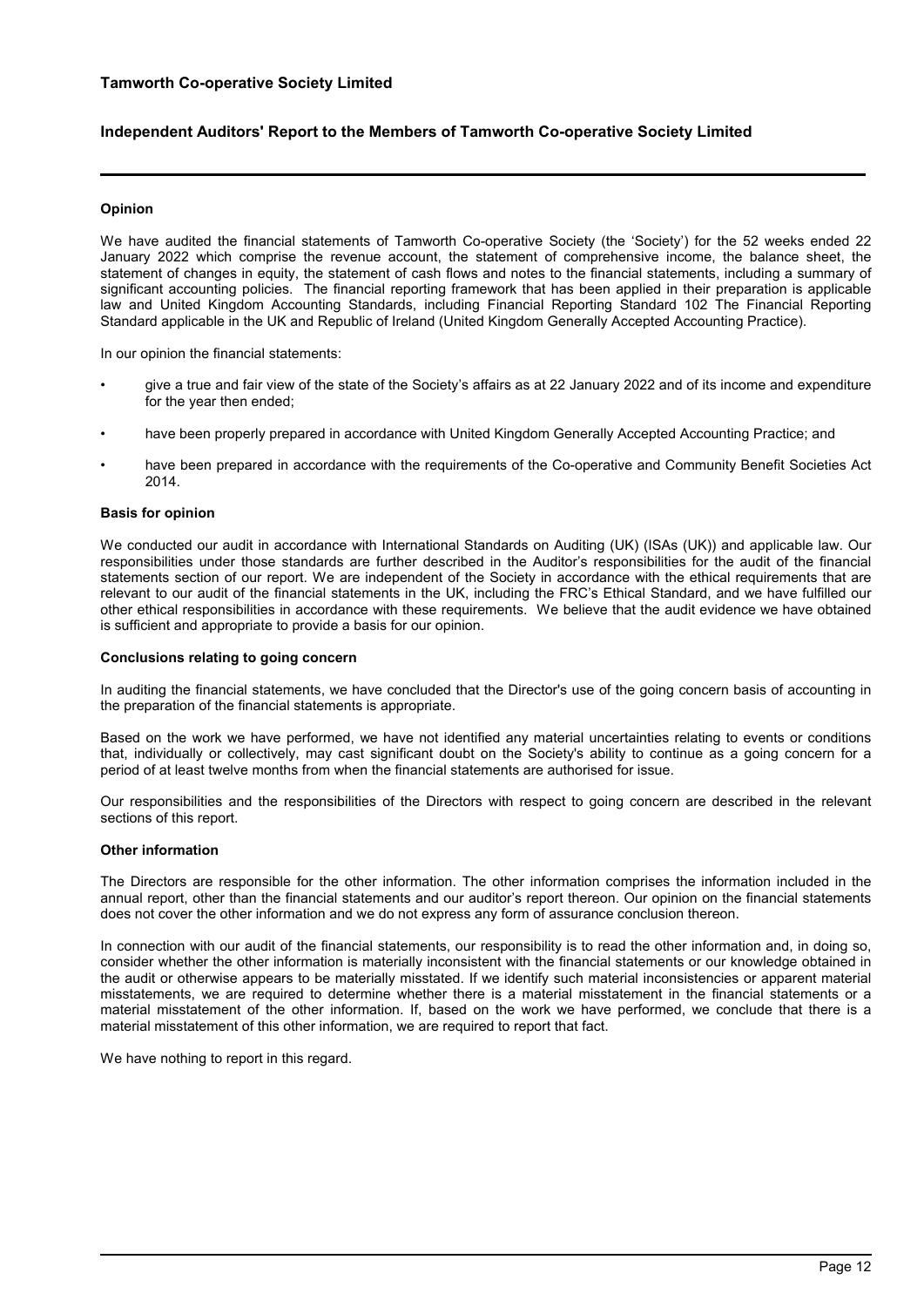# **Independent Auditors' Report to the Members of Tamworth Co-operative Society Limited**

## **Matters on which we are required to report by exception**

We have nothing to report in respect of the following matters where the Co-operative and Community Benefit Societies Act 2014 requires us to report to you if, in our opinion:

- the Society has not kept proper books of account, and not maintained a satisfactory system of control over its transactions, in accordance with the requirements of the legislation; or
- the revenue account, any other accounts to which our report relates, and the balance sheet are not in agreement with the society's books of account; or
- we have not obtained all the information and explanations necessary for the purposes of our audit.

#### **Responsibilities of the Directors**

As explained more fully in the Directors' responsibilities statement set out on page 10, the Directors are responsible for the preparation of the financial statements and for being satisfied that they give a true and fair view, and for such internal control as it determines is necessary to enable the preparation of financial statements that are free from material misstatement, whether due to fraud or error.

In preparing the financial statements, the Directors are responsible for assessing the Society's ability to continue as a going concern, disclosing, as applicable, matters related to going concern and using the going concern basis of accounting unless the committee of management either intends to liquidate the society or to cease operations, or has no realistic alternative but to do so.

#### **Auditor's responsibilities for the audit of the financial statements**

Our objectives are to obtain reasonable assurance about whether the financial statements as a whole are free from material misstatement, whether due to fraud or error, and to issue an Auditors' report that includes our opinion. Reasonable assurance is a high level of assurance, but is not a guarantee that an audit conducted in accordance with ISAs (UK) will always detect a material misstatement when it exists. Misstatements can arise from fraud or error and are considered material if, individually or in the aggregate, they could reasonably be expected to influence the economic decisions of users taken on the basis of these financial statements.

Irregularities, including fraud, are instances of non-compliance with laws and regulations. We design procedures in line with our responsibilities, outlined above, to detect material misstatements in respect of irregularities, including fraud. The extent to which our procedures are capable of detecting irregularities, including fraud is detailed below:

Our approach to identifying and assessing the risks of material misstatement in respect of irregularities, including fraud and non-compliance with laws and regulations, was as follows:

- the senior statutory auditor ensured that the engagement team collectively had the appropriate competence, capabilities and skills to identify or recognise non-compliance with applicable laws and regulations;
- we identified the laws and regulations applicable to the Society through discussions with directors and other management, and from our commercial knowledge and experience of the sector;
- we focused on specific laws and regulations which we considered may have a direct material effect on the financial statements or the operations of the Society, including the financial reporting legislation, Companies Act 2006, taxation legislation, anti-bribery, employment, and environmental and health and safety legislation;
- we assessed the extent of compliance with the laws and regulations identified above through making enquiries of management and inspecting legal correspondence; and
- identified laws and regulations were communicated within the audit team regularly and the team remained alert to instances of non-compliance throughout the audit.

We assessed the susceptibility of the Society's financial statements to material misstatement, including obtaining an understanding of how fraud might occur, by:

- making enquiries of management as to where they considered there was susceptibility to fraud, their knowledge of actual, suspected and alleged fraud; and
- considering the internal controls in place to mitigate risks of fraud and non-compliance with laws and regulations.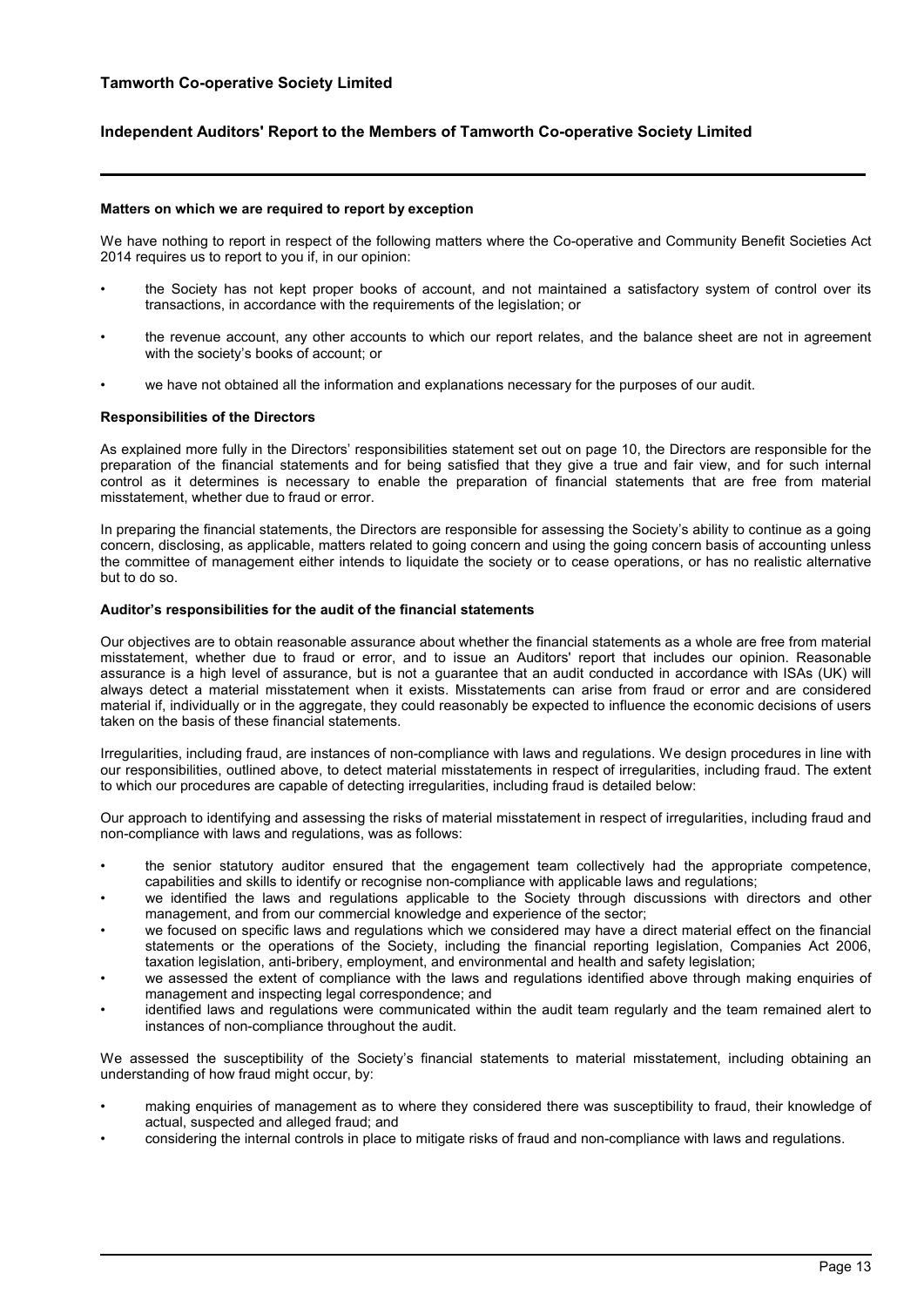# Independent Auditors' Report to the Members of Tamworth Co-operative Society Limited

To address the risk of fraud through management bias and override of controls, we:

- performed analytical procedures to identify any unusual or unexpected relationships:
- tested journal entries to identify unusual transactions;
- assessed whether judgements and assumptions made in determining the accounting estimates set out in Note 3 were indicative of potential bias; and
- investigated the rationale behind significant or unusual transactions.

In response to the risk of irregularities and non-compliance with laws and regulations, we designed procedures which included, but were not limited to:

- agreeing financial statement disclosures to underlying supporting documentation;
- reading the minutes of meetings of those charged with governance;
- enquiring of management as to actual and potential litigation and claims; and
- reviewing correspondence with HMRC, relevant regulators and the Society's legal advisors.

Because of the inherent limitations of an audit, there is a risk that we will not detect all irregularities, including those leading to a material misstatement in the financial statements or non-compliance with regulation. This risk increases the more that compliance with a law or regulation is removed from the events and transactions reflected in the financial statements, as we will be less likely to become aware of instances of non-compliance. The risk is also greater regarding irregularities occurring due to fraud rather than error, as fraud involves intentional concealment, forgery, collusion, omission or misrepresentation.

A further description of our responsibilities for the audit of the financial statements is located on the Financial Reporting Council's website at: www.frc.org.uk/auditorsresponsibilities. This description forms part of our Auditors' report.

## Use of our report

This report is made solely to the Society's members, as a body, in accordance with section 87 of the Co-operative and Community Benefit Societies Act 2014. Our audit work has been undertaken so that we might state to the Society's members those matters we are required to state to them in an auditor's report and for no other purpose. To the fullest extent permitted by law, we do not accept or assume responsibility to anyone other than the society and the society's members as a body, for our audit work, for this report, or for the opinions we have formed.

Ling Audit Limited

**Dains Audit Limited Statutory Auditor Chartered Accountants** 

Birmingham

6 May 2022

- 1

Á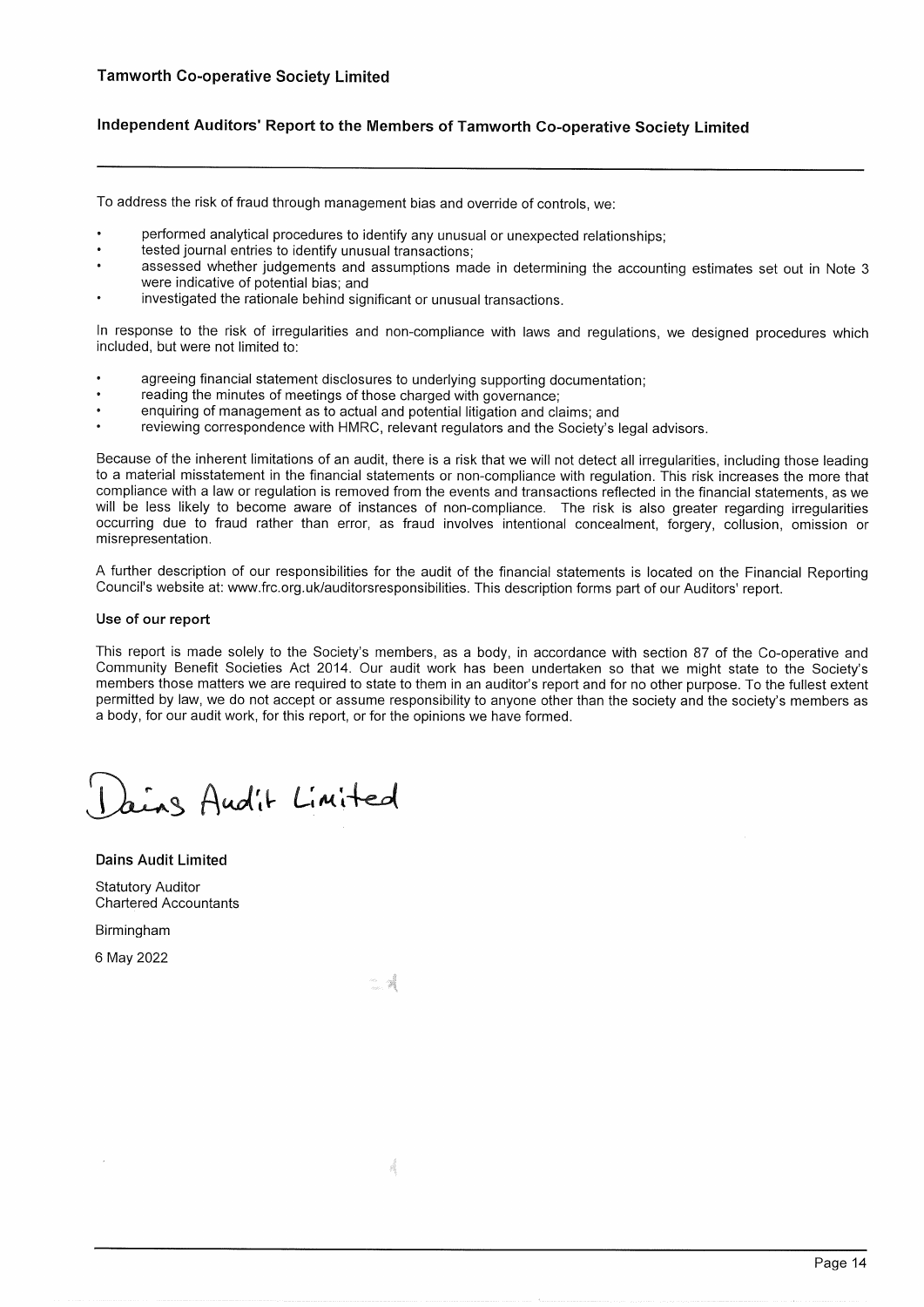# **Revenue account For the 52 weeks ended 22 January 2022**

|                                                     |                |                 | 2022<br>£000   |                 | 2021<br>£000    |
|-----------------------------------------------------|----------------|-----------------|----------------|-----------------|-----------------|
| Gross takings<br>Less concession sales              |                | 30,909<br>(238) |                | 30,953<br>(304) |                 |
| <b>Takings</b>                                      |                |                 | 30,671         |                 | 30,649          |
| Less value added tax                                |                |                 | (2,906)        |                 | (2,861)         |
| <b>Turnover</b>                                     | $\overline{4}$ |                 | 27,765         |                 | 27,788          |
| Cost of sales                                       |                |                 | (18, 335)      |                 | (18, 439)       |
|                                                     |                |                 | 9,430          |                 | 9,349           |
| Property income<br>Expenses                         |                |                 | 512<br>(8,652) |                 | 408<br>(8, 263) |
|                                                     |                |                 | (8, 140)       |                 | (7, 855)        |
| <b>Trading surplus</b>                              | 14             |                 | 1,290          |                 | 1,494           |
| Interest receivable and similar income              | 7              | 428             |                | 762             |                 |
| Interest payable and similar charges                | 8              | (424)           |                | (755)           |                 |
| Other finance costs                                 | 9              | (113)           |                | (130)           |                 |
| (Loss)/gain on disposal of fixed assets             |                | (71)            |                | 3               |                 |
| Fair value adjustments to fixed assets              | 16,17          | 100             |                | (465)           |                 |
| Other operating income<br>Other exceptional charges | 5<br>10        | 159<br>(109)    |                | 645<br>(100)    |                 |
|                                                     |                |                 | (30)           |                 | (40)            |
| Surplus for the period before distribution          |                |                 | 1,260          |                 | 1,454           |
| Dividends paid                                      | 11             |                 | (150)          |                 | (90)            |
| Grants and donations                                | 12             |                 | (30)           |                 | (26)            |
| <b>Surplus before taxation</b>                      |                |                 | 1,080          |                 | 1,338           |
| Tax on surplus                                      | 15             |                 | (244)          |                 | (136)           |
| Retained surplus for the period                     |                |                 | 836            |                 | 1,202           |
| unto rolato to continuing on                        |                |                 |                |                 |                 |

All amounts relate to continuing operations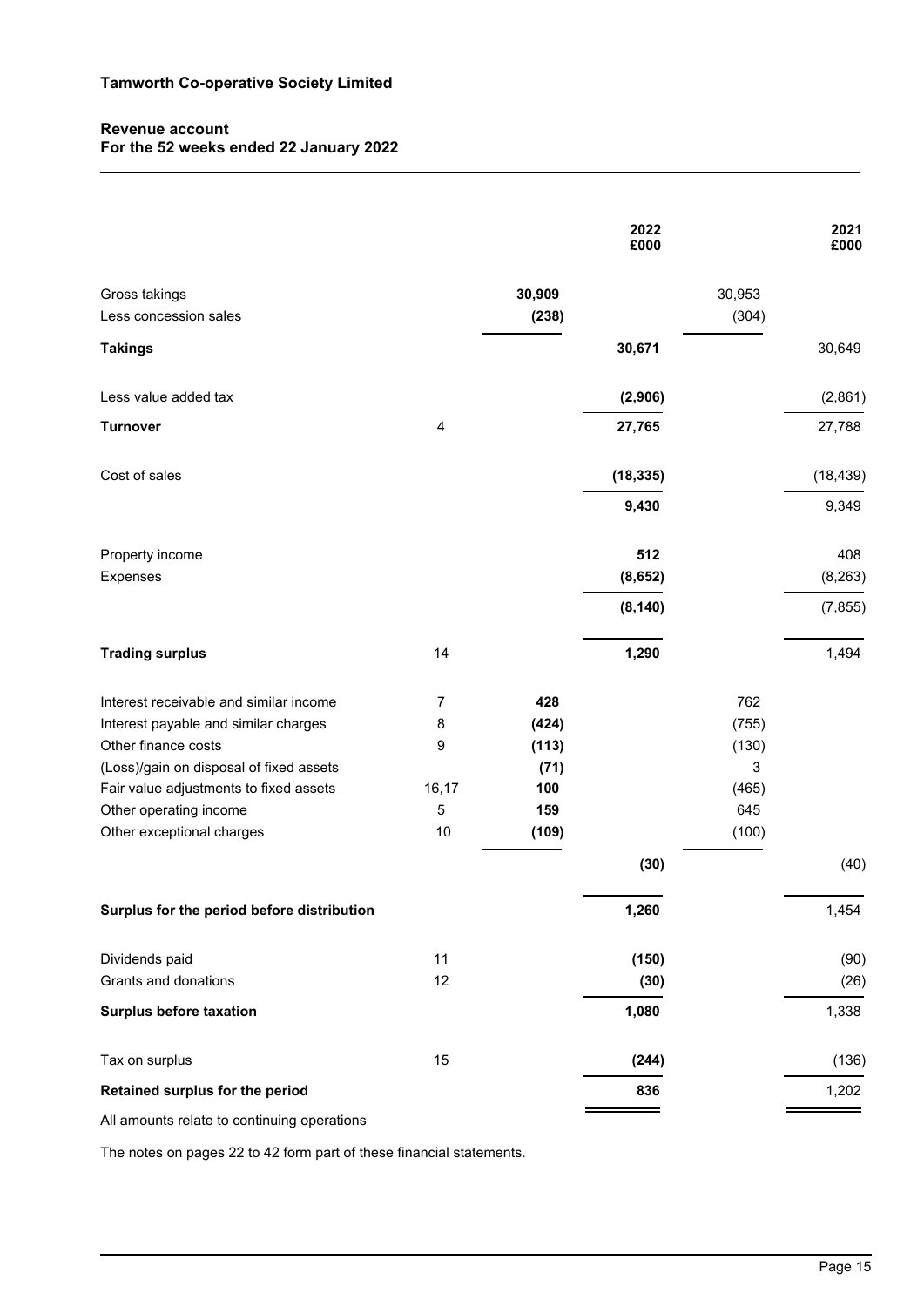# **Statement of Comprehensive Income For the 52 weeks Ended 22 January 2022**

|                                                        | <b>Note</b> | 2022<br>£000 | 2021<br>£000 |
|--------------------------------------------------------|-------------|--------------|--------------|
| Surplus for the period                                 |             | 836          | 1,202        |
| Other comprehensive income                             |             |              |              |
| Actuarial gain on defined benefit schemes              | 27          | 1.024        | 27           |
| Movement on deferred tax relating to pension liability | 25          | 177          | 98           |
| Other comprehensive income for the period              |             | 1,201        | 125          |
| Total comprehensive income for the period              |             | 2,037        | 1.327        |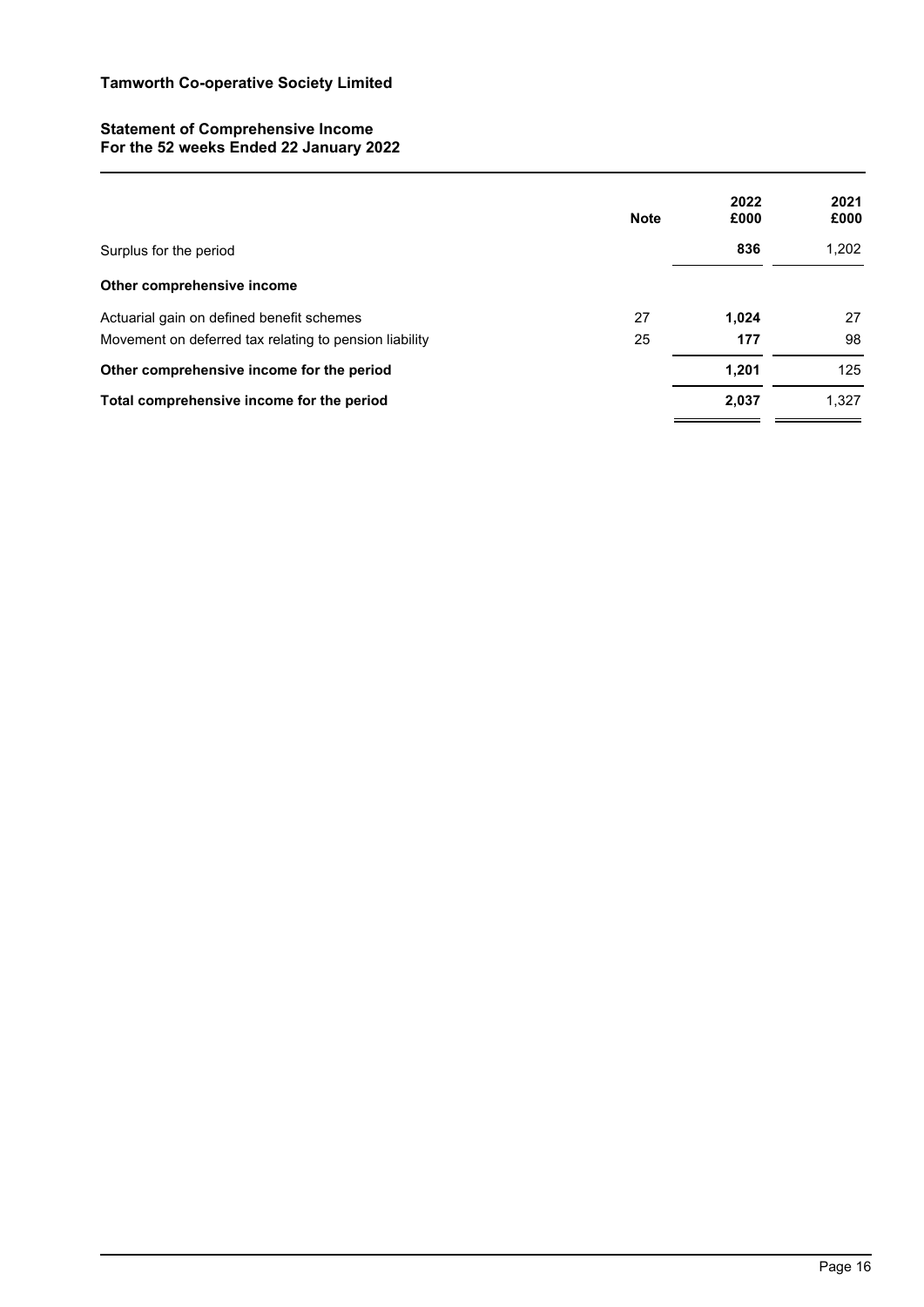# **Balance Sheet** As at 22 January 2022

|                                                            | <b>Note</b> |          | 2022<br>£000 |          | 2021<br>£000 |
|------------------------------------------------------------|-------------|----------|--------------|----------|--------------|
| <b>Fixed assets</b>                                        |             |          |              |          |              |
| Tangible assets                                            | 16          |          | 11,864       |          | 11,347       |
| Investments                                                | 18          |          | 10,841       |          | 10,996       |
| Investment property                                        | 17          |          | 6,041        |          | 6,796        |
|                                                            |             |          | 28,746       |          | 29,139       |
| <b>Current assets</b>                                      |             |          |              |          |              |
| <b>Stocks</b>                                              | 19          | 848      |              | 833      |              |
| Debtors: amounts falling due after more than one           |             |          |              |          |              |
| year                                                       | 20          | 1,708    |              | 1,531    |              |
| Debtors: amounts falling due within one year               | 20          | 1,132    |              | 1,278    |              |
| Cash at bank and in hand                                   | 21          | 4,329    |              | 3,015    |              |
|                                                            |             | 8,017    |              | 6,657    |              |
| Creditors: amounts falling due within one year             | 22          | (4, 486) |              | (4, 516) |              |
| Net current assets                                         |             |          | 3,531        |          | 2,141        |
| Total assets less current liabilities                      |             |          | 32,277       |          | 31,280       |
| Creditors: amounts falling due after more than<br>one year | 23          |          | (9,684)      |          | (9,660)      |
| <b>Provisions for liabilities</b>                          |             |          |              |          |              |
| Deferred tax                                               | 25          |          | (353)        |          | (178)        |
| Net assets excluding pension liability                     |             |          | 22,240       |          | 21,442       |
| Pension liability                                          | 27          |          | (5,926)      |          | (7, 212)     |
| Net assets                                                 |             |          | 16,314       |          | 14,230       |
| <b>Capital and reserves</b>                                |             |          |              |          |              |
| Called up share capital                                    | 28          |          | 2,309        |          | 2,232        |
| Profit and loss account                                    | 30          |          | 14,005       |          | 11,998       |
|                                                            |             |          | 16,314       |          | 14,230       |

The financial statements were approved and authorised for issue by the board and were signed on its behalf on 15 March 2022.

**Robert W Read** Chairman of the board

**Julian Coles Chief Executive Officer**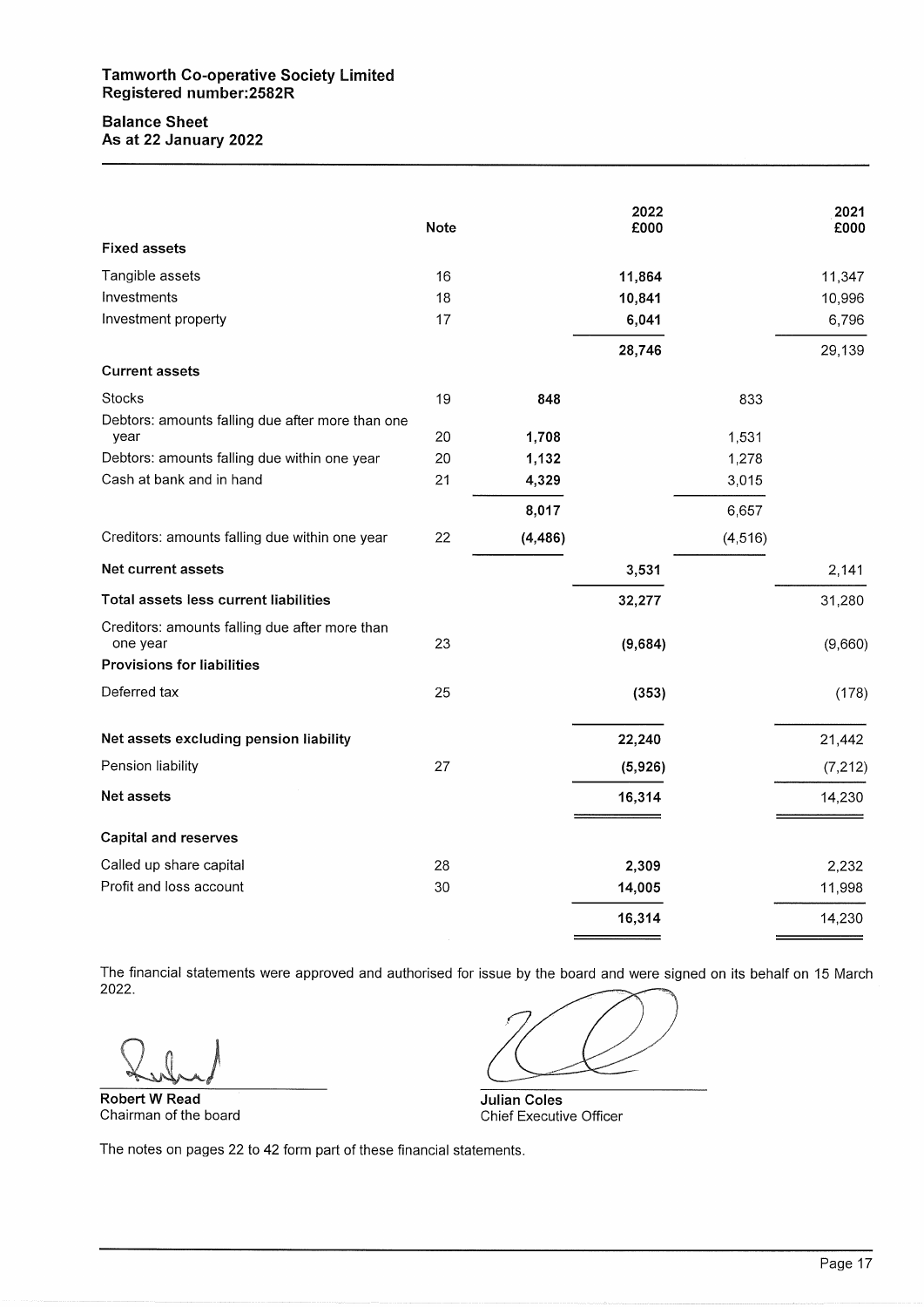# **Statement of Changes in Equity For the 52 weeks Ended 22 January 2022**

|                                                         | Called up<br>share capital<br>£000 | <b>Profit and</b><br>loss account<br>£000 | <b>Members</b><br>funds<br>£000 |
|---------------------------------------------------------|------------------------------------|-------------------------------------------|---------------------------------|
| At 23 January 2021                                      | 2,232                              | 11,998                                    | 14,230                          |
| Comprehensive income for the period                     |                                    |                                           |                                 |
| Profit for the period                                   |                                    | 836                                       | 836                             |
| Actuarial gains on pension scheme (net of deferred tax) |                                    | 1,201                                     | 1,201                           |
| Other comprehensive income for the period               |                                    | 1,201                                     | 1,201                           |
| Total comprehensive income for the period               |                                    | 2,037                                     | 2,037                           |
| Share interest paid                                     |                                    | (30)                                      | (30)                            |
| Shares issued during the period                         | 347                                |                                           | 347                             |
| Shares redeemed during the period                       | (270)                              |                                           | (270)                           |
| <b>Total transactions with owners</b>                   | 77                                 | (30)                                      | 47                              |
| At 22 January 2022                                      | 2,309                              | 14,005                                    | 16,314                          |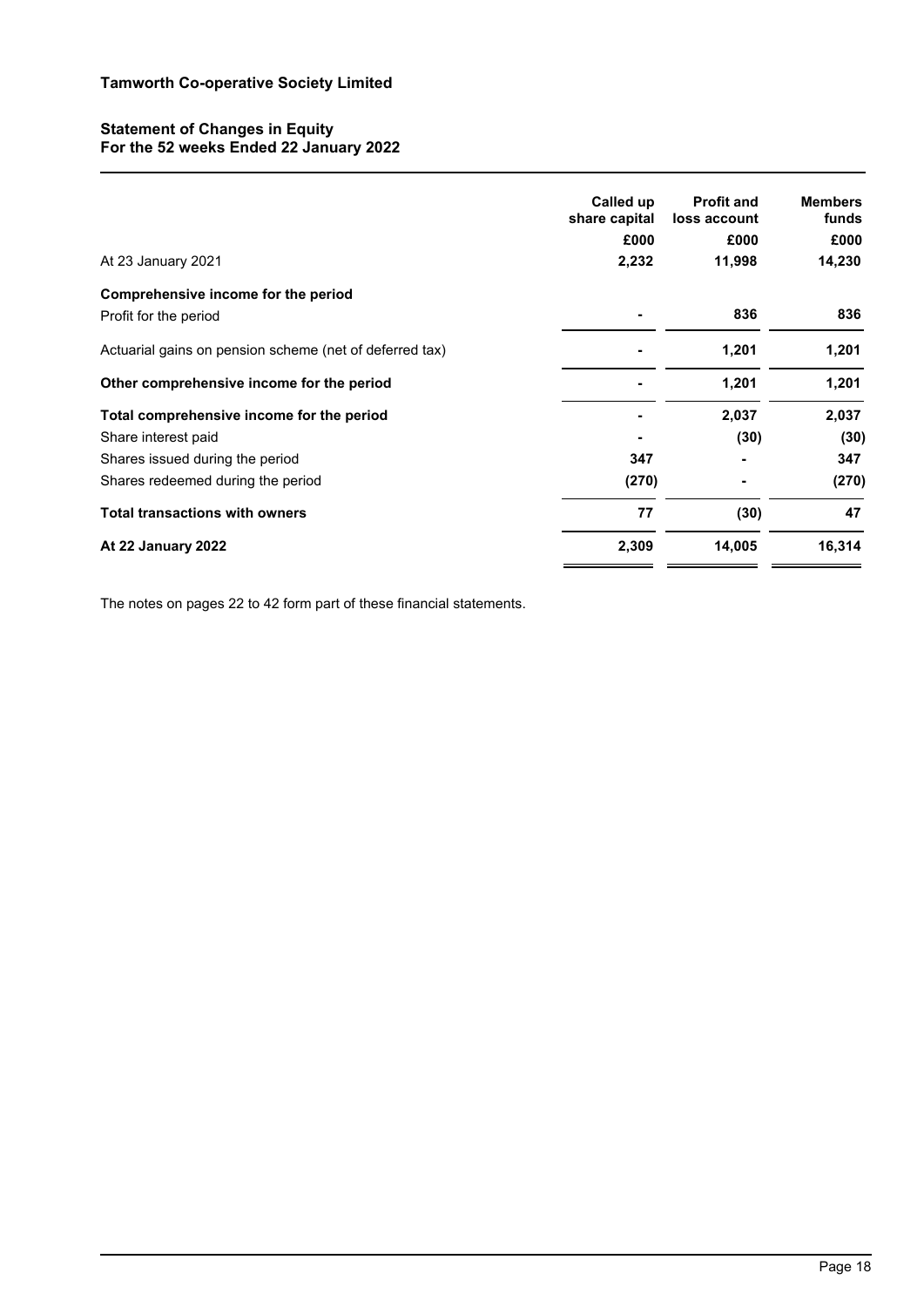# **Statement of Changes in Equity For the 52 weeks Ended 23 January 2021**

|                                                          | Called up<br>share capital | <b>Profit and</b><br>loss account | <b>Members</b><br>funds |
|----------------------------------------------------------|----------------------------|-----------------------------------|-------------------------|
|                                                          | £000                       | £000                              | £000                    |
| At 25 January 2020                                       | 2,249                      | 10,701                            | 12,950                  |
| Comprehensive income for the period                      |                            |                                   |                         |
| Profit for the period                                    |                            | 1,202                             | 1,202                   |
| Actuarial losses on pension scheme (net of deferred tax) |                            | 125                               | 125                     |
| Other comprehensive income for the period                |                            | 125                               | 125                     |
| Total comprehensive income for the year                  |                            | 1,327                             | 1,327                   |
| Share interest paid                                      |                            | (30)                              | (30)                    |
| Shares issued during the period                          | 202                        |                                   | 202                     |
| Shares redeemed during the period                        | (219)                      |                                   | (219)                   |
| <b>Total transactions with owners</b>                    | (17)                       | (30)                              | (47)                    |
| At 23 January 2021                                       | 2,232                      | 11,998                            | 14,230                  |
|                                                          |                            |                                   |                         |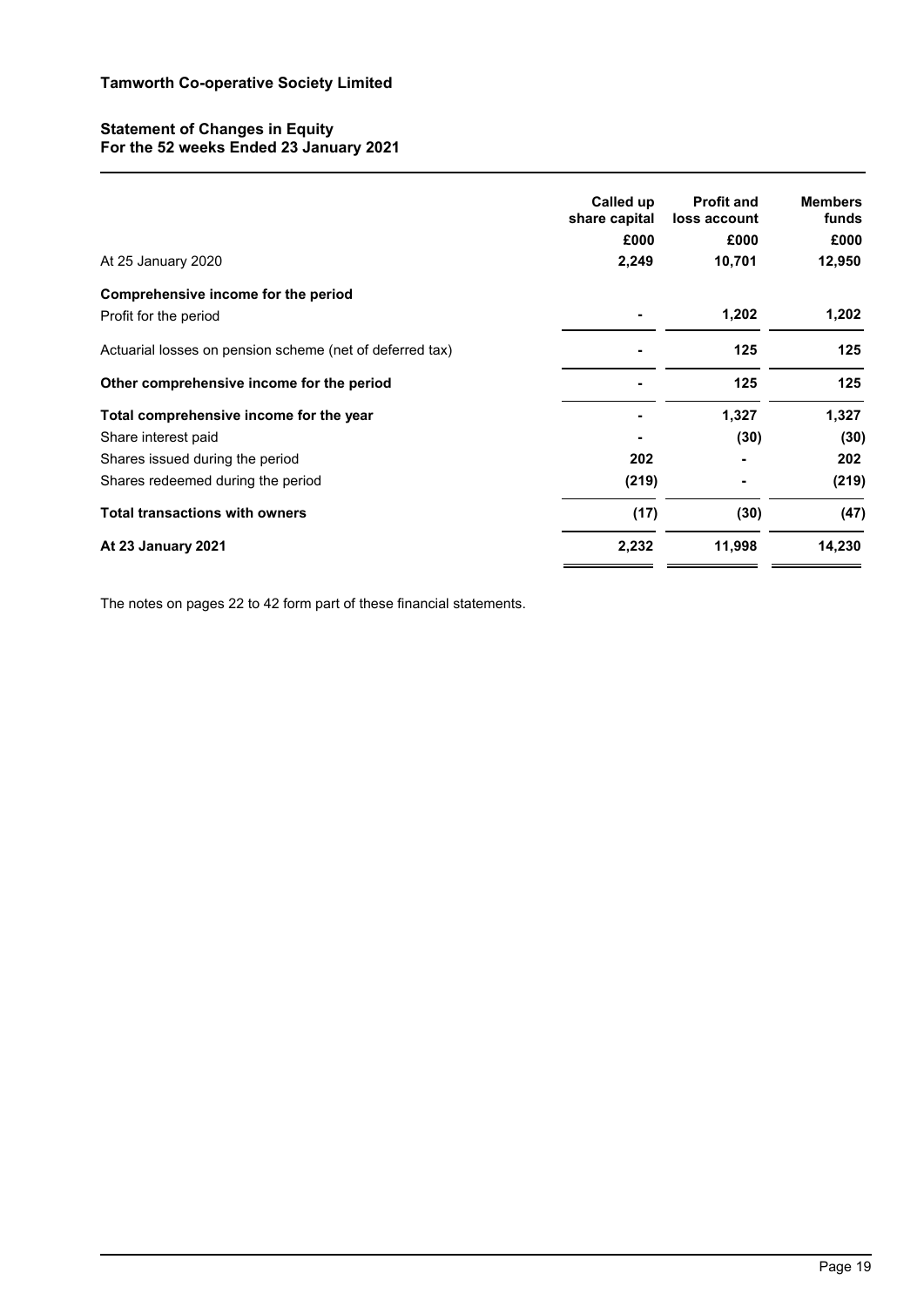# **Statement of Cash Flows For the 52 weeks Ended 22 January 2022**

| Cash flows from operating activities<br>836<br>Profit for the period<br>1,202<br><b>Adjustments for:</b><br>Dividends and grants paid<br>(180)<br>579<br>Depreciation of tangible assets<br>584<br>Fair value adjustments to fixed assets<br>(100)<br>465<br>71<br>Loss on disposal of tangible assets<br>113<br>Pension charge<br>130<br>424<br>Interest paid<br>755<br>Interest received<br>(428)<br>244<br><b>Taxation charge</b><br>Increase in stocks<br>(15)<br>Increase in debtors<br>(149)<br>212<br>(Decrease)/increase in creditors<br>(37)<br>Employer contributions to defined benefit scheme<br>(375)<br>149<br>Corporation tax received/ (paid)<br>1,132<br>1,524<br>Net cash generated from operating activities<br>Cash flows from investing activities<br>Purchase of tangible fixed assets<br>(841)<br>Purchase of investment properties<br>Sale of investment properties<br>547<br>Purchase of unlisted and other investments<br>(412)<br>Sale of unlisted and other investments<br>987<br>1,015<br>Interest received<br>8<br>12<br>289<br>Net cash from investing activities<br>Cash flows from financing activities<br>Movement in ordinary shares<br>77<br>Dividends and grants paid<br>(180)<br>Interest paid<br>(4)<br>Net cash used in financing activities<br>(107)<br>1,314<br>Net increase in cash and cash equivalents<br>Cash and cash equivalents at beginning of period<br>3,015<br>Cash and cash equivalents at the end of period<br>4,329<br>Cash and cash equivalents at the end of period comprise:<br>Cash at bank and in hand<br>4,329<br>4,329 | 2022<br>£000 | 2021<br>£000 |
|---------------------------------------------------------------------------------------------------------------------------------------------------------------------------------------------------------------------------------------------------------------------------------------------------------------------------------------------------------------------------------------------------------------------------------------------------------------------------------------------------------------------------------------------------------------------------------------------------------------------------------------------------------------------------------------------------------------------------------------------------------------------------------------------------------------------------------------------------------------------------------------------------------------------------------------------------------------------------------------------------------------------------------------------------------------------------------------------------------------------------------------------------------------------------------------------------------------------------------------------------------------------------------------------------------------------------------------------------------------------------------------------------------------------------------------------------------------------------------------------------------------------------------------------------------------------------------------|--------------|--------------|
|                                                                                                                                                                                                                                                                                                                                                                                                                                                                                                                                                                                                                                                                                                                                                                                                                                                                                                                                                                                                                                                                                                                                                                                                                                                                                                                                                                                                                                                                                                                                                                                       |              |              |
|                                                                                                                                                                                                                                                                                                                                                                                                                                                                                                                                                                                                                                                                                                                                                                                                                                                                                                                                                                                                                                                                                                                                                                                                                                                                                                                                                                                                                                                                                                                                                                                       |              |              |
|                                                                                                                                                                                                                                                                                                                                                                                                                                                                                                                                                                                                                                                                                                                                                                                                                                                                                                                                                                                                                                                                                                                                                                                                                                                                                                                                                                                                                                                                                                                                                                                       |              |              |
|                                                                                                                                                                                                                                                                                                                                                                                                                                                                                                                                                                                                                                                                                                                                                                                                                                                                                                                                                                                                                                                                                                                                                                                                                                                                                                                                                                                                                                                                                                                                                                                       |              | (116)        |
|                                                                                                                                                                                                                                                                                                                                                                                                                                                                                                                                                                                                                                                                                                                                                                                                                                                                                                                                                                                                                                                                                                                                                                                                                                                                                                                                                                                                                                                                                                                                                                                       |              |              |
|                                                                                                                                                                                                                                                                                                                                                                                                                                                                                                                                                                                                                                                                                                                                                                                                                                                                                                                                                                                                                                                                                                                                                                                                                                                                                                                                                                                                                                                                                                                                                                                       |              |              |
|                                                                                                                                                                                                                                                                                                                                                                                                                                                                                                                                                                                                                                                                                                                                                                                                                                                                                                                                                                                                                                                                                                                                                                                                                                                                                                                                                                                                                                                                                                                                                                                       |              |              |
|                                                                                                                                                                                                                                                                                                                                                                                                                                                                                                                                                                                                                                                                                                                                                                                                                                                                                                                                                                                                                                                                                                                                                                                                                                                                                                                                                                                                                                                                                                                                                                                       |              |              |
|                                                                                                                                                                                                                                                                                                                                                                                                                                                                                                                                                                                                                                                                                                                                                                                                                                                                                                                                                                                                                                                                                                                                                                                                                                                                                                                                                                                                                                                                                                                                                                                       |              |              |
|                                                                                                                                                                                                                                                                                                                                                                                                                                                                                                                                                                                                                                                                                                                                                                                                                                                                                                                                                                                                                                                                                                                                                                                                                                                                                                                                                                                                                                                                                                                                                                                       |              | (762)        |
|                                                                                                                                                                                                                                                                                                                                                                                                                                                                                                                                                                                                                                                                                                                                                                                                                                                                                                                                                                                                                                                                                                                                                                                                                                                                                                                                                                                                                                                                                                                                                                                       |              | 136          |
|                                                                                                                                                                                                                                                                                                                                                                                                                                                                                                                                                                                                                                                                                                                                                                                                                                                                                                                                                                                                                                                                                                                                                                                                                                                                                                                                                                                                                                                                                                                                                                                       |              | (61)         |
|                                                                                                                                                                                                                                                                                                                                                                                                                                                                                                                                                                                                                                                                                                                                                                                                                                                                                                                                                                                                                                                                                                                                                                                                                                                                                                                                                                                                                                                                                                                                                                                       |              | (341)        |
|                                                                                                                                                                                                                                                                                                                                                                                                                                                                                                                                                                                                                                                                                                                                                                                                                                                                                                                                                                                                                                                                                                                                                                                                                                                                                                                                                                                                                                                                                                                                                                                       |              |              |
|                                                                                                                                                                                                                                                                                                                                                                                                                                                                                                                                                                                                                                                                                                                                                                                                                                                                                                                                                                                                                                                                                                                                                                                                                                                                                                                                                                                                                                                                                                                                                                                       |              | (375)        |
|                                                                                                                                                                                                                                                                                                                                                                                                                                                                                                                                                                                                                                                                                                                                                                                                                                                                                                                                                                                                                                                                                                                                                                                                                                                                                                                                                                                                                                                                                                                                                                                       |              | (305)        |
|                                                                                                                                                                                                                                                                                                                                                                                                                                                                                                                                                                                                                                                                                                                                                                                                                                                                                                                                                                                                                                                                                                                                                                                                                                                                                                                                                                                                                                                                                                                                                                                       |              |              |
|                                                                                                                                                                                                                                                                                                                                                                                                                                                                                                                                                                                                                                                                                                                                                                                                                                                                                                                                                                                                                                                                                                                                                                                                                                                                                                                                                                                                                                                                                                                                                                                       |              |              |
|                                                                                                                                                                                                                                                                                                                                                                                                                                                                                                                                                                                                                                                                                                                                                                                                                                                                                                                                                                                                                                                                                                                                                                                                                                                                                                                                                                                                                                                                                                                                                                                       |              | (903)        |
|                                                                                                                                                                                                                                                                                                                                                                                                                                                                                                                                                                                                                                                                                                                                                                                                                                                                                                                                                                                                                                                                                                                                                                                                                                                                                                                                                                                                                                                                                                                                                                                       |              | (190)        |
|                                                                                                                                                                                                                                                                                                                                                                                                                                                                                                                                                                                                                                                                                                                                                                                                                                                                                                                                                                                                                                                                                                                                                                                                                                                                                                                                                                                                                                                                                                                                                                                       |              |              |
|                                                                                                                                                                                                                                                                                                                                                                                                                                                                                                                                                                                                                                                                                                                                                                                                                                                                                                                                                                                                                                                                                                                                                                                                                                                                                                                                                                                                                                                                                                                                                                                       |              | (505)        |
|                                                                                                                                                                                                                                                                                                                                                                                                                                                                                                                                                                                                                                                                                                                                                                                                                                                                                                                                                                                                                                                                                                                                                                                                                                                                                                                                                                                                                                                                                                                                                                                       |              |              |
|                                                                                                                                                                                                                                                                                                                                                                                                                                                                                                                                                                                                                                                                                                                                                                                                                                                                                                                                                                                                                                                                                                                                                                                                                                                                                                                                                                                                                                                                                                                                                                                       |              |              |
|                                                                                                                                                                                                                                                                                                                                                                                                                                                                                                                                                                                                                                                                                                                                                                                                                                                                                                                                                                                                                                                                                                                                                                                                                                                                                                                                                                                                                                                                                                                                                                                       |              | (571)        |
|                                                                                                                                                                                                                                                                                                                                                                                                                                                                                                                                                                                                                                                                                                                                                                                                                                                                                                                                                                                                                                                                                                                                                                                                                                                                                                                                                                                                                                                                                                                                                                                       |              |              |
|                                                                                                                                                                                                                                                                                                                                                                                                                                                                                                                                                                                                                                                                                                                                                                                                                                                                                                                                                                                                                                                                                                                                                                                                                                                                                                                                                                                                                                                                                                                                                                                       |              | (17)         |
|                                                                                                                                                                                                                                                                                                                                                                                                                                                                                                                                                                                                                                                                                                                                                                                                                                                                                                                                                                                                                                                                                                                                                                                                                                                                                                                                                                                                                                                                                                                                                                                       |              | (116)        |
|                                                                                                                                                                                                                                                                                                                                                                                                                                                                                                                                                                                                                                                                                                                                                                                                                                                                                                                                                                                                                                                                                                                                                                                                                                                                                                                                                                                                                                                                                                                                                                                       |              | (5)          |
|                                                                                                                                                                                                                                                                                                                                                                                                                                                                                                                                                                                                                                                                                                                                                                                                                                                                                                                                                                                                                                                                                                                                                                                                                                                                                                                                                                                                                                                                                                                                                                                       |              | (138)        |
|                                                                                                                                                                                                                                                                                                                                                                                                                                                                                                                                                                                                                                                                                                                                                                                                                                                                                                                                                                                                                                                                                                                                                                                                                                                                                                                                                                                                                                                                                                                                                                                       |              | 815          |
|                                                                                                                                                                                                                                                                                                                                                                                                                                                                                                                                                                                                                                                                                                                                                                                                                                                                                                                                                                                                                                                                                                                                                                                                                                                                                                                                                                                                                                                                                                                                                                                       |              | 2,200        |
|                                                                                                                                                                                                                                                                                                                                                                                                                                                                                                                                                                                                                                                                                                                                                                                                                                                                                                                                                                                                                                                                                                                                                                                                                                                                                                                                                                                                                                                                                                                                                                                       |              | 3,015        |
|                                                                                                                                                                                                                                                                                                                                                                                                                                                                                                                                                                                                                                                                                                                                                                                                                                                                                                                                                                                                                                                                                                                                                                                                                                                                                                                                                                                                                                                                                                                                                                                       |              |              |
|                                                                                                                                                                                                                                                                                                                                                                                                                                                                                                                                                                                                                                                                                                                                                                                                                                                                                                                                                                                                                                                                                                                                                                                                                                                                                                                                                                                                                                                                                                                                                                                       |              | 3,015        |
|                                                                                                                                                                                                                                                                                                                                                                                                                                                                                                                                                                                                                                                                                                                                                                                                                                                                                                                                                                                                                                                                                                                                                                                                                                                                                                                                                                                                                                                                                                                                                                                       |              | 3,015        |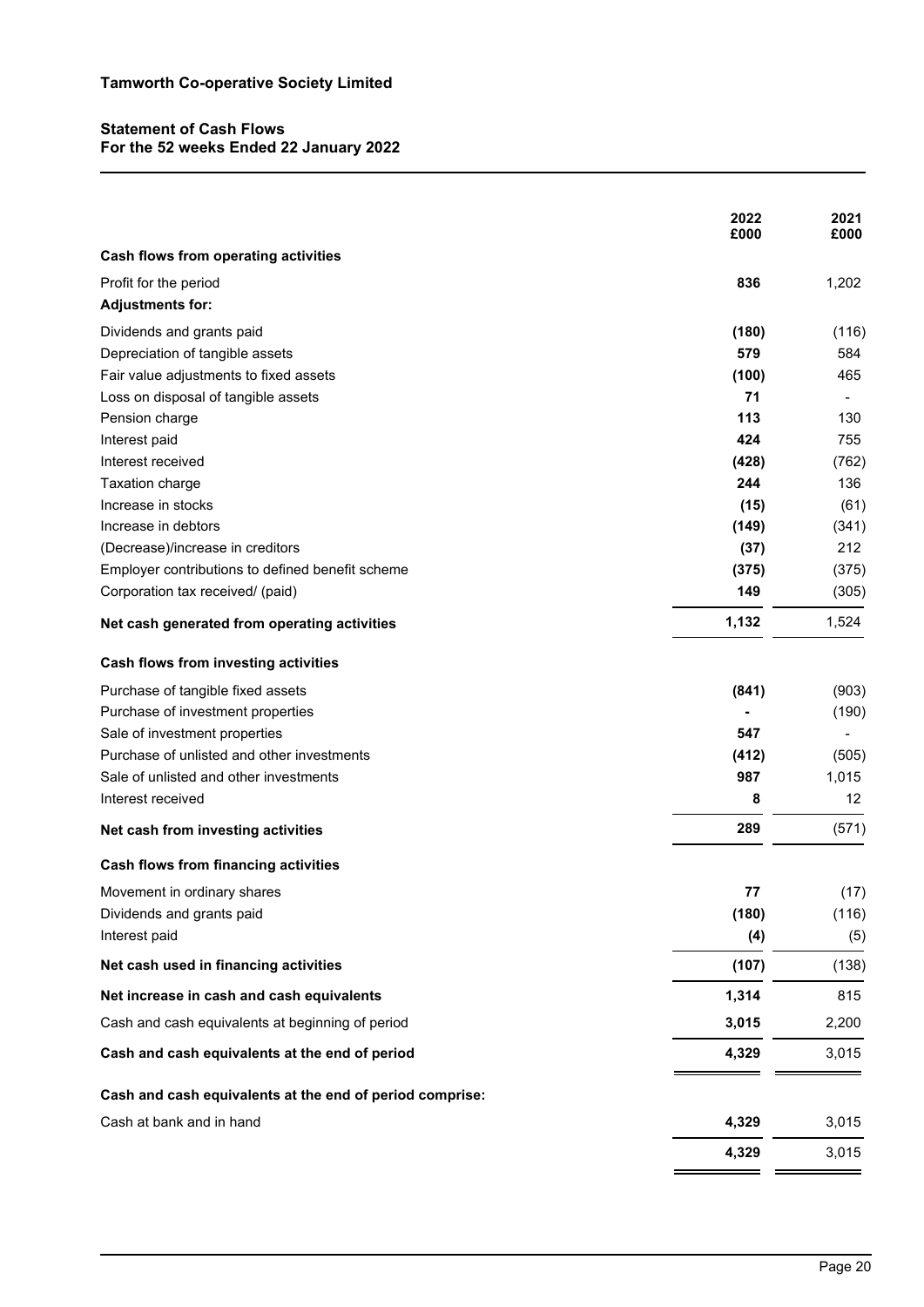# **Analysis of Net Debt For the 52 weeks Ended 22 January 2022**

|                          | At 23 January<br>2021<br>£000 | <b>Cash flows</b><br>£000 | At 22 January<br>2022<br>£000 |
|--------------------------|-------------------------------|---------------------------|-------------------------------|
| Cash at bank and in hand | 3,015                         | 1,314                     | 4,329                         |
|                          | 3,015                         | 1,314                     | 4,329                         |
|                          |                               |                           |                               |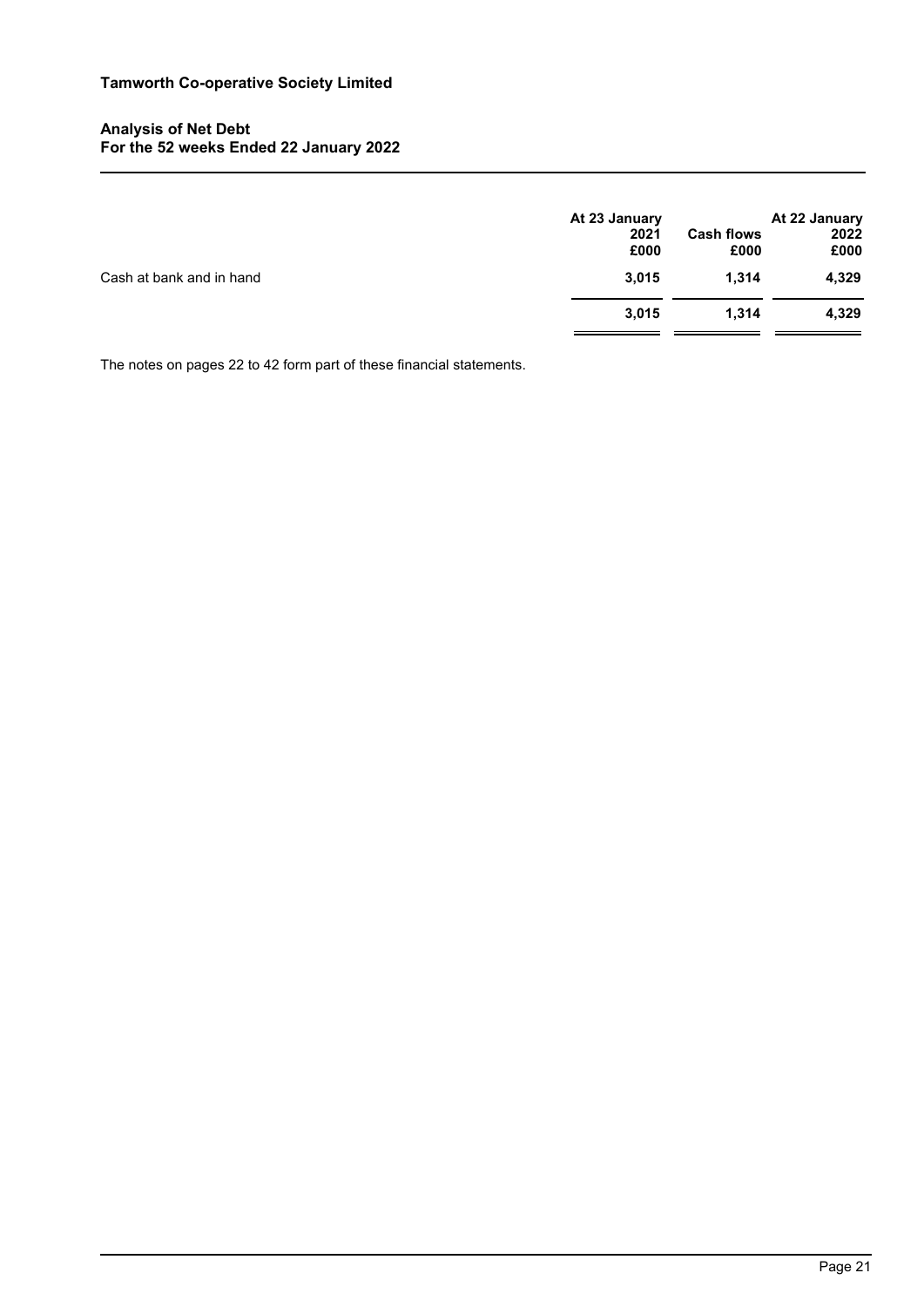## **1. General information**

The Tamworth Co-operative Society Limited is a Co-operative society domiciled in the United Kingdom. The Society is incorporated in England and Wales under the Co-operative and Community Benefit Societies Act 2014.

The registered office of the Co-operative is 5 Colehill, Tamworth, Staffordshire, B79 7HN.

The principal activities of the Society and the nature of the Society's operations are set out in the directors report.

## **2. Accounting policies**

## **2.1 Basis of preparation of financial statements**

The financial statements have been prepared under the historical cost convention unless otherwise specified within these accounting policies and in accordance with Financial Reporting Standard 102, the Financial Reporting Standard applicable in the UK and the Republic of Ireland and the Companies Act 2006.

The preparation of financial statements in compliance with FRS 102 requires the use of certain critical accounting estimates. It also requires management to exercise judgment in applying the Society's accounting policies (see note 3).

The Society's functional and presentational currency is GBP. The financial statements are presented in pounds sterling and amounts have been rounded to the nearest £'000.

The following principal accounting policies have been applied:

## **2.2 Going concern**

After making all appropriate enquires, the Directors have a reasonable expectation that the society has adequate resources to continue in operational existence for a period of at least 12 months from the date of approval of these financial statements. For this reason the Directors continue to adopt the going concern basis in preparing the society financial statements.

## **2.3 Accounting date**

The financial statements are in respect of the 52 week period ended 22 January 2022 with the comparative figures for the 52 weeks period ended 23 January 2021.

## **2.4 Gross takings**

Gross takings includes cash sales, goods sold on credit and concessionaire sales inclusive of Value Added Tax.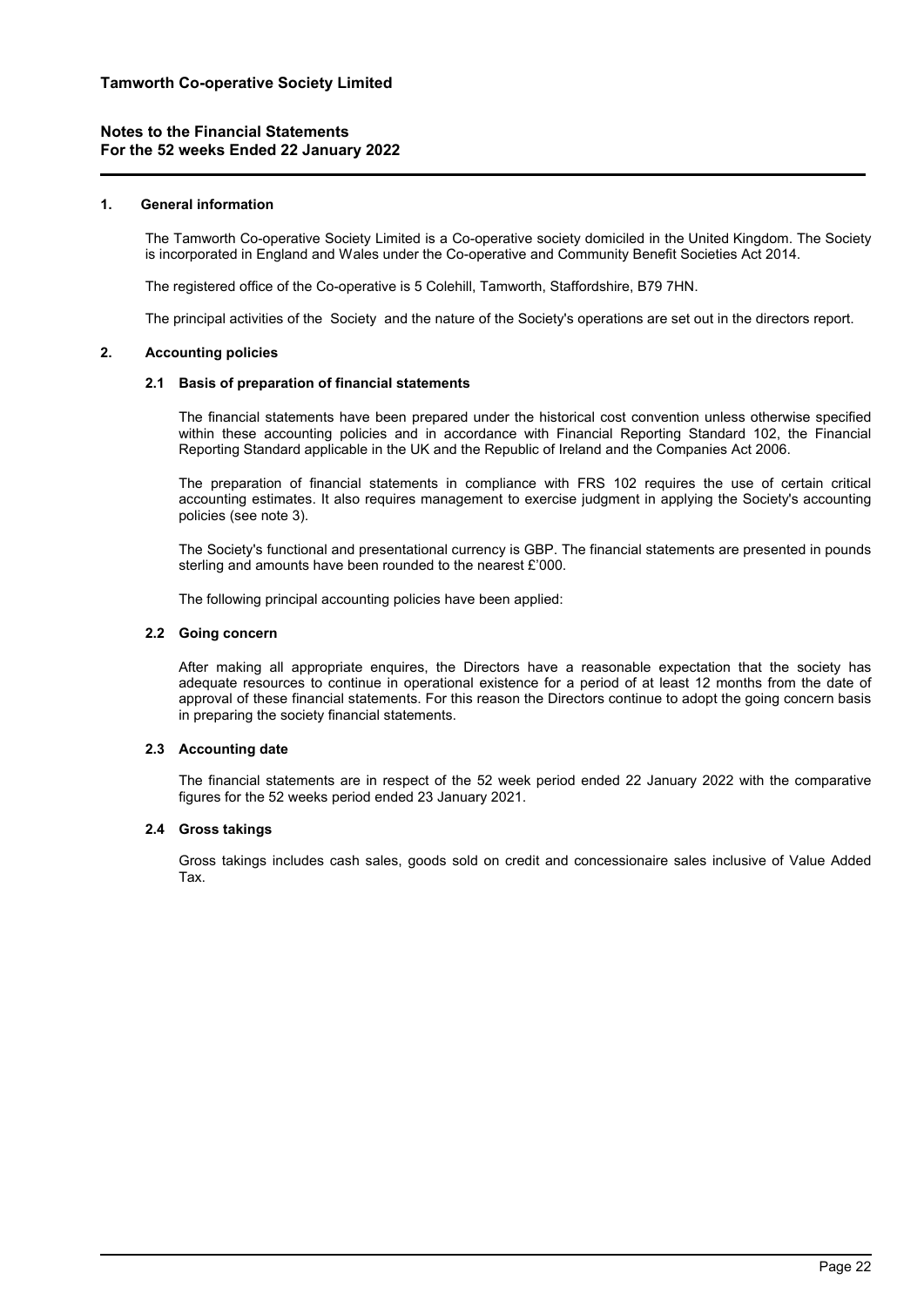## **2. Accounting policies (continued)**

## **2.5 Revenue**

Revenue is recognised to the extent that it is probable that the economic benefits will flow to the Society and the revenue can be reliably measured. Revenue is measured as the fair value of the consideration received or receivable, excluding discounts, rebates, value added tax and other sales taxes. The following criteria must also be met before revenue is recognised:

## **Sale of goods**

Revenue from the sale of goods is recognised when all of the following conditions are satisfied:

- the Society has transferred the significant risks and rewards of ownership to the buyer;
- the Society retains neither continuing managerial involvement to the degree usually associated with ownership nor effective control over the goods sold;
- the amount of revenue can be measured reliably;
- it is probable that the Society will receive the consideration due under the transaction; and
- the costs incurred or to be incurred in respect of the transaction can be measured reliably.

## **Rendering of services**

Revenue from a contract to provide services is recognised in the period in which the services are provided in accordance with the stage of completion of the contract when all of the following conditions are satisfied:

- the amount of revenue can be measured reliably;
- it is probable that the Society will receive the consideration due under the contract;
- the stage of completion of the contract at the end of the reporting period can be measured reliably; and
- the costs incurred and the costs to complete the contract can be measured reliably.

## **2.6 Property income**

Income received from property is accounted for on an accruals basis for rents received.

# **2.7 Repairs**

Repair expenditure is charged to the revenue account in the year that the cost is incurred.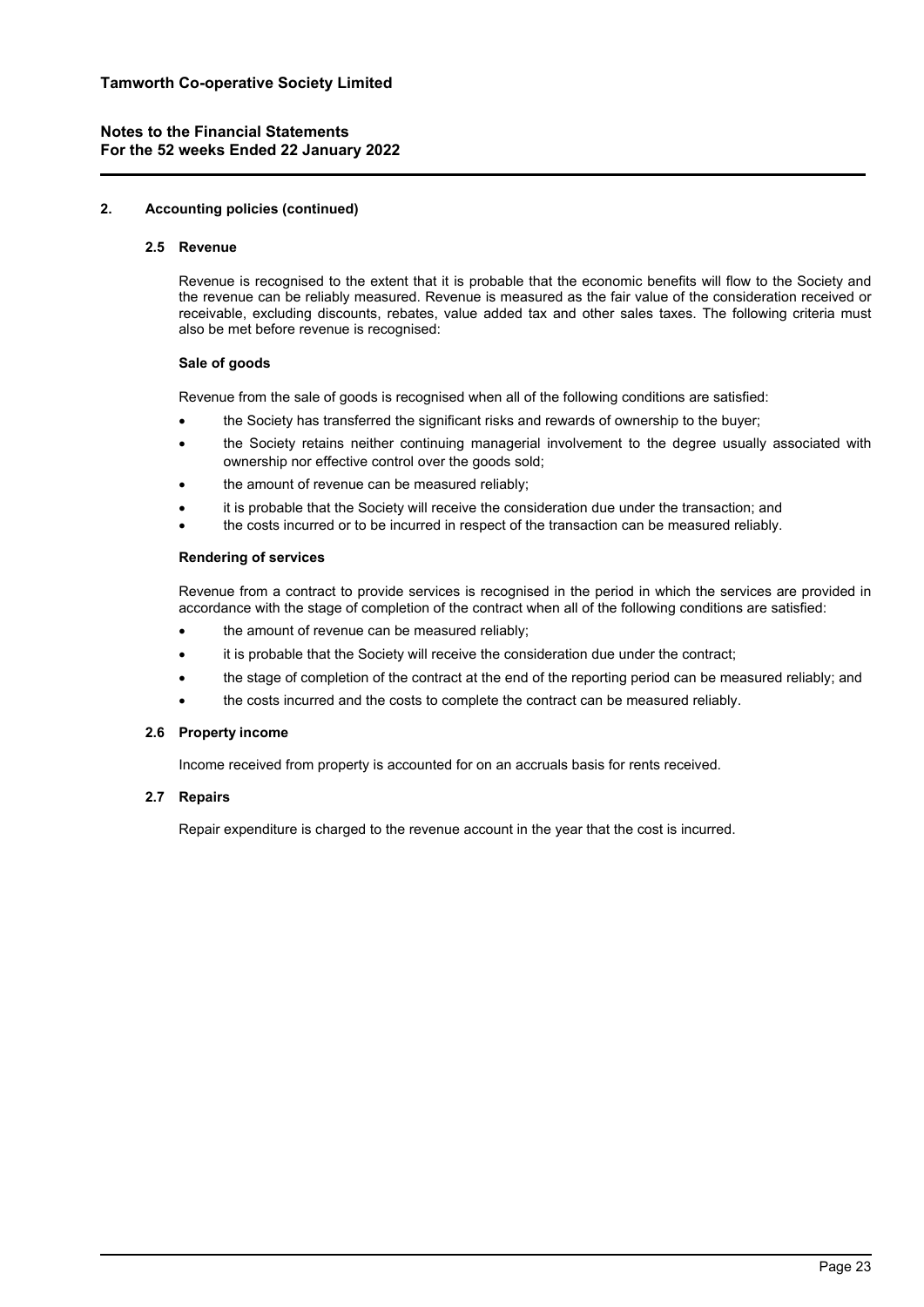## **2. Accounting policies (continued)**

## **2.8 Tangible fixed assets**

Tangible fixed assets under the cost model, other than investment properties, are stated at historical cost less accumulated depreciation and any accumulated impairment losses. Historical cost includes expenditure that is directly attributable to bringing the asset to the location and condition necessary for it to be capable of operating in the manner intended by management.

At each reporting date the Society assesses whether there is any indication of impairment. If such indication exists, the recoverable amount of the asset is determined which is the higher of its fair value less costs to sell and its value in use. An impairment loss is recognised where the carrying amount exceeds the recoverable amount.

The Society adds to the carrying amount of an item of fixed assets the cost of replacing part of such an item when that cost is incurred, if the replacement part is expected to provide incremental future benefits to the Society. The carrying amount of the replaced part is derecognised. Repairs and maintenance are charged to profit or loss during the period in which they are incurred.

Depreciation is charged so as to allocate the cost of assets less their residual value over their estimated useful lives, using the straight-line method.

Depreciation is provided on the following basis:

| Freehold property            | - 2% per annum                               |
|------------------------------|----------------------------------------------|
| Leasehold buildings          | - over the unexpired period of the lease     |
| Transport                    | - over the expected working life or 4 years  |
| <b>Fixtures and fittings</b> | - over the expected working life or 10 years |
| Assets under construction    | - Not depreciated                            |

#### **2.9 Operating leases: the Society as lessee**

Rentals paid under operating leases are charged to the revenue account on a straight line basis over the period of the lease.

## **2.10 Impairment of fixed assets**

Assets that are subject to depreciation or amortisation are assessed at each balance sheet date to determine whether there is any indication that the assets are impaired. Where there is any indication that an asset may be impaired, the carrying value of the asset (or cash-generating unit to which the asset has been allocated) is tested for impairment. An impairment loss is recognised for the amount by which the asset's carrying amount exceeds its recoverable amount. The recoverable amount is the higher of an asset's (or CGU's) fair value less costs to sell and value in use. For the purposes of assessing impairment, assets are grouped at the lowest levels for which there are separately identifiable cash flows (CGUs). Non-financial assets that have been previously impaired are reviewed at each balance sheet date to assess whether there is any indication that the impairment losses recognised in prior periods may no longer exist or may have decreased.

## **2.11 Investment property**

Investment property is carried at fair value determined annually by external valuers and derived from the current market rents and investment property yields for comparable real estate, adjusted if necessary for any difference in the nature, location or condition of the specific asset. No depreciation is provided. Changes in fair value are recognised in the revenue account.

#### **2.12 Valuation of investments**

Investments in funeral prepayment plans and other unlisted shares, whose market value can be reliably determined, are remeasured to market value at each balance sheet date. Gains and losses on remeasurement are recognised in the Revenue account for the period. Where market value cannot be reliably determined, such investments are stated at historic cost less impairment.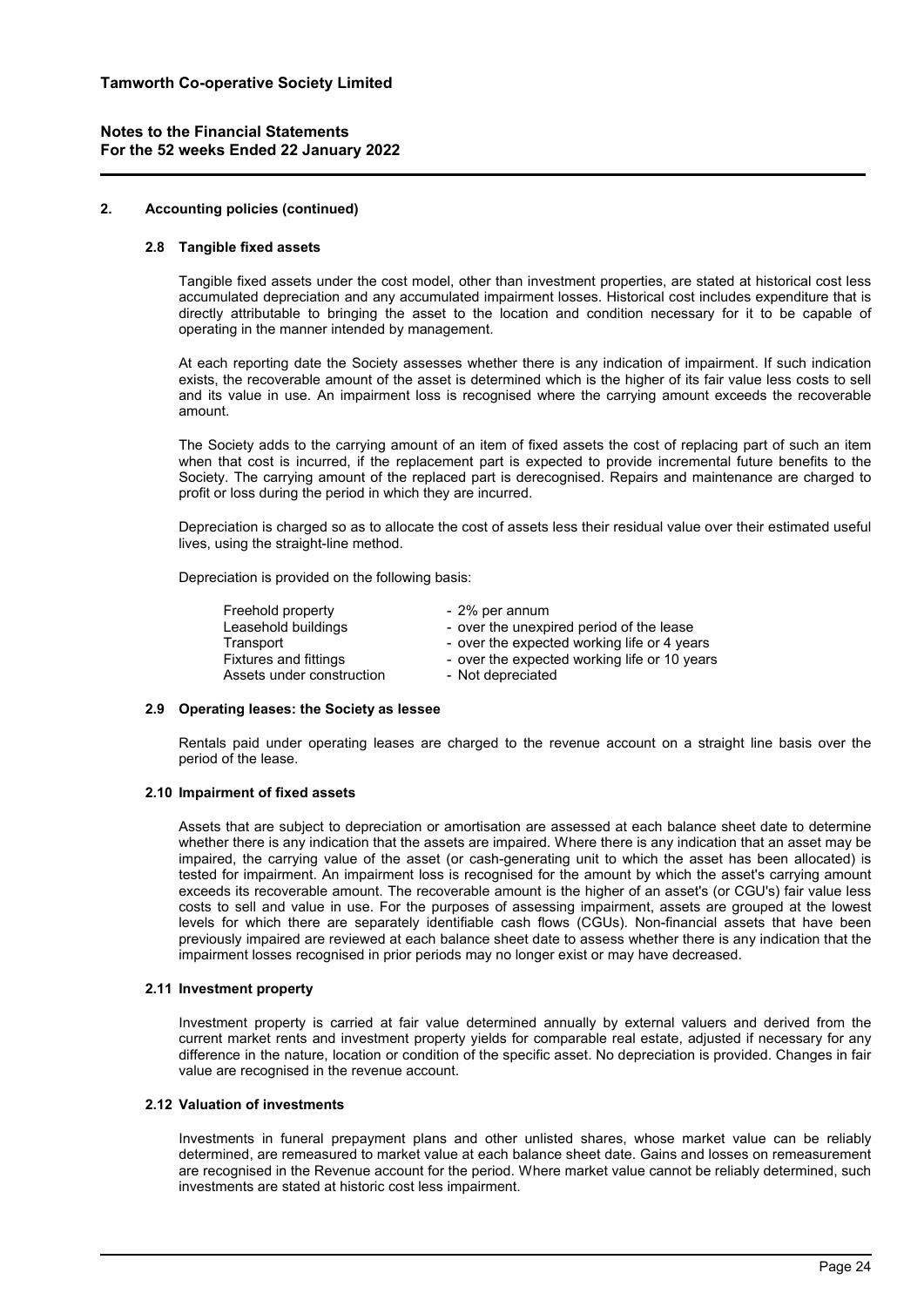#### **2. Accounting policies (continued)**

#### **2.13 Stocks**

Stocks are stated at the lower of cost and net realisable value, being the estimated selling price less costs to complete and sell. Cost is determined by calculation from retail selling price, discounted back at the average gross margin achieved and other reconciling items.

At each balance sheet date, stocks are assessed for impairment. If stock is impaired, the carrying amount is reduced to its selling price less costs to complete and sell. The impairment loss is recognised immediately in profit or loss.

## **2.14 Debtors**

Short term debtors are measured at transaction price, less any impairment. Loans receivable are measured initially at fair value, net of transaction costs, and are measured subsequently at amortised cost using the effective interest method, less any impairment.

#### **2.15 Cash and cash equivalents**

Cash is represented by cash in hand and deposits with financial institutions repayable without penalty on notice of not more than 24 hours. Cash equivalents are highly liquid investments that mature in no more than three months from the date of acquisition and that are readily convertible to known amounts of cash with insignificant risk of change in value.

#### **2.16 Financial instruments**

The Society only enters into basic financial instrument transactions that result in the recognition of financial assets and liabilities like trade and other debtors and creditors, loans from banks and other third parties, loans to related parties and investments in non-puttable ordinary shares.

Debt instruments (other than those wholly repayable or receivable within one year), including loans and other accounts receivable and payable, are initially measured at present value of the future cash flows and subsequently at amortised cost using the effective interest method. Debt instruments that are payable or receivable within one year, typically trade debtors and creditors, are measured, initially and subsequently, at the undiscounted amount of the cash or other consideration expected to be paid or received. However, if the arrangements of a short-term instrument constitute a financing transaction, like the payment of a trade debt deferred beyond normal business terms or financed at a rate of interest that is not a market rate or in the case of an out-right short-term loan not at market rate, the financial asset or liability is measured, initially, at the present value of the future cash flow discounted at a market rate of interest for a similar debt instrument and subsequently at amortised cost.

Financial assets that are measured at cost and amortised cost are assessed at the end of each reporting period for objective evidence of impairment. If objective evidence of impairment is found, an impairment loss is recognised in the revenue account.

For financial assets measured at amortised cost, the impairment loss is measured as the difference between an asset's carrying amount and the present value of estimated cash flows discounted at the asset's original effective interest rate. If a financial asset has a variable interest rate, the discount rate for measuring any impairment loss is the current effective interest rate determined under the contract.

For financial assets measured at cost less impairment, the impairment loss is measured as the difference between an asset's carrying amount and best estimate of the recoverable amount, which is an approximation of the amount that the Society would receive for the asset if it were to be sold at the balance sheet date.

Financial assets and liabilities are offset and the net amount reported in the Balance Sheet when there is an enforceable right to set off the recognised amounts and there is an intention to settle on a net basis or to realise the asset and settle the liability simultaneously.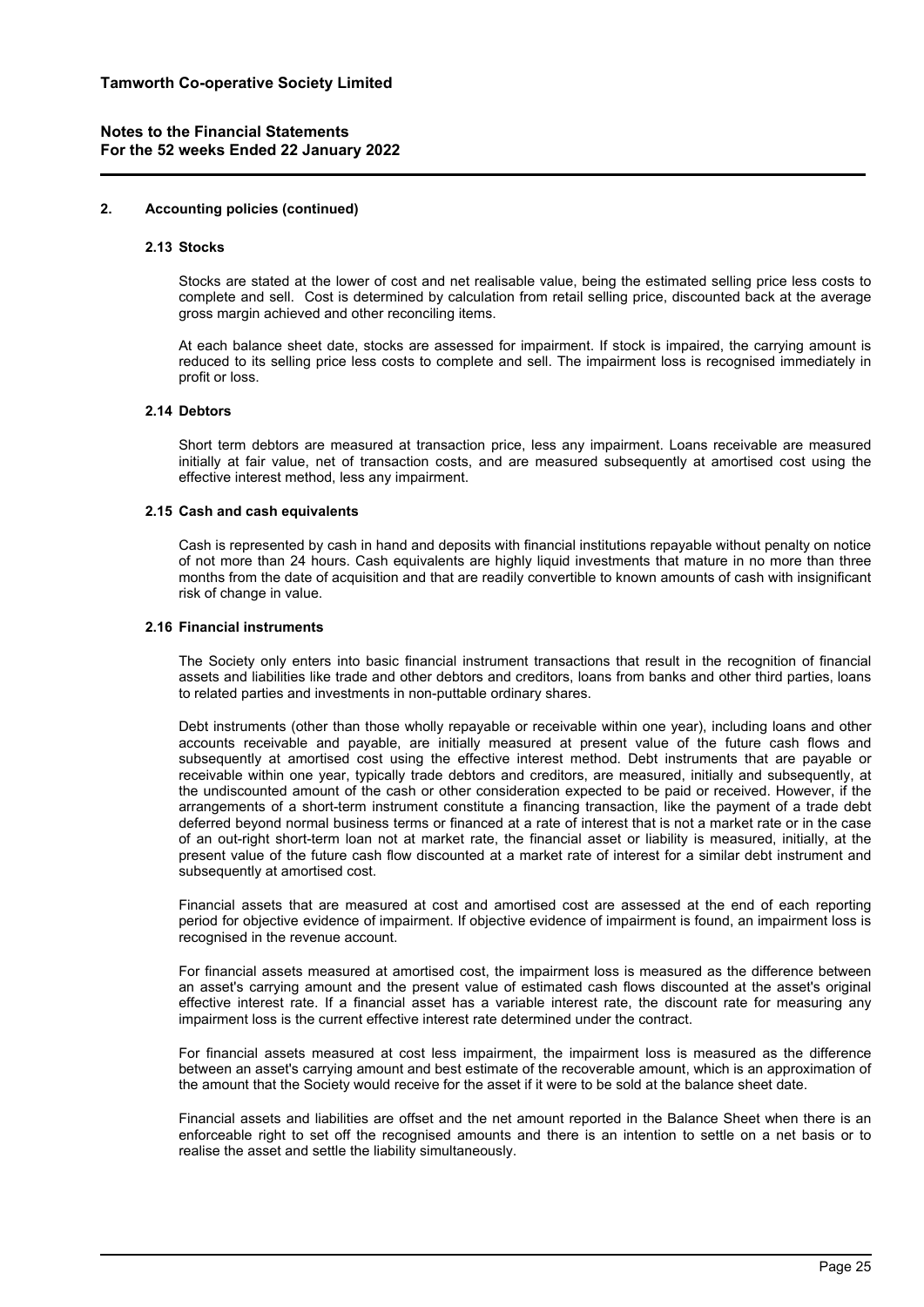#### **2. Accounting policies (continued)**

#### **2.17 Creditors**

Short term creditors are measured at the transaction price. Other financial liabilities, including bank loans, are measured initially at fair value, net of transaction costs, and are measured subsequently at amortised cost using the effective interest method.

#### **2.18 Government grants**

Grants are accounted under the accruals model as permitted by FRS 102. Grants relating to expenditure on tangible fixed assets are credited to profit or loss at the same rate as the depreciation on the assets to which the grant relates. The deferred element of grants is included in creditors as deferred income.

Grants of a revenue nature are recognised in the Revenue account in the same period as the related expenditure.

## **2.19 Finance costs**

Finance costs are charged to the revenue account over the term of the debt using the effective interest method so that the amount charged is at a constant rate on the carrying amount. Issue costs are initially recognised as a reduction in the proceeds of the associated capital instrument.

#### **2.20 Dividends**

Equity dividends are recognised when they become legally payable. Interim equity dividends are recognised when paid. Final equity dividends are recognised when approved by the shareholders at an annual general meeting. Dividends on shares recognised as liabilities are recognised as expenses and classified within interest payable.

## **2.21 Pensions**

#### **Defined contribution pension plan**

The Society operates a defined contribution plan for its employees. A defined contribution plan is a pension plan under which the society pays fixed contributions into a separate entity. Once the contributions have been paid the society has no further payments obligations.

The contributions are recognised as an expense in the revenue account when they fall due. Amounts not paid are shown in accruals as a liability in the Balance sheet. The assets of the plan are held separately from the society in independently administered funds.

## **Defined benefit pension plan**

The Society operates a defined benefit plan for certain employees.The scheme was closed to future accrual in October 2009. The society no longer has any employees accruing future increases or benefits. A defined benefit plan defines the pension benefit that the employee will receive on retirement, usually dependent upon several factors including but not limited to age, length of service and remuneration. A defined benefit plan is a pension plan that is not a defined contribution plan.

The liability recognised in the Balance sheet in respect of the defined benefit plan is the present value of the defined benefit obligation at the end of the balance sheet date less the fair value of plan assets at the balance sheet date (if any) out of which the obligations are to be settled.

The defined benefit obligation is calculated using the projected unit credit method. Annually the society engages independent actuaries to calculate the obligation. The present value is determined by discounting the estimated future payments using market yields on high quality corporate bonds that are denominated in sterling and that have terms approximating to the estimated period of the future payments ('discount rate').

The fair value of plan assets is measured in accordance with the FRS 102 fair value hierarchy and in accordance with the society's policy for similarly held assets. This includes the use of appropriate valuation techniques.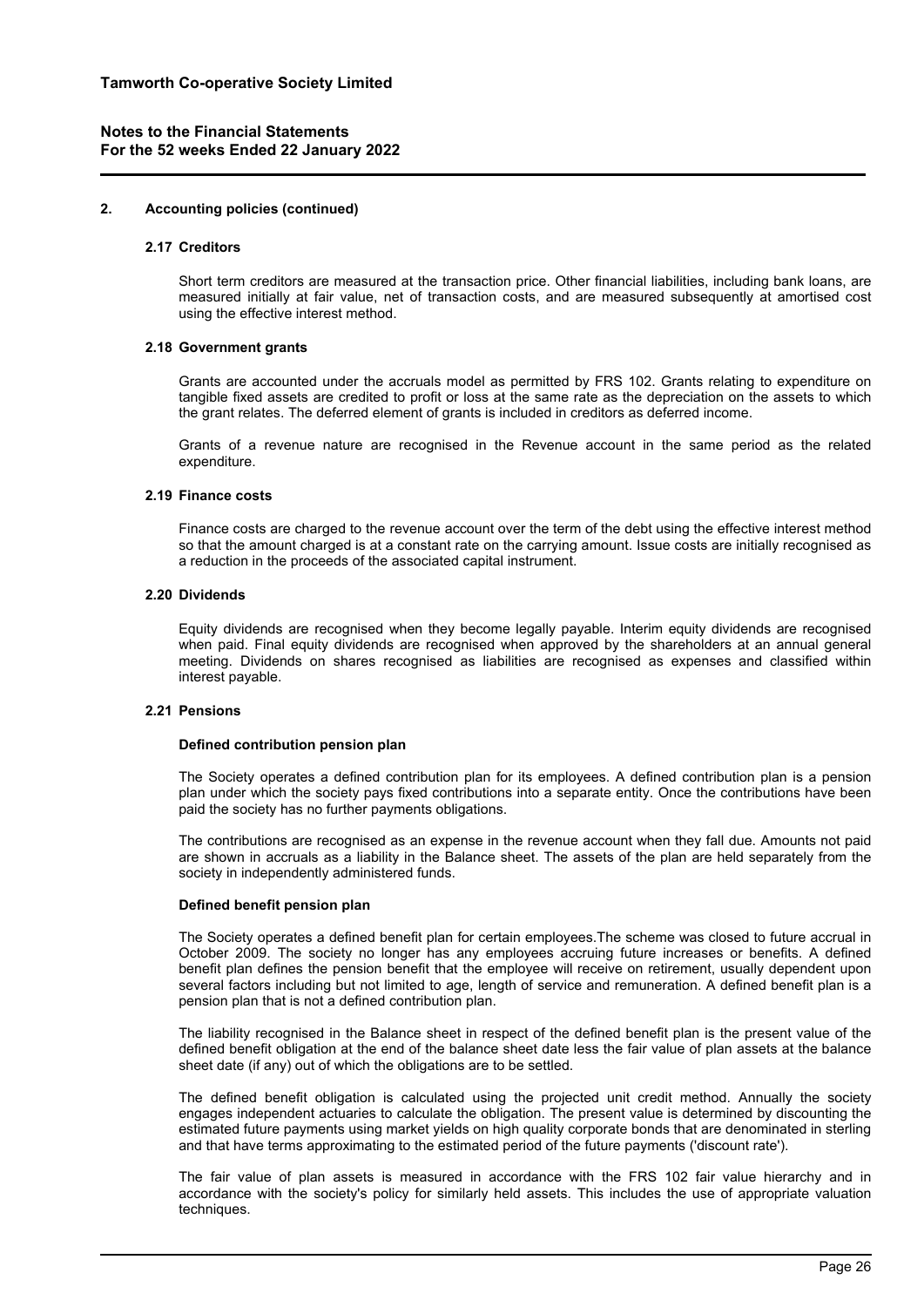#### **2. Accounting policies (continued)**

#### **2.21 Pensions (continued)**

Actuarial gains and losses arising from experience adjustments and changes in actuarial assumptions are charged or credited to other comprehensive income. These amounts together with the return on plan assets, less amounts included in net interest, are disclosed as 'Remeasurement of net defined benefit liability'.

The cost of the defined benefit plan, recognised in the revenue account as employee costs, except where included in the cost of an asset, comprises:

a) the increase in net pension benefit liability arising from employee service during the period; and

b) the cost of plan introductions, benefit changes, curtailments and settlements.

The net interest cost is calculated by applying the discount rate to the net balance of the defined benefit obligation and the fair value of plan assets. This cost is recognised in profit or loss as a 'finance expense'.

#### **2.22 Interest income**

Interest income is recognised in the revenue account using the effective interest method.

#### **2.23 Provisions for liabilities**

Provisions are made where an event has taken place that gives the Society a legal or constructive obligation that probably requires settlement by a transfer of economic benefit, and a reliable estimate can be made of the amount of the obligation.

Provisions are charged as an expense to the revenue account in the year that the Society becomes aware of the obligation, and are measured at the best estimate at the balance sheet date of the expenditure required to settle the obligation, taking into account relevant risks and uncertainties.

When payments are eventually made, they are charged to the provision carried in the balance sheet.

## **2.24 Current and deferred taxation**

The tax expense for the period comprises current and deferred tax. Tax is recognised in the revenue account, except that a charge attributable to an item of income and expense recognised as other comprehensive income or to an item recognised directly in equity is also recognised in other comprehensive income or directly in equity respectively.

The current income tax charge is calculated on the basis of tax rates and laws that have been enacted or substantively enacted by the balance sheet date in the countries where the Society operates and generates income.

Deferred tax balances are recognised in respect of all timing differences that have originated but not reversed by the Balance Sheet date, except that:

- The recognition of deferred tax assets is limited to the extent that it is probable that they will be recovered against the reversal of deferred tax liabilities or other future taxable profits; and
- Any deferred tax balances are reversed if and when all conditions for retaining associated tax allowances have been met.

Deferred tax balances are not recognised in respect of permanent differences except in respect of business combinations, when deferred tax is recognised on the differences between the fair values of assets acquired and the future tax deductions available for them and the differences between the fair values of liabilities acquired and the amount that will be assessed for tax. Deferred tax is determined using tax rates and laws that have been enacted or substantively enacted by the balance sheet date.

## **2.25 Funeral plan**

The amounts received in advance for funeral bonds are recorded as a liability, apportioned between amounts due within one year and after more than one year, based upon past period experiences of redemptions and these are held on the balance sheet at their fair value. The fair value being the market value of the funeral bond at the year end on the basis that bond could be redeemed at a different funeral provider.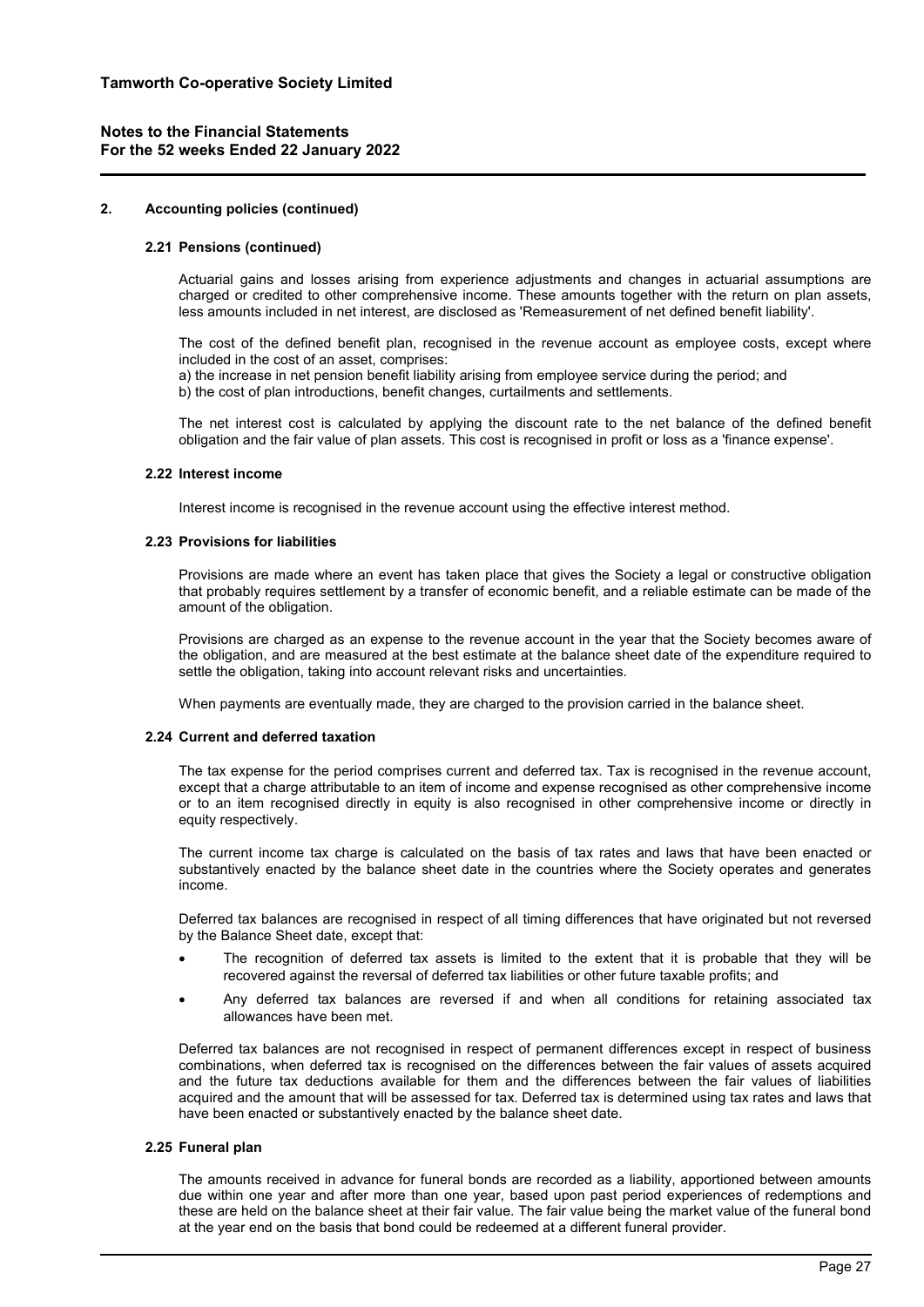## **2. Accounting policies (continued)**

In addition, all receipts are invested in individual whole life or unit linked insurance policies with the Royal London Insurance Group. Investment of the receipts are held as assets in the balance sheet. The investments are held at fair value, being the market value of bond at the year end.

Interest receivable on the fund is recognised in the revenue account on encashment of the bond when the related funeral is provided. Commission on funds invested with Royal London is recognised in the revenue account on receipt.

#### **2.26 Share interest**

The Society's members' share capital maintains a fixed nominal value and attracts interest. Share interest is disclosed as a movement in equity and within the reconciliation of movements in members' funds.

#### **3. Judgements in applying accounting policies and key sources of estimation uncertainty**

In the application of the Society's accounting policies, which are described in note 2, the directors are required to make judgements, estimates and assumptions about the carrying amounts of assets and liabilities that are not readily apparent from other sources. The estimates and associated assumptions are based on historical experience and other factors that are considered to be relevant. Actual results may differ from these estimates.

The estimates and underlying assumptions are reviewed on an ongoing basis. Revisions to accounting estimates are rescognised in the period in which the estimate is revised if the revision affects only that period, or in the period of revision and future periods in the revision affects both current and future periods.

#### **Depreciation and residual values**

The Directors have reviewed the asset lives and associated residual values of all fixed asset classes, and in particular, the useful economic life and residual values of freehold properties, and have concluded that asset lives and residual values are appropriate.

## **Impairment of tangible fixed assets**

The Society conducts impairment reviews of assets when events of changes in circumstances indicate that their carrying amounts may not be recoverable annually in accordance with Financial Reporting Standard 102. An impairment loss is recognised when the carrying amount of an asset is lower than the greater of its net selling price or the value in use. In determining the value in use, management assesses the present value of the estimated future cash flows expected to arise from the continuing use of the asset and from its disposal at the end of its useful life. Estimates and judgements are applied in determining these future cash flows and the discount rate.

#### **Defined benefit pension scheme**

The present value of the pension scheme defined benefit liability depends on a number of factors that are determined on an actuarial basis using a variety of assumptions. The assumptions used in determining the net cost (income) for pensions include the discount rate. Any changes in these assumptions, which are disclosed in note 27, will impact the carrying amount of the pension liability. Furthermore a roll forward approach which projects results from the latest full actuarial valuation performed at 31 March 2019 has been used by the actuary in valuing the pensions liability at 22 January 2022. Any differences between the figures derived from the roll forward approach and a full actuarial valuation would impact on the carrying amount of the pension liability.

## **4. Turnover**

The whole of the turnover is attributable to the principal activity.

All turnover arose within the United Kingdom.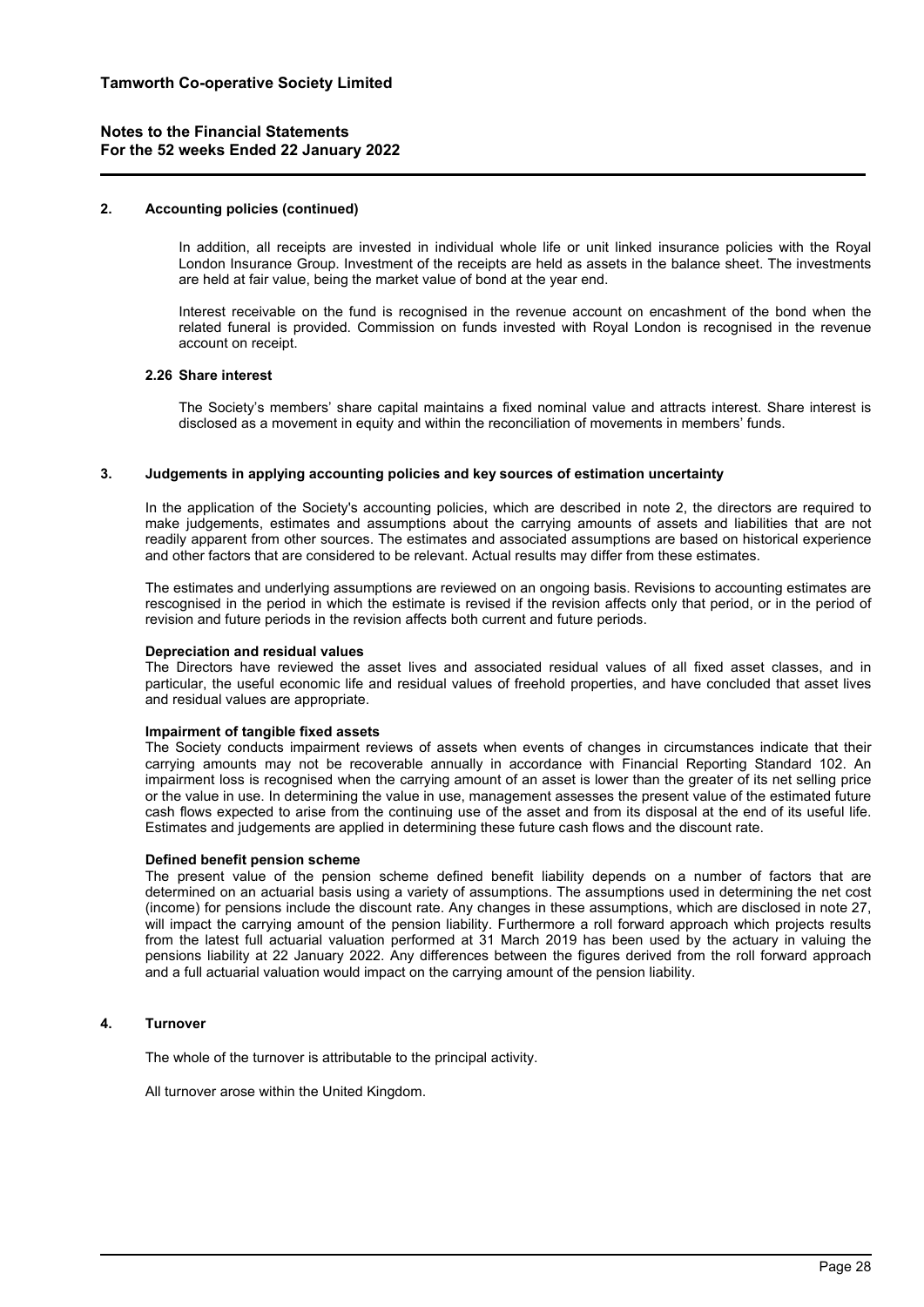## **5. Other operating income**

|                                       | 2022<br>£000 | 2021<br>£000 |
|---------------------------------------|--------------|--------------|
| Compensation for termination of lease | 30           | $\,$         |
| Government grants receivable          | 54           | 416          |
| Funeral bond tax credit               | 75           | 229          |
|                                       | 159          | 645          |

The Society has been eligible to claim from the government support schemes in response to the Covid-19 outbreak.

Government grants receivable comprises Retail, Hospitality and Leisure grants totalling £25,000 (2021 - £323,000) received via local governments and amounts received under the Coronavirus Job Retention Scheme totalling £29,000 (2021 - £93,000).

## **6. Auditors' remuneration**

|                                                                                                                                              | 2022<br>£000 | 2021<br>£000 |
|----------------------------------------------------------------------------------------------------------------------------------------------|--------------|--------------|
| Fees payable to the society's auditor for the audit of the Society's annual accounts<br>Fees payable to the Society's auditor in respect of: | 21           | 20           |
| Other services relating to taxation                                                                                                          | 10           | 22           |

# **7. Interest receivable and similar income**

|                                              | 2022<br>£000   | 2021<br>£000 |
|----------------------------------------------|----------------|--------------|
| Changes in fair value of funeral bond assets | 420            | 750          |
| Bank interest receivable                     | $\blacksquare$ | 3            |
| Other interest receivable                    | 8              | 9            |
|                                              | 428            | 762          |

# **8. Interest payable and similar expenses**

|                                                   | 2022<br>£000 | 2021<br>£000 |
|---------------------------------------------------|--------------|--------------|
| Other loan interest payable                       | 4            | 5            |
| Changes in fair value of funeral bond liabilities | 420          | 750          |
|                                                   | 424          | 755          |

 $\sim$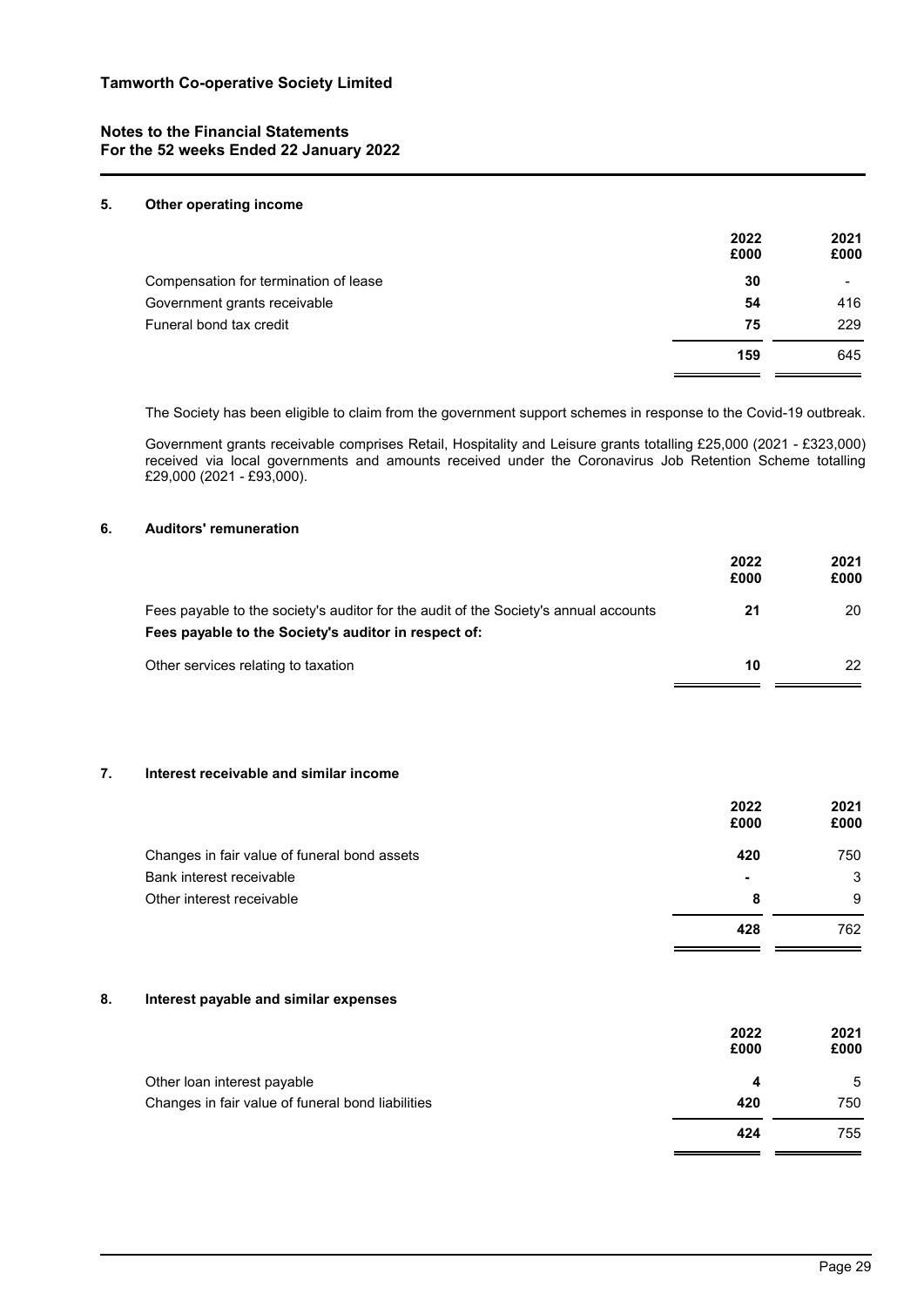# **9. Other finance costs**

| 2022<br>£000 | 2021<br>£000 |
|--------------|--------------|
| 113          | 130          |
| 113          | 130          |
|              |              |

# **10. Other exceptional charges**

|                                                                                 | 2022<br>£000 | 2021<br>£000 |
|---------------------------------------------------------------------------------|--------------|--------------|
| Provision for transfer of funeral bonds to Ecclesiastical                       | 84           |              |
| Provision in relation to costs to close the Society's non-food trading division | 25           | 100          |
|                                                                                 | 109          | 100          |

# **11. Dividends paid**

|                                                            | 2022<br>£000 | 2021<br>£000 |
|------------------------------------------------------------|--------------|--------------|
| Dividends to members                                       | 153          | 82           |
| Waived dividend given to charity                           | 12           | 8            |
| Dividend vouchers not redeemed by members from prior years | (15)         |              |
|                                                            | 150          | 90           |

# **12. Grants and donations**

|                            | 2022<br>£000 | 2021<br>£000 |
|----------------------------|--------------|--------------|
| Member relations committee | ٠            | 1            |
| Employee related           | 30           | 25           |
|                            | 30           | 26           |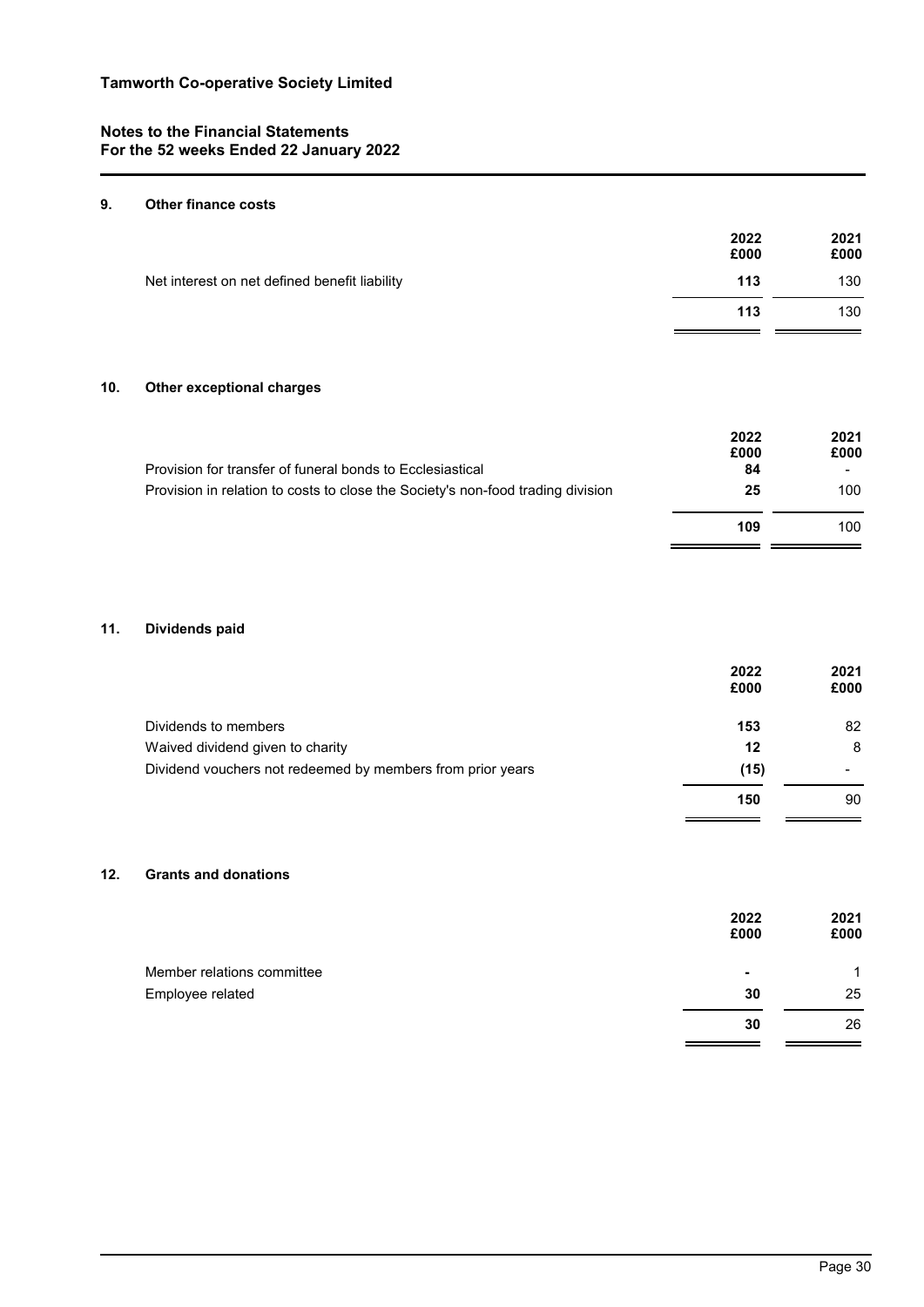# **13. Employees**

Staff costs, including Directors' remuneration, were as follows:

| 2022<br>£000 | 2021<br>£000 |
|--------------|--------------|
| 4,600        | 4,518        |
| 298          | 288          |
| 179          | 173          |
| 5,077        | 4.979        |
|              |              |

The average monthly number of employees, including the Directors, during the 52 weeks was as follows:

|           | 2022<br>No. | 2021<br>No. |
|-----------|-------------|-------------|
| Full time | 116         | 110         |
| Part time | 181         | 176         |
|           | 297         | 286         |

## **Management executive remuneration**

|                                                                    | 2022<br>£000 | 2021<br>£000 |
|--------------------------------------------------------------------|--------------|--------------|
| The total remuneration of the management executive was as follows: |              |              |
| <b>Salaries</b>                                                    | 435          | 425          |
| <b>Bonus</b>                                                       | 75           | 72           |
| Taxable benefits                                                   | 5            | 5            |
| Pension contributions                                              | 22           | 22           |
|                                                                    | 537          | 524          |

The emoluments of the Chief Executive Officer (who is also the highest paid employee) included above was as follows:

| 2022<br>£000 | 2021<br>£000 |
|--------------|--------------|
| 127          | 124          |
| 40           | 40           |
| 7            | 7            |
| 174          | 171          |
|              |              |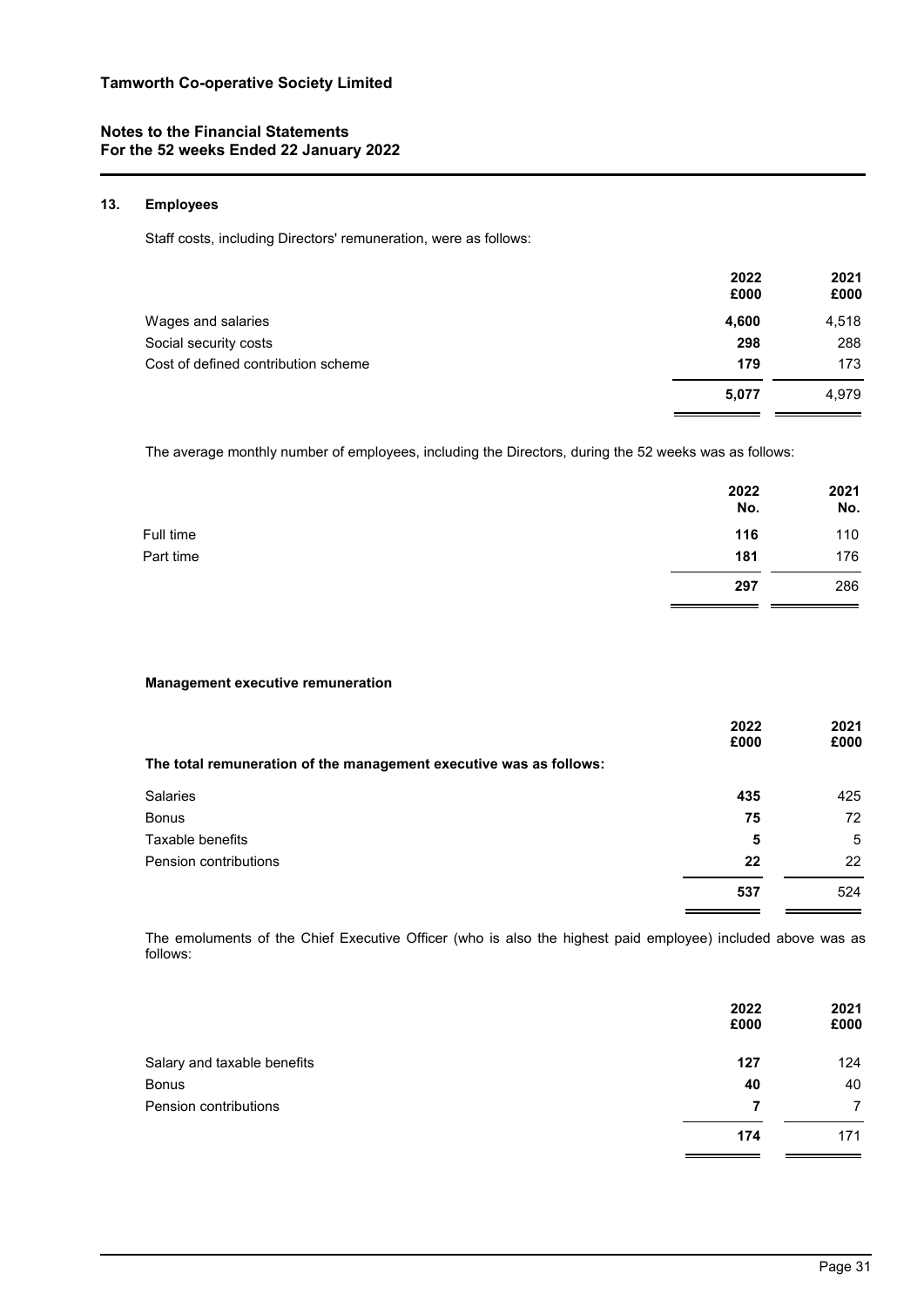# **14. Trading surplus**

The trading surplus is stated after charging:

|                                                  | 2022<br>£000 | 2021<br>£000 |
|--------------------------------------------------|--------------|--------------|
| Depreciation of tangible assets                  | 579          | 584          |
| Impairment of tangible fixed assets              | -            | 460          |
| Impairment of investment properties              | -            | 5            |
| Defined contribution pension cost                | 179          | 173          |
| Operating lease rentals - other operating leases | 12           | 25           |
| Directors' fees                                  | 33           | 32           |

# **15. Taxation**

|                                                | 2022<br>£000 | 2021<br>£000 |
|------------------------------------------------|--------------|--------------|
| <b>Corporation tax</b>                         |              |              |
| Current tax on profits for the year            | 102          | 210          |
| Adjustments in respect of previous periods     | (33)         | (109)        |
| <b>Total current tax</b>                       | 69           | 101          |
| Deferred tax                                   |              |              |
| Origination and reversal of timing differences | 602          | 187          |
| Changes to tax rates                           | (427)        | (152)        |
| <b>Total deferred tax</b>                      | 175          | 35           |
| <b>Taxation on surplus</b>                     | 244          | 136          |

 $\overline{a}$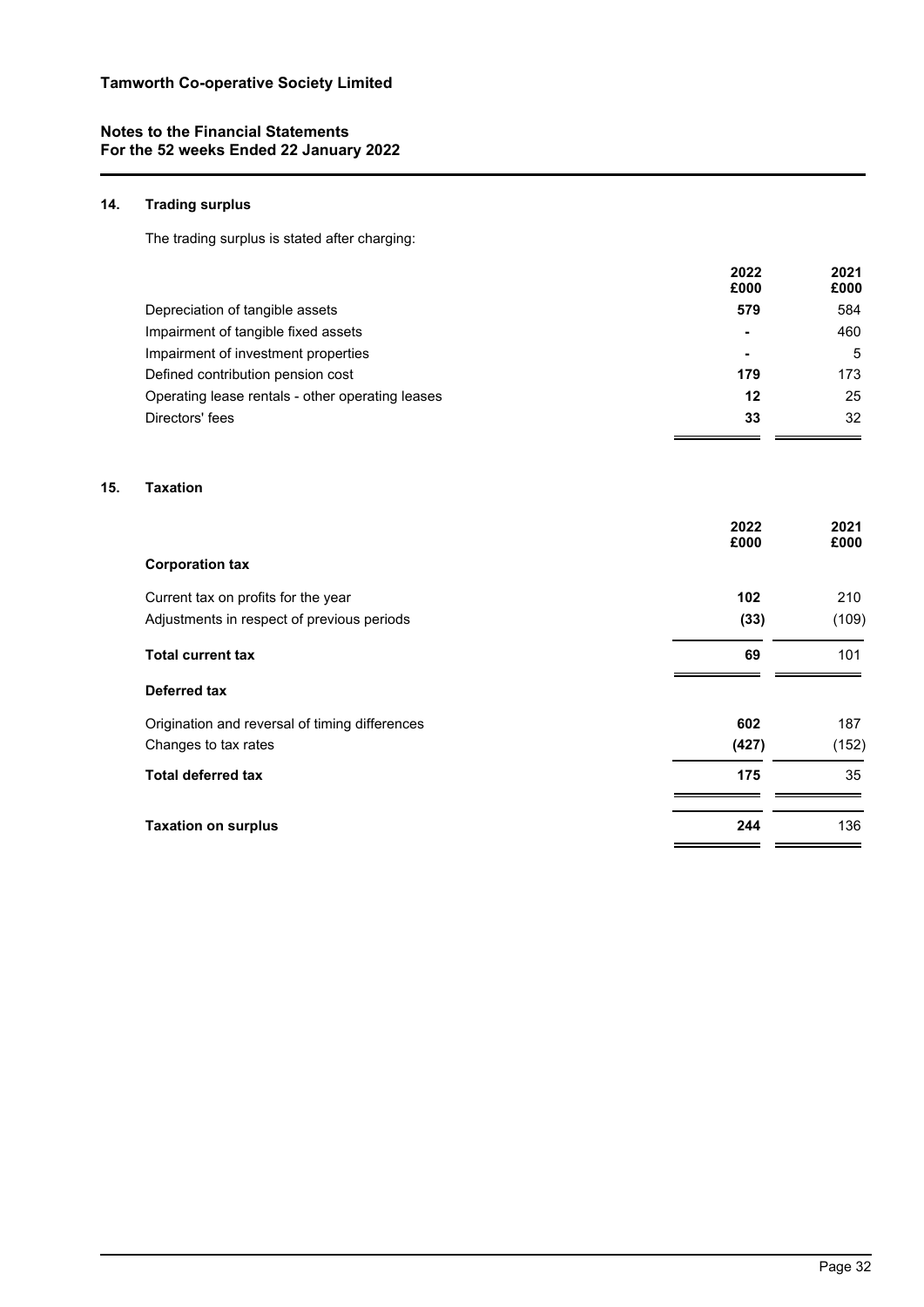## **15. Taxation (continued)**

## **Factors affecting tax charge for the period**

The tax assessed for the period is higher than (2021 - lower than) the standard rate of corporation tax in the UK of 19% (2021 - 19%). The differences are explained below:

| 2022<br>£000 | 2021<br>£000 |
|--------------|--------------|
| 1,080        | 1,338        |
| 205          | 254          |
|              |              |
| 75           | 137          |
| (33)         | (109)        |
| 77           | (69)         |
| (86)         | (66)         |
| 6            | (11)         |
| 244          | 136          |
|              |              |

## **Factors that may affect future tax charges**

The rate of tax applied to the reported profit is 19.00% (2021: 19.00%). The rate of tax as introduced in the Finance Bill 2021 will remain unchanged for the financial year 2023.

Deferred taxes at the balance sheet date have been measured using these enacted tax rates and reflected in these financial statements.

There is no expiry date on timing differences, unused tax losses or tax credits.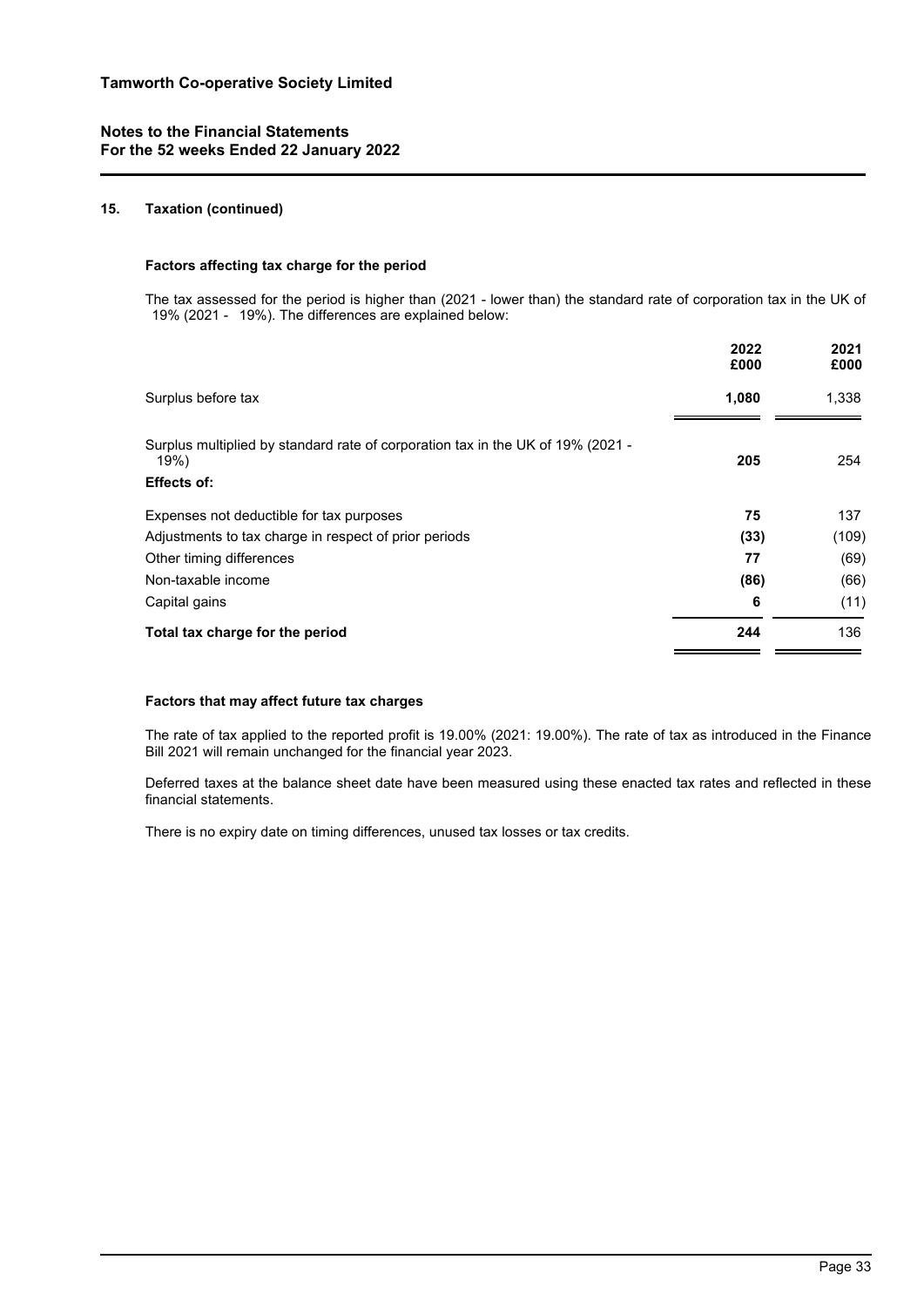# **16. Tangible fixed assets**

|                                            | Freehold<br>land and<br>buildings<br>£000 | Leasehold<br>land and<br>buildings<br>£000 | <b>Transport</b><br>£000 | Fixtures,<br>fittings and<br>£000 | <b>Assets</b><br>under<br>plant construction<br>£000 | <b>Total</b><br>£000 |
|--------------------------------------------|-------------------------------------------|--------------------------------------------|--------------------------|-----------------------------------|------------------------------------------------------|----------------------|
| <b>Cost or valuation</b>                   |                                           |                                            |                          |                                   |                                                      |                      |
| At 23 January 2021                         | 10,510                                    | $\mathbf{2}$                               | 1,156                    | 5,466                             |                                                      | 17,134               |
| <b>Additions</b>                           |                                           |                                            | 18                       | 477                               | 346                                                  | 841                  |
| Disposals                                  |                                           |                                            |                          | (442)                             |                                                      | (442)                |
| Transfers between<br>classes               | 255                                       |                                            |                          |                                   |                                                      | 255                  |
| At 22 January 2022                         | 10,765                                    | $\mathbf 2$                                | 1,174                    | 5,501                             | 346                                                  | 17,788               |
| <b>Depreciation</b>                        |                                           |                                            |                          |                                   |                                                      |                      |
| At 23 January 2021                         | 1,560                                     | $\mathbf{2}$                               | 847                      | 3,378                             |                                                      | 5,787                |
| Charge for the 52 weeks<br>on owned assets | 102                                       |                                            | 73                       | 404                               |                                                      | 579                  |
| <b>Disposals</b>                           |                                           |                                            |                          | (442)                             |                                                      | (442)                |
| At 22 January 2022                         | 1,662                                     | $\mathbf{2}$                               | 920                      | 3,340                             |                                                      | 5,924                |
| Net book value                             |                                           |                                            |                          |                                   |                                                      |                      |
| At 22 January 2022                         | 9,103                                     |                                            | 254                      | 2,161                             | 346                                                  | 11,864               |
| At 23 January 2021                         | 8,950                                     |                                            | 309                      | 2,088                             |                                                      | 11,347               |

The original cost of freehold land included in the above figures, which is not depreciated is £3,299,000 (2021 - £3,154,000).

The freehold and leasehold land and buildings were valued on 24 January 2013 by Peter J Hicks FRICS of Peter J Hicks & Co. Chartered Surveyors on an existing use basis. These valuations have been used as the deemed cost following the transfer of engagement from TCS Estates Services Limited.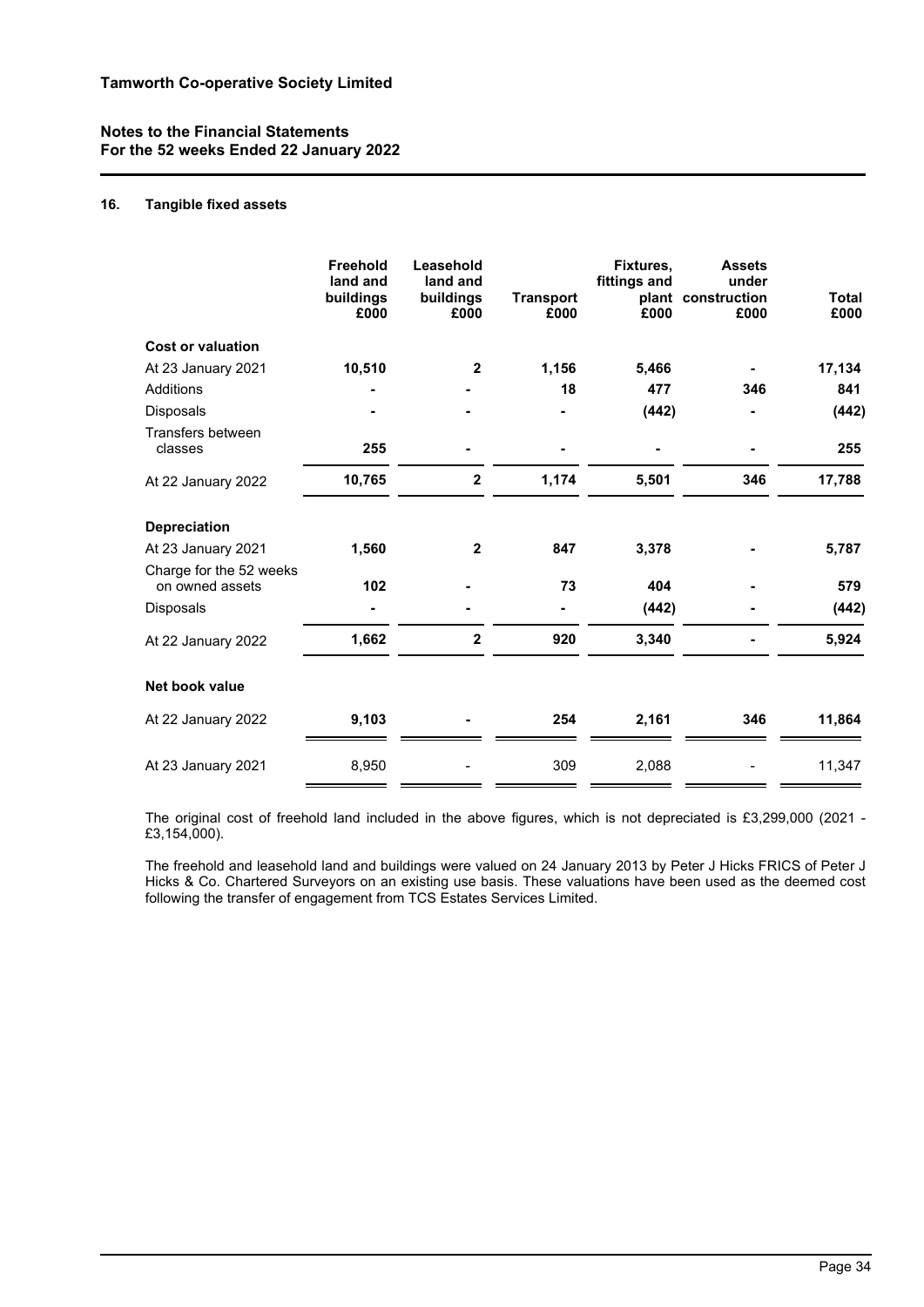## **17. Investment property**

|                           | Freehold<br>investment |
|---------------------------|------------------------|
|                           | property<br>£000       |
| <b>Valuation</b>          |                        |
| At 23 January 2021        | 6,796                  |
| Disposals                 | (600)                  |
| Surplus on revaluation    | 100                    |
| Transfers between classes | (255)                  |
| At 22 January 2022        | 6,041                  |

The 2022 valuations were made by Peter J Hicks FRICS of Peter J Hicks & Co. Chartered Surveyors, on an open market value for existing use basis.

The historic cost of investment properties included at valuation is £4,305,782 (2021 - £4,342,118)

## **18. Fixed asset investments**

| <b>Unlisted</b><br>investments<br>£000 |
|----------------------------------------|
|                                        |
| 10,996                                 |
| 412                                    |
| (987)                                  |
| 420                                    |
| 10,841                                 |
|                                        |

Unlisted investments principally relate to Royal London investments funeral prepayment plans.

## **19. Stocks**

| Finished goods and goods for resale | 2022<br>£000 | 2021<br>£000 |
|-------------------------------------|--------------|--------------|
|                                     | 848          | 833          |
|                                     | 848          | 833          |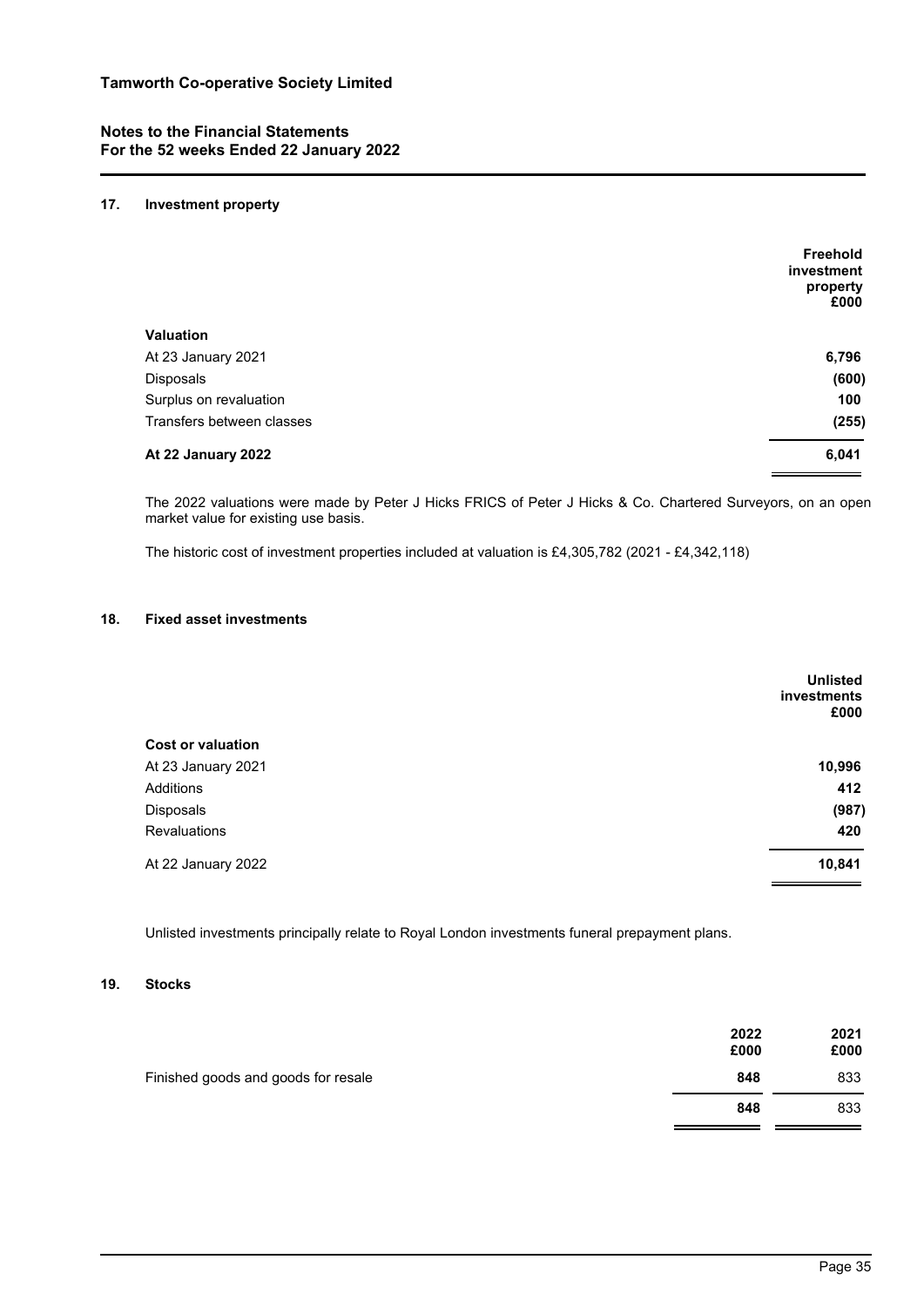# **20. Debtors**

|                                      | 2022<br>£000 | 2021<br>£000             |
|--------------------------------------|--------------|--------------------------|
| Due after more than one year         |              |                          |
| Deferred tax asset (note 25)         | 1,708        | 1,531                    |
|                                      | 1,708        | 1,531                    |
|                                      | 2022<br>£000 | 2021<br>£000             |
| Due within one year<br>Trade debtors | 915          | 1,012                    |
| Other debtors                        | 37           | $\overline{\phantom{a}}$ |
| Prepayments and accrued income       | 180          | 148                      |
| Corporation tax repayable            |              | 118                      |
|                                      | 1,132        | 1,278                    |

# **21. Cash and cash equivalents**

|                          | 2022<br>£000 | 2021<br>£000 |
|--------------------------|--------------|--------------|
| Cash at bank and in hand | 4,329        | 3,015        |
|                          | 4,329        | 3,015        |

# **22. Creditors: Amounts falling due within one year**

|                                    | 2022<br>£000 | 2021<br>£000             |
|------------------------------------|--------------|--------------------------|
| Trade creditors                    | 1,475        | 1,461                    |
| Corporation tax                    | 27           | $\overline{\phantom{a}}$ |
| Other taxation and social security | 79           | 130                      |
| Funeral prepayment plans           | 1,353        | 1,576                    |
| Other creditors                    | 98           | 120                      |
| Dividends Payable                  | 67           | 74                       |
| Accruals                           | 1,387        | 1,155                    |
|                                    | 4,486        | 4,516                    |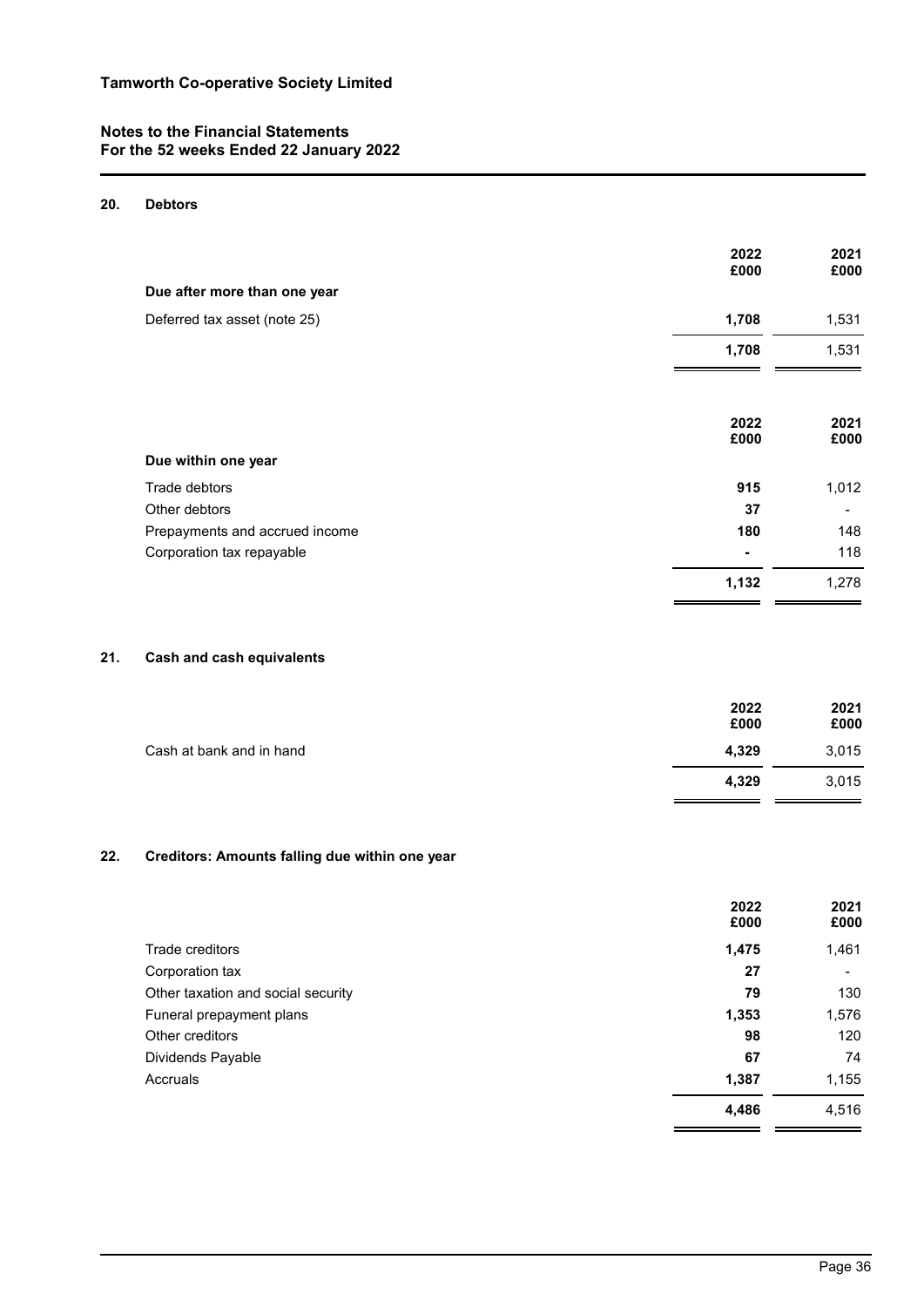## **23. Creditors: Amounts falling due after more than one year**

|                                                                     | 2022<br>£000 | 2021<br>£000 |
|---------------------------------------------------------------------|--------------|--------------|
| Funeral prepayments plans                                           | 9,684        | 9,660        |
|                                                                     | 9,684        | 9,660        |
| <b>Financial instruments</b><br>24.                                 |              |              |
|                                                                     | 2022<br>£000 | 2021<br>£000 |
| <b>Financial assets</b>                                             |              |              |
| Financial assets measured at fair value through profit or loss      | 10,841       | 10,996       |
| Financial assets that are measured at amortised cost                | 5,244        | 4,027        |
|                                                                     | 16,085       | 15,023       |
| <b>Financial liabilities</b>                                        |              |              |
| Financial liabilities measured at fair value through profit or loss | 11,037       | 11,236       |
| Financial liabilities measured at amortised cost                    | 1,640        | 1,655        |
|                                                                     | 12,677       | 12,891       |

Financial assets measured at fair value through profit or loss comprise fixed asset investments.

Financial assets measured at amortised cost comprise cash and bank balances and trade debtors.

Financial liabilities measured at fair value through profit or loss comprise funeral prepayments plans.

Financial liabilities measured at amortised cost comprise trade and other creditors and dividends payable.

# **25. Deferred taxation**

|                                       | 2022<br>£000 | 2021<br>£000 |
|---------------------------------------|--------------|--------------|
| At beginning of year                  | 1,353        | 1,290        |
| Charged to revenue account            | (175)        | (35)         |
| Charged to other comprehensive income | 177          | 98           |
| At end of year                        | 1,355        | 1,353        |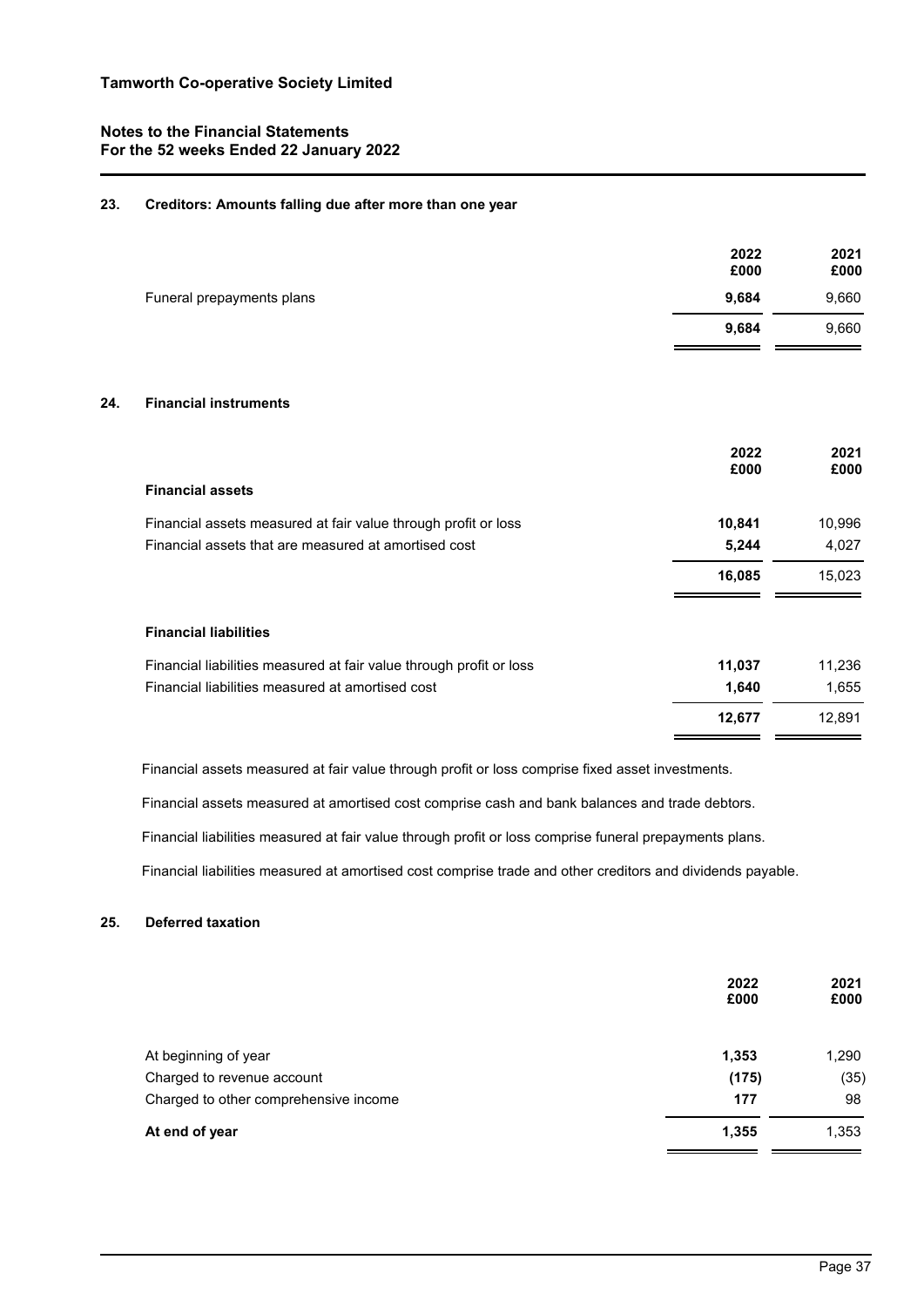# **25. Deferred taxation (continued)**

The deferred tax balance is made up as follows:

|                                | 2022<br>£000 | 2021<br>£000 |
|--------------------------------|--------------|--------------|
| Accelerated capital allowances | (381)        | (242)        |
| Pension deficit                | 1,482        | 1,370        |
| Other timing difference        | 49           | 64           |
| Property gains and losses      | 205          | 161          |
|                                | 1,355        | 1,353        |
| <b>Comprising:</b>             |              |              |
| Asset - due after one year     | 1,708        | 1,531        |
| Liability                      | (353)        | (178)        |
|                                | 1,355        | 1,353        |

## **26. Capital commitments**

At 22 January 2022 the Society had capital commitments as follows:

|                                                               | 2022<br>£000 | 2021<br>£000 |
|---------------------------------------------------------------|--------------|--------------|
| Contracted for but not provided in these financial statements | 1.145        | 111          |
|                                                               | 1.145        | 111          |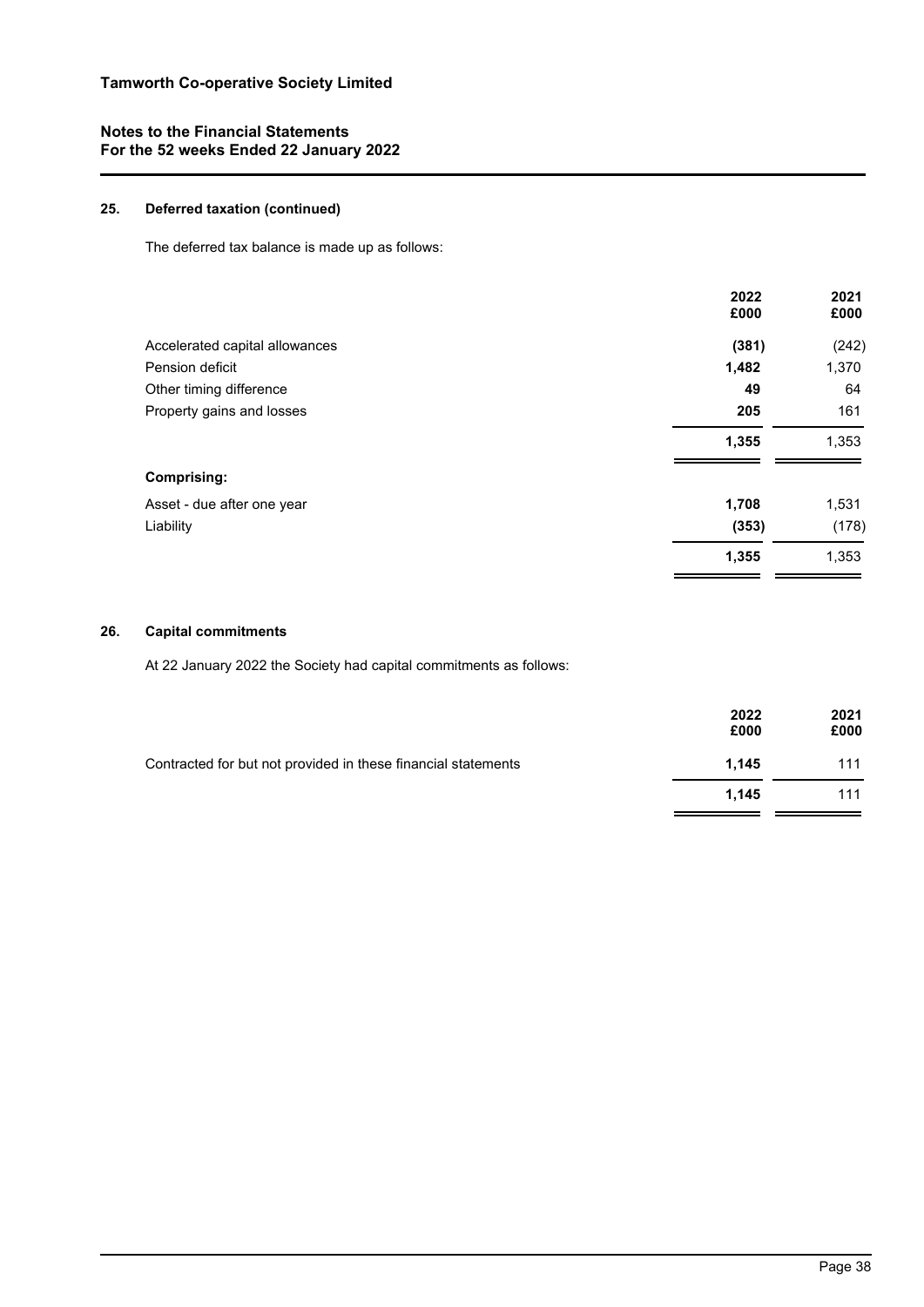#### **27. Pension commitments**

The Society operates a defined contributions pension scheme. The assets of the scheme are held separately from those of the Society in an independently administered fund. The pension cost charge represents contributions payable by the society to the fund and amounted to £179,000 (2021 - £173,000) .

The Society operates a Defined Benefit Pension Scheme.

The Tamworth Co-operative Society Limited Employees Superannuation scheme which is based in the UK, was closed for all future accruals on 31 October 2009 and has no active members. The pensions contributions payable by the society in the year amounted to £375,000 (2021 - £375,000).

A full actuarial valuation was carried out as at 31 March 2019 and updated to 22 January 2022 using the Projected Unit method, by an independent qualified actuary.

Reconciliation of present value of plan liabilities:

|                                                     | 2022<br>£000 | 2021<br>£000 |
|-----------------------------------------------------|--------------|--------------|
| Reconciliation of present value of plan liabilities |              |              |
| At the beginning of the year                        | 23,184       | 23,437       |
| Interest cost                                       | 363          | 413          |
| Actuarial gains                                     | 358          | 205          |
| Benefits paid                                       | (1,023)      | (871)        |
| At the end of the year                              | 22,882       | 23.184       |

Reconciliation of present value of plan assets:

|                                   | 2022<br>£000 | 2021<br>£000 |
|-----------------------------------|--------------|--------------|
| At the beginning of the year      | 15,972       | 15,953       |
| Interest income                   | 250          | 283          |
| Actuarial gains                   | 1,382        | 232          |
| Contributions                     | 375          | 375          |
| Benefits paid                     | (1,023)      | (871)        |
| At the end of the year            | 16,956       | 15,972       |
|                                   | 2022<br>£000 | 2021<br>£000 |
| Fair value of plan assets         | 16,956       | 15,972       |
| Present value of plan liabilities | (22, 882)    | (23, 184)    |
| Net pension scheme liability      | (5,926)      | (7, 212)     |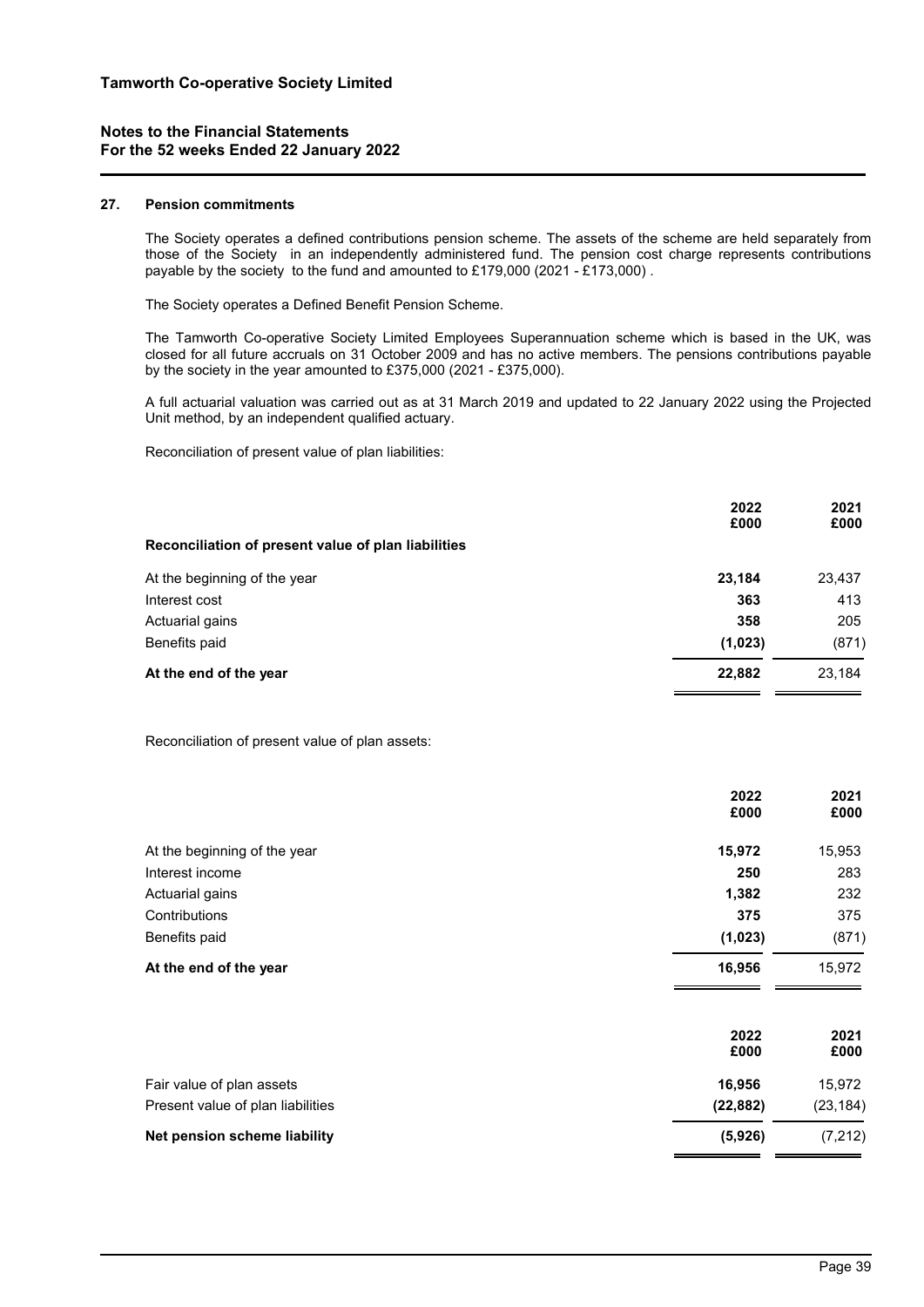# **27. Pension commitments (continued)**

The amounts recognised in profit or loss are as follows:

|                        | 2022<br>£000 | 2021<br>£000 |
|------------------------|--------------|--------------|
| Interest on obligation | (113)        | (130)        |
| <b>Total</b>           | (113)        | (130)        |

The cumulative amount of actuarial gains and losses recognised in the Statement of Comprehensive Income was £1,258,000 (2021 - £234,000)*.*

The Society expects to contribute £375,000 to its Defined Benefit Pension Scheme in 2023.

|                                                                               | 2022<br>£000 | 2021<br>£000 |
|-------------------------------------------------------------------------------|--------------|--------------|
| Analysis of actuarial gain/(loss) recognised in Other Comprehensive Income    |              |              |
| Actual return less interest income included in net interest income            | 1.382        | 232          |
| Experience gains and losses arising on the scheme liabilities                 | (366)        | 402          |
| Changes in assumptions underlying the present value of the scheme liabilities | 8            | (607)        |
|                                                                               | 1.024        | 27           |

Principal actuarial assumptions at the Balance Sheet date (expressed as weighted averages):

|                                         | 2022<br>% | 2021<br>% |
|-----------------------------------------|-----------|-----------|
| Discount rate                           | 2.2       | 1.6       |
| Revaluation in deferment                | 2.9       | 1.9       |
| Future pension increases                | 3.4       | 3.0       |
| Inflation assumption (CPI)              | 2.9       | 1.9       |
| Mortality rates                         |           |           |
| - for a male aged 65 now                | 86.6      | 86.2      |
| - at 65 for a male aged 45 now          | 87.9      | 88.2      |
| - for a female aged 65 now              | 89.0      | 87.6      |
| - at 65 for a female member aged 45 now | 90.4      | 89.8      |
|                                         |           |           |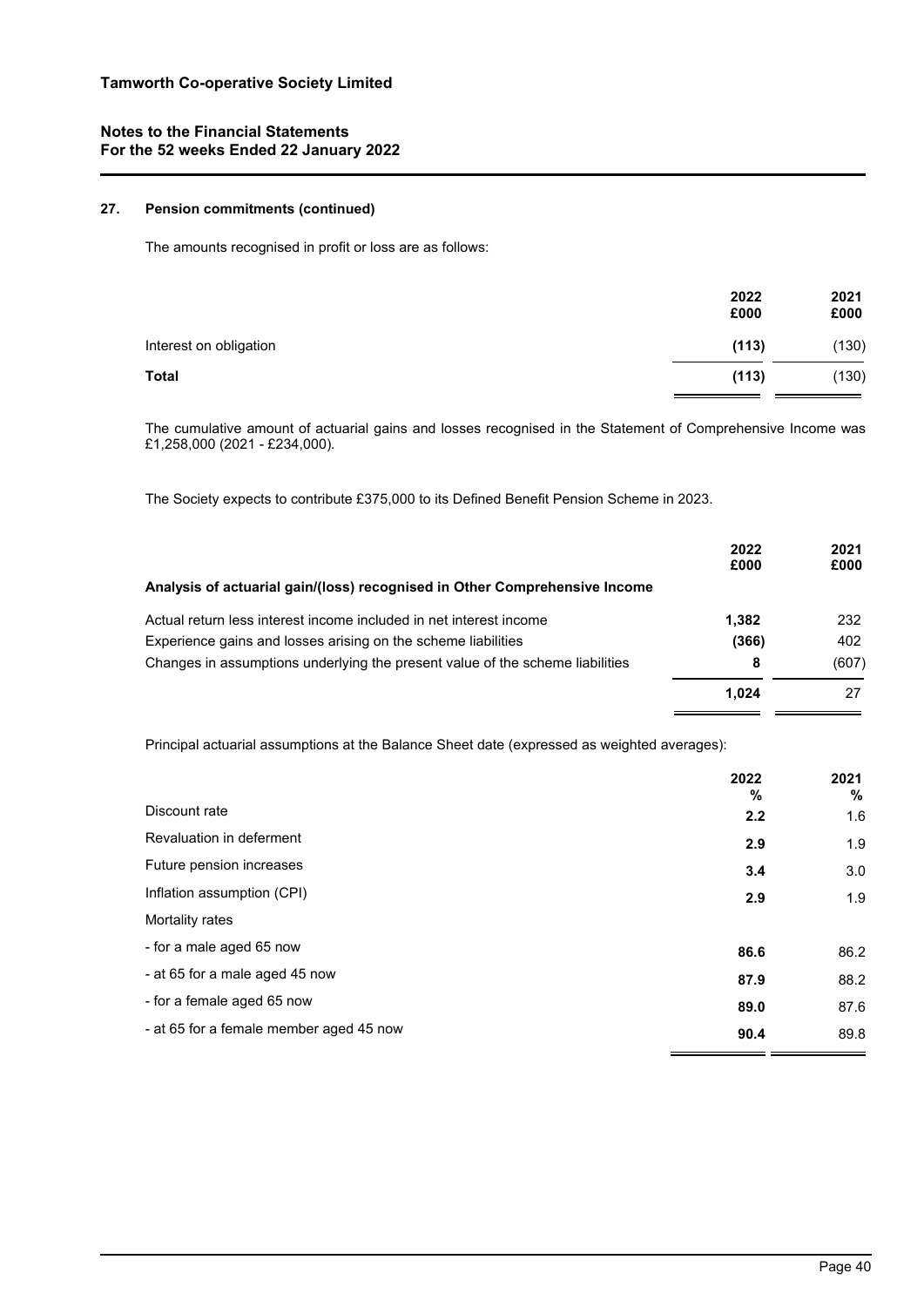## **27. Pension commitments (continued)**

Amounts for the current and previous four periods are as follows:

Defined benefit pension schemes

| Defined benefit obligation<br>Scheme assets     | 2022<br>£000<br>(22, 882)<br>16,956 | 2021<br>£000<br>(23, 184)<br>15.972 | 2020<br>£000<br>(23, 437)<br>15.953 | 2019<br>£000<br>(20, 938)<br>14.386 | 2018<br>£000<br>(21, 993)<br>15,173 |
|-------------------------------------------------|-------------------------------------|-------------------------------------|-------------------------------------|-------------------------------------|-------------------------------------|
| <b>Deficit</b>                                  | (5,926)                             | (7, 212)                            | (7, 484)                            | (6, 552)                            | (6, 820)                            |
| Experience adjustments on<br>scheme liabilities | (358)                               | (205)                               | (2,835)                             | 633                                 | (426)                               |
| Experience adjustments on<br>scheme assets      | 1,382                               | 232                                 | 1,699                               | (573)                               | 433                                 |
| <b>Deficit</b>                                  | 1,024                               | 27                                  | (1, 136)                            | 60                                  | 7                                   |

## **28. Share capital**

| 2022<br>£000 | 2021<br>£000 |
|--------------|--------------|
| 2,232        | 2,249        |
| 317          | 172          |
| 30           | 30           |
| 2,579        | 2,451        |
| (270)        | (219)        |
| 2,309        | 2,232        |
|              |              |

Share capital is non equity share capital comprising £2,308,589 (2021 - £2,232,472) shares of £1 each, attracting interest of between nil and 2.00% per annum, depending on the balance held.

The share capital is withdrawable on periods of notice varying according to the amount involved, however this requirement can be waived by the Directors under Rule 7.9(b).

Each member is entitled to one vote.

The Society rules indicate that on solvent dissolution or winding up that any remaining assets be distributed to local charitable organisations as determined at a meeting of members.